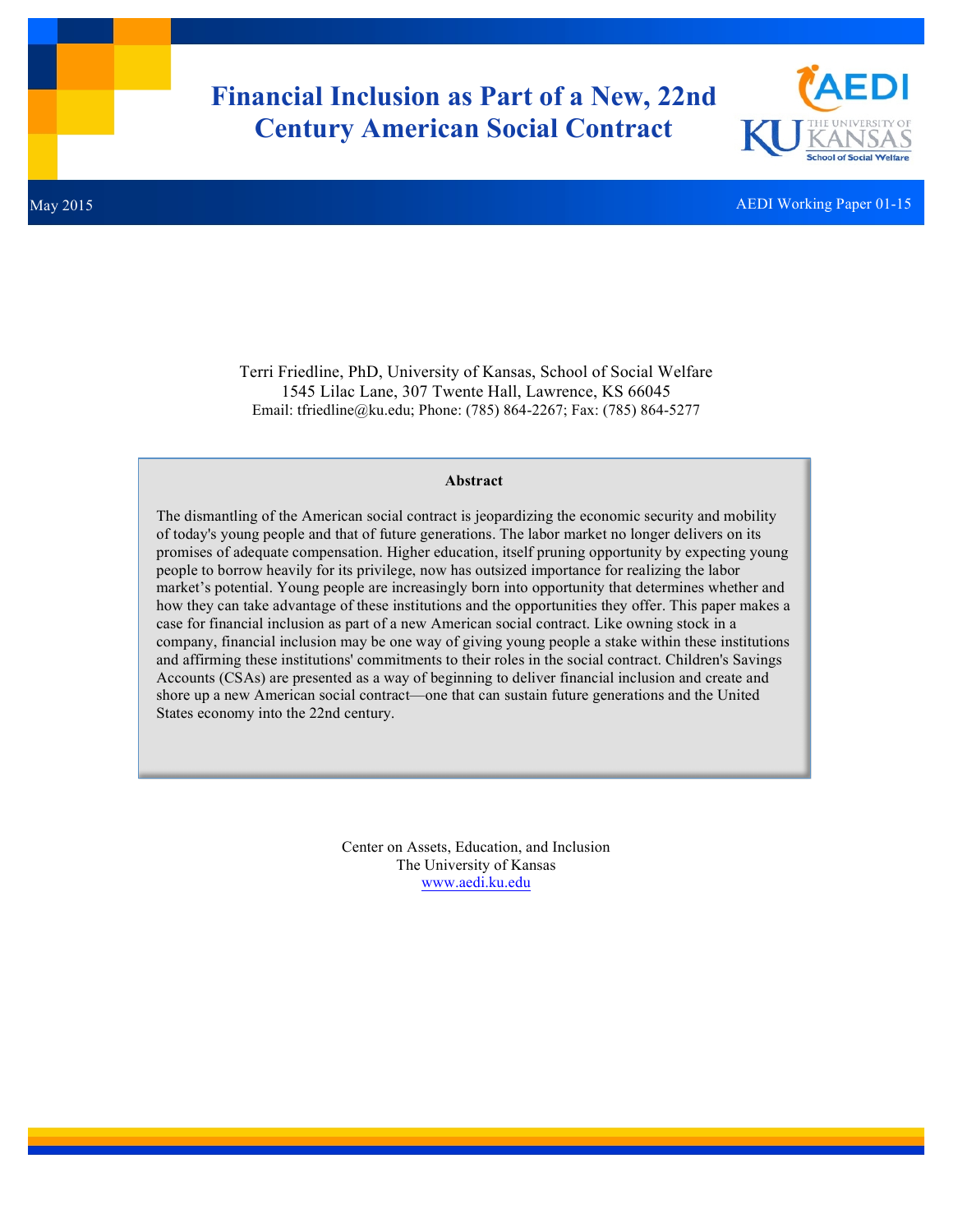Historically, institutions have been responsible for delivering opportunity for economic security and mobility as part of an American social contract.<sup>1</sup> This contract is defined as a "system...of institutions" designed to empower citizens from childhood to adulthood and to ensure opportunities for economic mobility through avenues like labor market opportunities and adequate wages (Lind, 2012, p. 1), which are often bolstered by higher educational attainment. Institutions responsible for this social contract include the labor market that provides adequate monetary compensation in the forms of wages, income, and insurance for effort from labor (Kochan & Shulman, 2007; Sullivan, Meschede, Dietrich, Shapiro, Traub, Ruetschlin, & Draut, 2015), higher education whose degrees are often leveraged for greater labor market compensation (Rank, 2004), and the financial mainstream where income can be turned into wealth (Lin & Tomaskovic-Devey, 2013). However, as we shall see in the forthcoming paragraphs, the American social contract is under siege on many fronts and institutions are breaching their parts of the contract. The undermining of labor market opportunities—which are the primary way of participating in social insurance programs like Social Security and Medicare (and, until recently, health insurance)—coupled with lack of access to goods and services like affordable higher education do not bode well for young people's future economic security or the economic security of the nation. A new American social contract is clearly needed that prepares young people to enter the economy that awaits them, both now and in the future, and shores up and advances their economic mobility once they enter.

This paper argues that financial inclusion should be a part of the new American social contract. For the purposes of this paper, financial inclusion is defined as access to a basic bank or savings account in the financial mainstream (Friedline & Rauktis, 2014); though, others have acknowledged that a wider array of financial products may better constitute financial inclusion (Gardeva & Rhyne, 2011). Perhaps an even more accurate definition of financial inclusion includes the ability to accumulate money within those financial products, which eludes to the effectiveness of institutions responsible for the American social contract such as the labor market for providing adequate compensation. However, as a starting point, this paper uses the narrower definition of financial inclusion as a basic bank or savings account.

 $<sup>1</sup>$  The American social contract, as an organizing theme for this paper, is chosen purposefully. This is</sup> because the social contract as defined here places onus on institutions for creating opportunity and a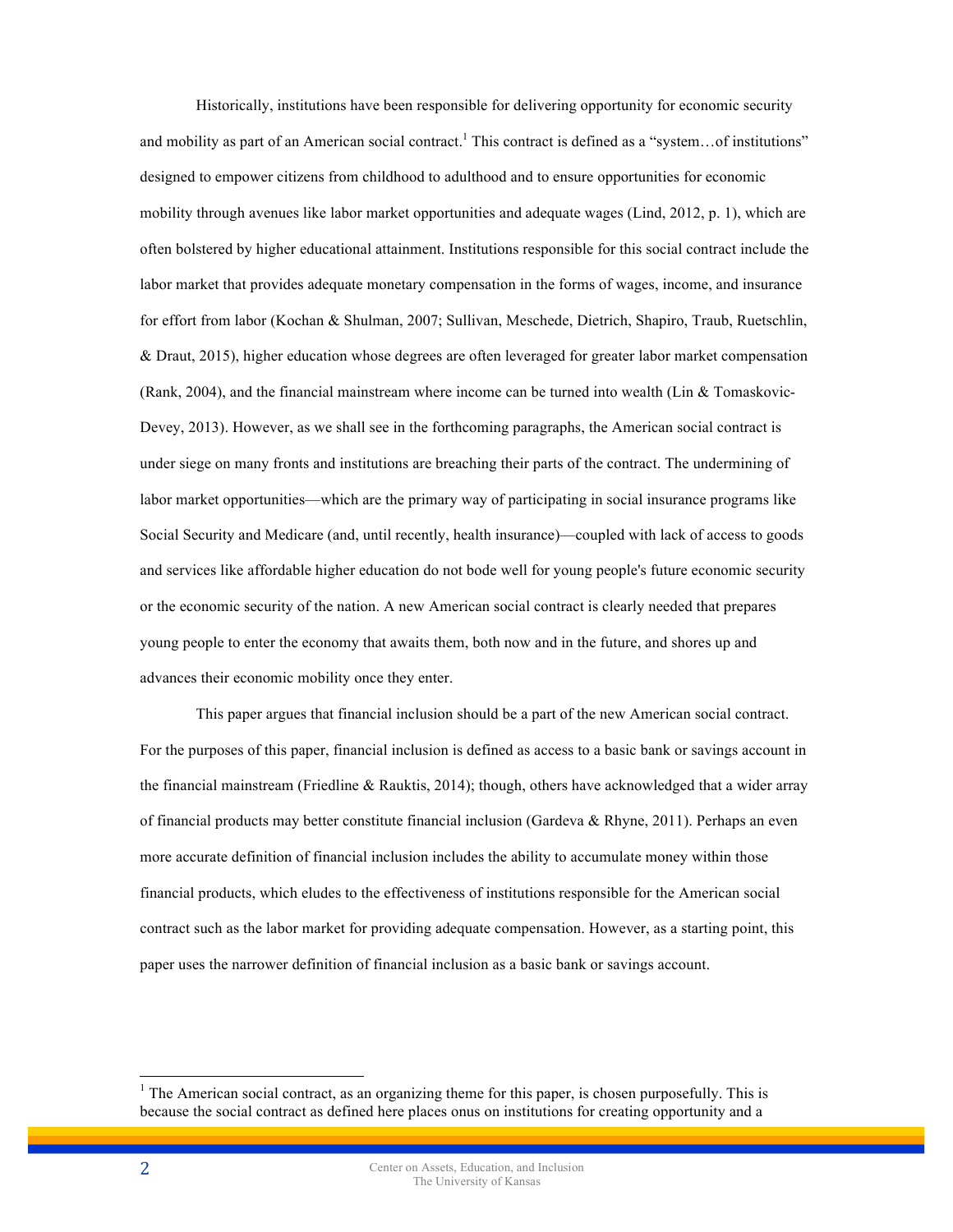Financial inclusion may be one way of providing young people with resources within institutions—specifically, mainstream financial institutions<sup>2</sup>—and affirming these institutions' responsibilities to serving their young customers. One of the most common ways of expanding financial inclusion is by providing access to a basic bank or savings account (Federal Deposit Insurance Corporation [FDIC], 2014; Friedline & Rauktis, 2014; Gardeva & Rhyne, 2011). In particular, Children's Savings Accounts (CSAs; also known as Child Development Accounts[CDAs]) align with efforts to expand financial inclusion and are a promising financial inclusion tool to help young people realize—and help institutions deliver on—the American social contract. CSAs are specially-designed, universally available, progressively incentivized savings accounts opened for young people at birth or shortly thereafter (Cramer, 2010). Young people whose households' incomes fall below certain thresholds are eligible to receive progressive subsidies to incentivize their saving such as dollar-for-dollar matches on monies deposited into accounts. CSAs are proposed to be used across the life course with withdrawals permitted after age 18 toward expenses like education, entrepreneurship, home ownership, and retirement. In this way, CSAs give young people a stake in existing institutions and assist institutions in being better accountable to all the young people they serve who are striving toward upward economic mobility

## **Overview of Paper**

This paper makes a case for financial inclusion via CSAs as part of the new American social contract by reviewing empirical evidence on financial inclusion and its potentially predictive importance for future economic security, with a special emphasis on young people. The explicit focus on young people is intentional because the birthplace of opportunities for financial inclusion likely occurs early in life (Sonuga-Barke & Webley, 1993). Researchers have suggested that the clock starts ticking on financial inclusion, in a sense, at or before age five or six (Friedline, 2015) and that understanding the state of young people's financial inclusion offers a glimpse into economic security experienced in adulthood (Ashby, Schoon, & Webley, 2011; Friedline & Rauktis, 2014). The economic security experienced in young adulthood—the combination of assets and debts that comprises the balance sheet—sets a foundation for economic security and mobility across the life course (Pew Charitable Trusts, 2013).

<sup>&</sup>lt;sup>2</sup> Financial inclusion may also provide young people with resources in family (Fitzpatrick, 2015; Mosle  $\&$ Patel, 2012), employment (Friedline, Johnson, & Hughes, 2014; Loke, Choi, & Libby, 2015), and educational (Center on Assets, Education, and Inclusion [AEDI], 2013) institutions; however, the focus of this paper is on inclusion within the financial mainstream may leverage these other institutions and serve as a multiplier of economic security and mobility.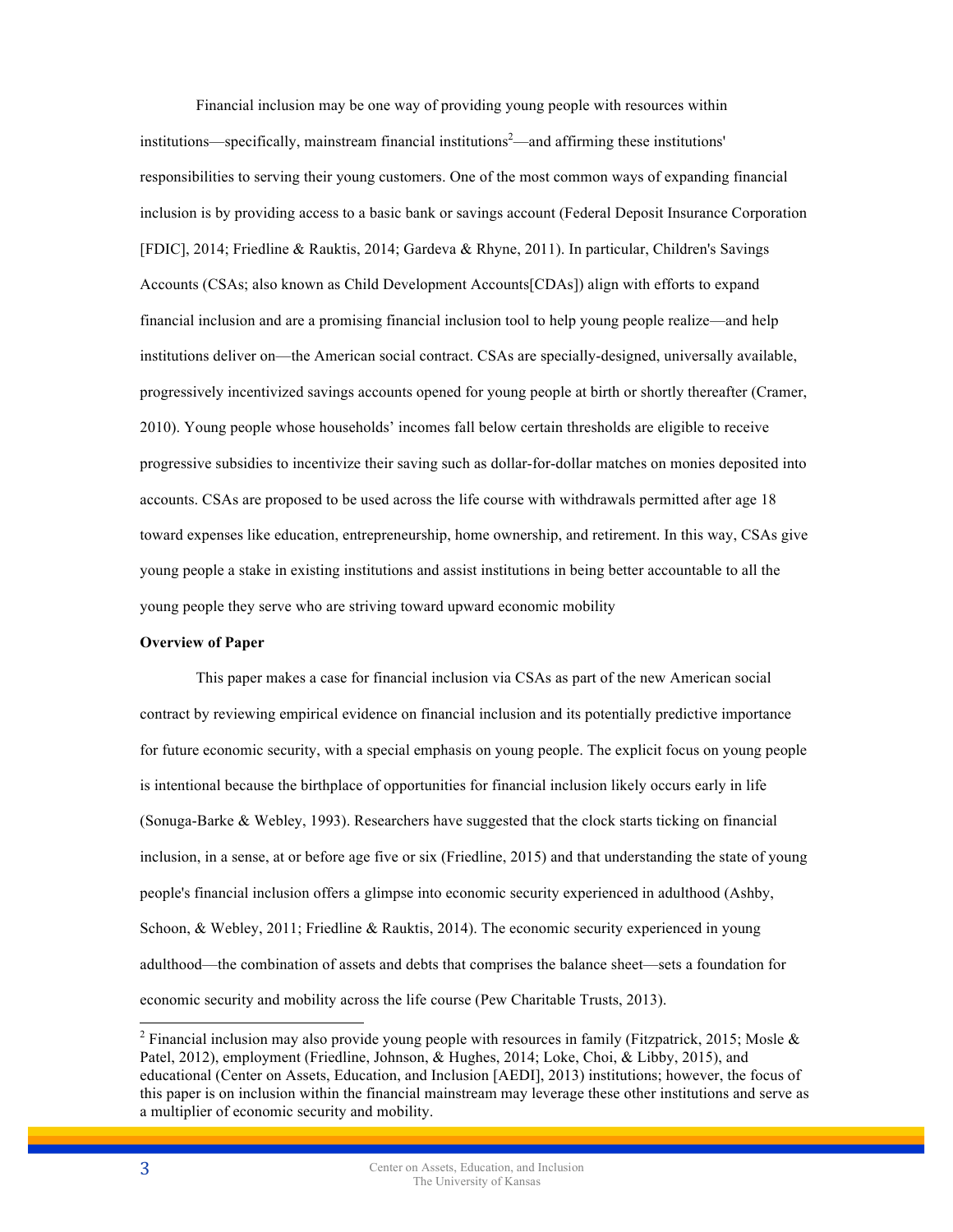The paper begins by delineating the systematic undermining of the American social contract with an emphasis on how institutions are breaching their part of the contract. The state of financial inclusion in the United States is reviewed, followed by a review of research on the potential of financial inclusion for producing positive effects on economic security—maintained relationships with financial institutions, diversified asset portfolios, accumulated assets, and secured and unsecured debt holdings. The institutions currently responsible for young people's financial inclusion are then evaluated: the family, the labor market, higher education, and the financial mainstream. The paper concludes by presenting financial inclusion as part of a new American social contract, including an overview of the piecemeal financial inclusion agenda in the US and a delineation of critical questions facing the field of financial inclusion.

## **The Breaching of the American Social Contract**

#### **The Changing Nature of Labor**

Technological advances and globalization have changed the nature of labor over the last several decades (Card & DiNardo, 2002; Collins, 2013; Lynn & Salzman, 2010), meaning that young people are competing for jobs in a global labor market more than they ever have before. The skills young people need to compete for the jobs of today are in short supply, skills that are often knowledge-based like critical thinking, communication, collaboration, leadership, and initiative. Young people in the US may face tough competition given that they demonstrate fewer job skills than their peers in countries around the world and even the most competitive young adults in the US fall behind (Goodman, Sands, & Coley, 2015). These trends are disconcerting given that today's young people will eventually comprise a substantial percentage of the globalized labor force in the next several decades. It is widely believed that young people need education beyond high school to acquire these skills (Casner-Lotto & Barrington, 2006), raising the stakes on high school completion and placing outsized importance on institutions of higher education for teaching these skills. It remains unclear whether institutions of higher education adequately prepare young people with these necessary skills and whether the burdensome debt required to afford this education supersedes the potential harms to their long-term economic security (Elliott & Lewis, 2013, 2014a, c). In other words, it's a new world in which young people are expected to borrow heavily to acquire the requisite skills for success in today's global labor market, unlike in the past when these skills could be acquired without such indebtedness.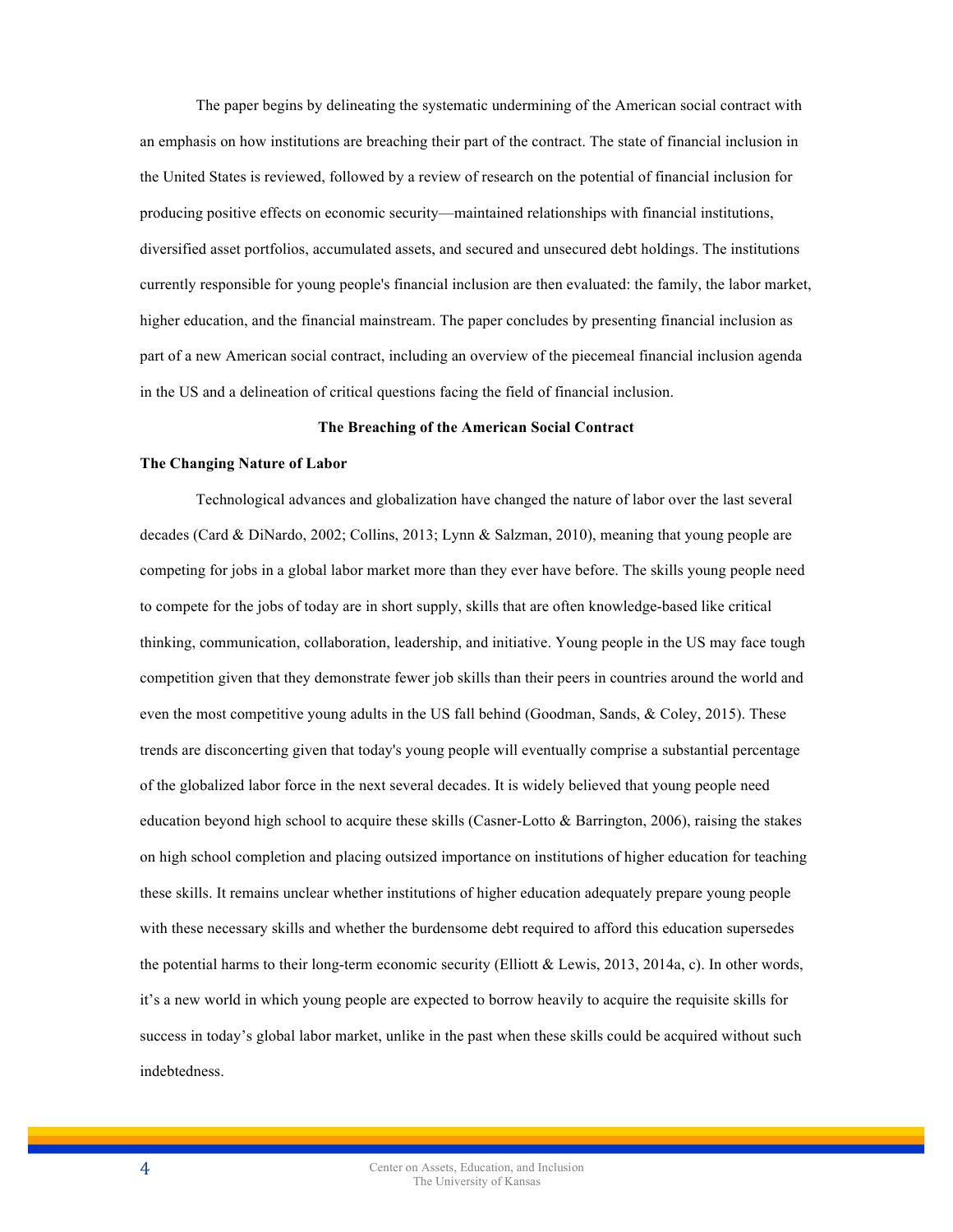Unfortunately, without these skills, young people's employment options may be limited to a growing majority of jobs that are lower quality and in industries that lack living wages, retirement savings plans, or opportunities for advancement (Findlay, Kalleberg, & Warhurst, 2013). Young people's labor market attachment in particular is concentrated in the low-paying service industry (such as restaurants and retail stores; US Department of Labor, 2014). Labor is no longer rewarded as it once was by raising wages concurrently with productivity and reflecting adjustments in costs of living (Levy  $&$  Kochan, 2012). An increasing share of income is derived from capital, devaluing, or at the very least changing, labor's compensation (Piketty, 2014). Growing wage inequality is also attributed in part to declines in organized labor from de-unionization that undermine worker protections and overlook issues of fairness (Belman & Heywood, 1990), an accounting of increased wage inequality that holds as much explanatory power as do differences in compensation by levels of education (Western & Rosenfeld, 2011).

#### **The Vanishing Path of Entrepreneurship**

While entrepreneurial endeavors have historically offered an alternative path for labor market participation and contributed to economic growth, financial institutions' lending for small business start-up has declined and young people must increasingly rely on their personal savings and credit to advance their entrepreneurial endeavors (US Small Business Administration, 2013). From this perspective, young people's entrepreneurship may be hampered given that their relatively nascent starting place in life is characterized by limited savings of their own that in part lengthens financial dependence on their families of origin (Sironi & Furstenberg, 2012). Most discussions regarding US employment and entrepreneurship revolve around the potential of young people to revitalize new business growth (Kauffman Foundation, 2015); however, young people's capacity for entrepreneurship may be hindered by the facts that they are less likely to have savings accounts (FDIC, 2014), are more likely to be excluded from the labor market in a volatile economy (O'Sullivan, Mugglestone, & Allison, 2014), have more debt and thus limited credit at their age than previous generations (Fry, 2014), and are generally more risk averse (Paulsen, Platt, Huettel, & Brannon, 2012; Winograd & Hais, 2014).

Small business start-ups are on the decline and financial institutions have fewer incentives to invest in innovative, entrepreneurial, and potentially risky activities in the wake of the Great Recession (Ryan, 2014). The number of loans for new small business start-ups has dropped substantially and almost half of existing small businesses that need a loan are unable to obtain one (Institute for Local Self-Reliance,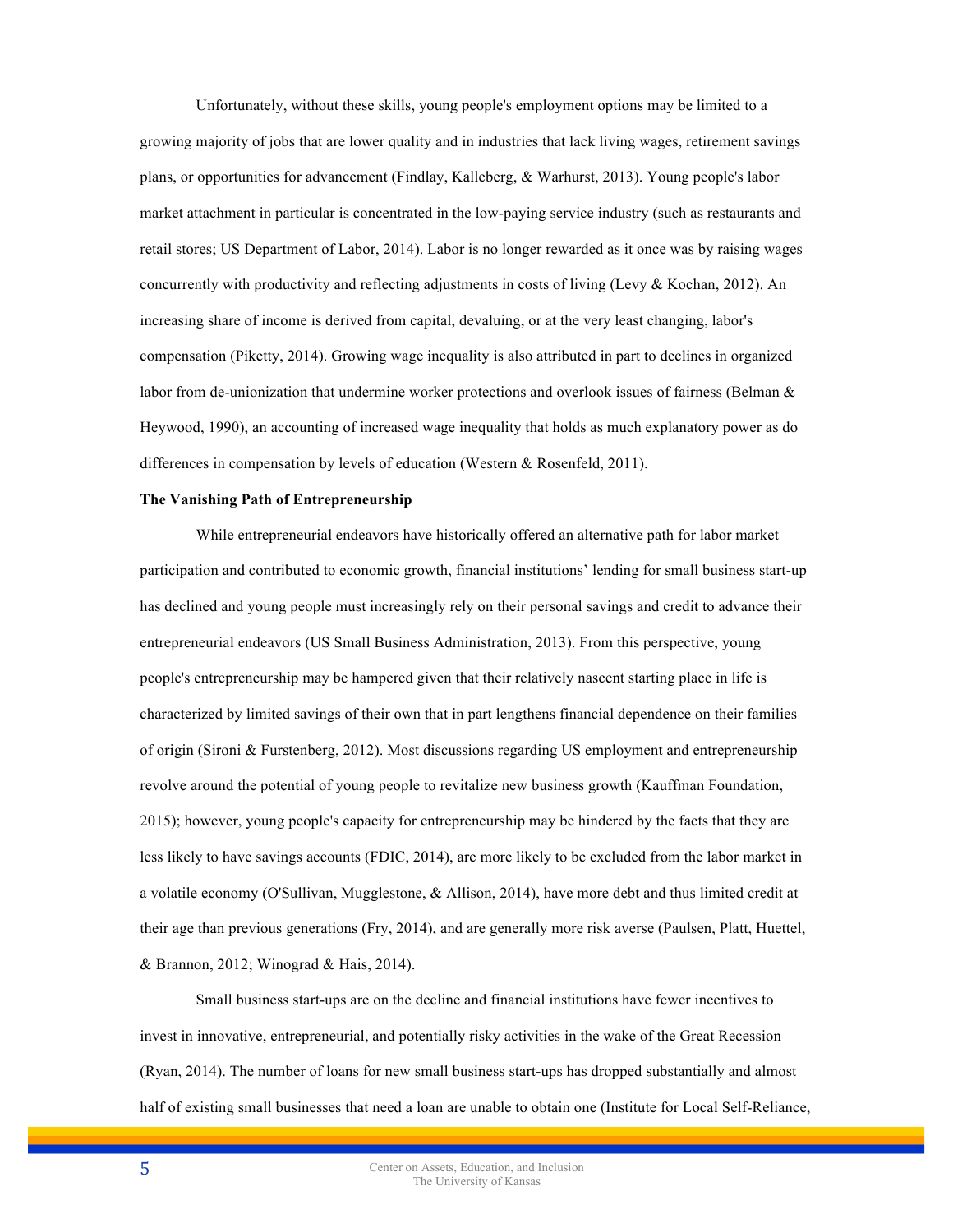2014; US Small Business Administration, 2013); minority- and women-owned businesses have been disproportionately affected. More businesses are closing than starting, an understandable trend given a lending context necessitating substantial reliance on personal savings and credit for new business growth (Clifton, 2015; Institute for Local Self-Reliance, 2014) coupled with households' paltry amounts of personal savings and limited credit (Lusardi, Schneider, & Tufano, 2011). It is uncertain whether young people's potential for entrepreneurship will be realized unless the US begins to make critical, substantial investments into young people—investments that can be divisive in times of fiscal austerity and political partisanship.

The changing labor market and limited potential for entrepreneurship demonstrate that young people can no longer expect their hard work—in and of itself—to translate into economic security and mobility. No matter how hard or how many hours a young person works in their minimum wage job, the compensation may be insufficient for affording daily expenses and is likely never going to facilitate their economic security or mobility (Dreier, 2014). In fact, the national news media has publicly shamed large corporations for their lack of awareness of and sensitivity to their employees' inadequate compensation (Halloran, 2013; Weissmann, 2013). All together, it is unsurprising that few young people advance higher up the ladder of economic opportunity than their parents (Pew Charitable Trusts, 2013).

## **The Public Demand for Financial Inclusion**

Demand for financial inclusion among young people in the US may be driven by the simultaneous acknowledgements that our nation's increasing inequality limits opportunities for economic mobility (Pew Charitable Trusts, 2013) and that young people, given their generation's position at the forefront of limited opportunities (Corak, 2013), are a key constituency for increasing financial inclusion (Friedline & Rauktis, 2014). The Great Recession fueled the realization that a growing percentage of the population is born into opportunity (Putnam, 2015) and the extent of inequality of opportunity has been a rallying cry of protests and political movements around the country (Milkman, Luce, & Lewis, 2013). Combined, these trends may represent growing demand for financial inclusion.

## **Unequal Starting Lines**

Young people are born into a race with an unequal starting line, with some young people better able than others to take advantage of institutions and their opportunities (Putnam, 2015). Imagine life as a marathon race, during the course of which runners pass chronologically through the stages of childhood,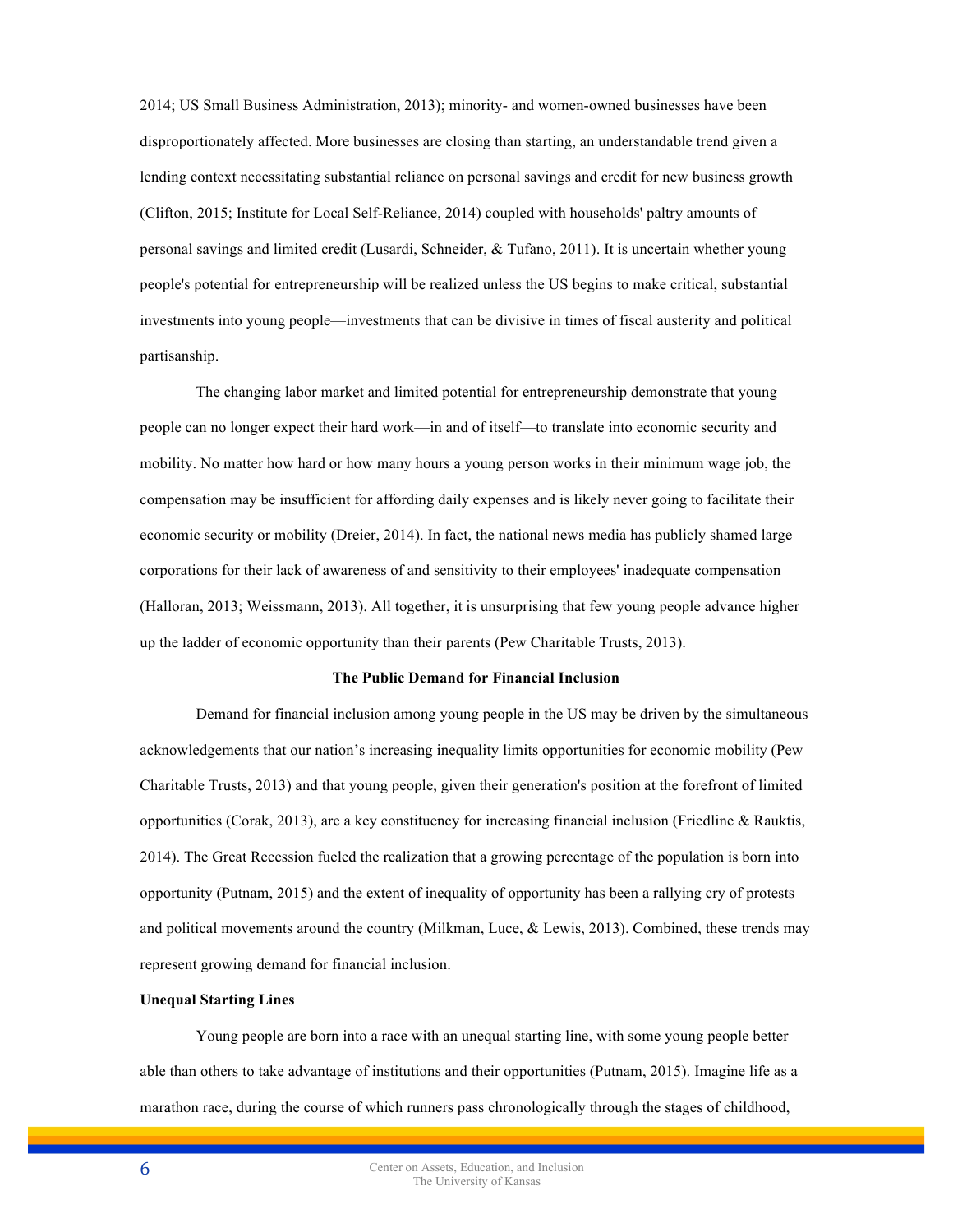adolescence, and young and middle adulthood before reaching the finish line in old age. Having trained and competed in previous races, elite runners start the marathon before everyone else and excel ahead of those who lack the same rigorous preparation and training. Elite young people—for instance, those with families who are economically secure, hold college-going expectations for their children, and provide them with financial resources to afford college tuition or the downpayment on a first home—may start the race with good economic security that can be leveraged for their future economic mobility. Elite young people endure through the miles, weathering periods of unemployment, investing in housing, and accumulating wealth. They easily reach the finish line (perhaps gaining momentum along the way) with sufficient wealth to supplement their income during retirement and to bequest any wealth that remains. In contrast, young people born into the race without these resources are slowed down by thousands of other runners. The extra effort they expend sidestepping obstacles like unemployment and weaving in and out of crowds of debt slows their progress and ebbs away at their momentum; they struggle through the remainder of the race with little if anything left over at the end.

From this perspective, institutions are not necessarily designed to compensate for the unequal starting line into which young people are born or raised and their leverage remains largely constant in response to young people's extra efforts. Some young people have to work harder than others to compensate for their disadvantaged position at the starting line in order to take advantage of institutions' opportunities and without necessarily expecting extra compensation for their hard work (or, without expecting equal pay for equal work). In other words, institutions are designed with the assumption that young people begin life at a relatively equal starting line and do not necessarily work harder to adjust for differences based on things like poverty and socioeconomic circumstances. For example, young adults who work in a minimum wage job may save the same percentage of their incomes<sup>3</sup> as their more highly compensated peers—a potentially impressive feat given that minimum wage jobs require stretching already limited incomes with smaller margins for error (Lusardi, Schneider, & Tufano, 2011; Schreiner & Sherraden, 2007). However, financial institutions reward these young adults equally through the standard

 $\overline{a}$ 

<sup>&</sup>lt;sup>3</sup> These young adults may also work just as hard and for the same length of time, yet their labor is compensated at drastically different rates. This is another example of how an unequal starting line contributes to differences in financial inclusion via opportunities for saving in mainstream financial institutions; however, since the emphasis is on financial inclusion as use of a basic bank or savings account, the example of mainstream financial institutions and their creation of and response to opportunity is followed through here.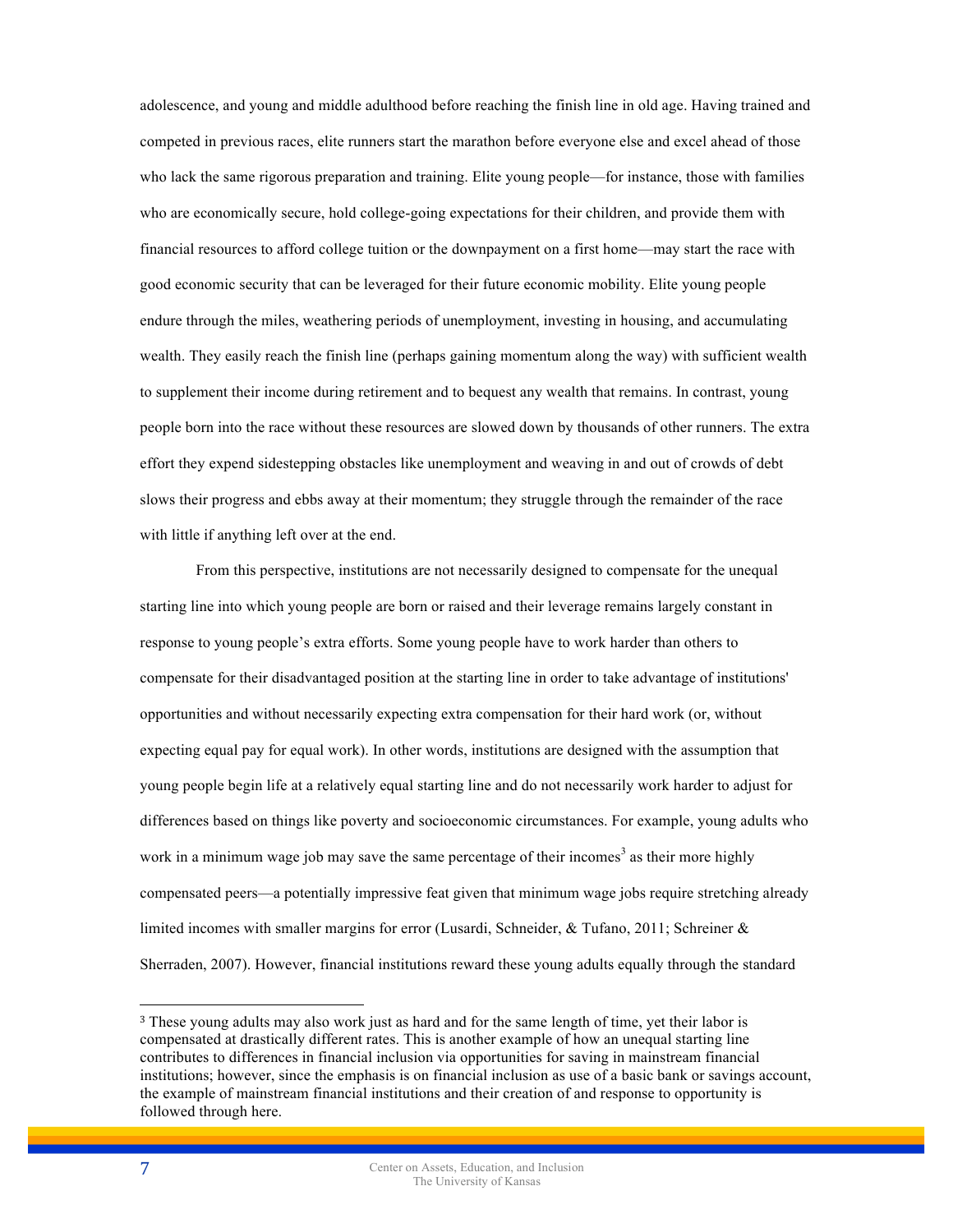interest rates earned on their savings accounts and may even favor young adults from well-off circumstances; the effort required of young adults in minimum wage jobs to save is masked by their disadvantaged position at the starting line. This is because the same personal saving rate translates into different amounts of money saved with regressive rewards from financial institutions: saving 10 percent of \$100,000 in income garners greater rewards than saving 10 percent of \$10,000. For instance, young adults who save more money may receive extra rewards for equal (or lesser) efforts in the form of higher interest rates, lower maintenance fees, or easier access to a suite of financial products. Despite working just as hard as their more highly compensated peers, young people from lower economic circumstances who struggle to catch up may never do so and eventually experience limited opportunities for economic security and mobility. In contrast, their peers receive and leverage opportunities across institutions like higher education, the labor market, and the financial mainstream that propel them even further ahead. While mainstream financial institutions are not necessarily intended to equally distribute economic opportunity, the extent to which they cater to the socioeconomic elite and exclude the poor has been highly criticized for blocking opportunities for economic advancement (Engel & McCoy, 2007).

## **Demanding Financial Inclusion**

The demand for financial inclusion through equality of economic opportunity—or at the very least, anger toward formal financial institutions<sup>34</sup> exploitation and ignorance of the plight of a majority of the populous on the financial margins—was demonstrated most poignantly by the Occupy Wall Street movement that swept across the US in 2011. Occupy Wall Street's call for inclusive financial institutions came on the heels of a recession for which these institutions were largely blamed. Thousands of people, half of whom were under the age of 30 (Milkman, Luce, & Lewis, 2013), gathered in financial districts of major US cities to collectively demand accountability from financial institutions and their products and practices that prevent a majority of households from participating in and benefiting from the national economy. A few of the principles articulated by this revolutionary grassroots movement included reclaiming the indebted futures of "the 99 percent," recalculating the value of labor, and redesigning financial institutions capable of delivering equality (Occupy Wall Street, 2011).

<sup>&</sup>lt;sup>4</sup> The movement was concentrated in financial districts with much of the critiques levied at investment institutions that lend to banks and cater to the very wealthy, not necessarily the deposit institutions that provide basic bank and savings accounts to the average individual householder. However, from the perspective of the public and their declining trust of financial institutions, this distinction may not be important.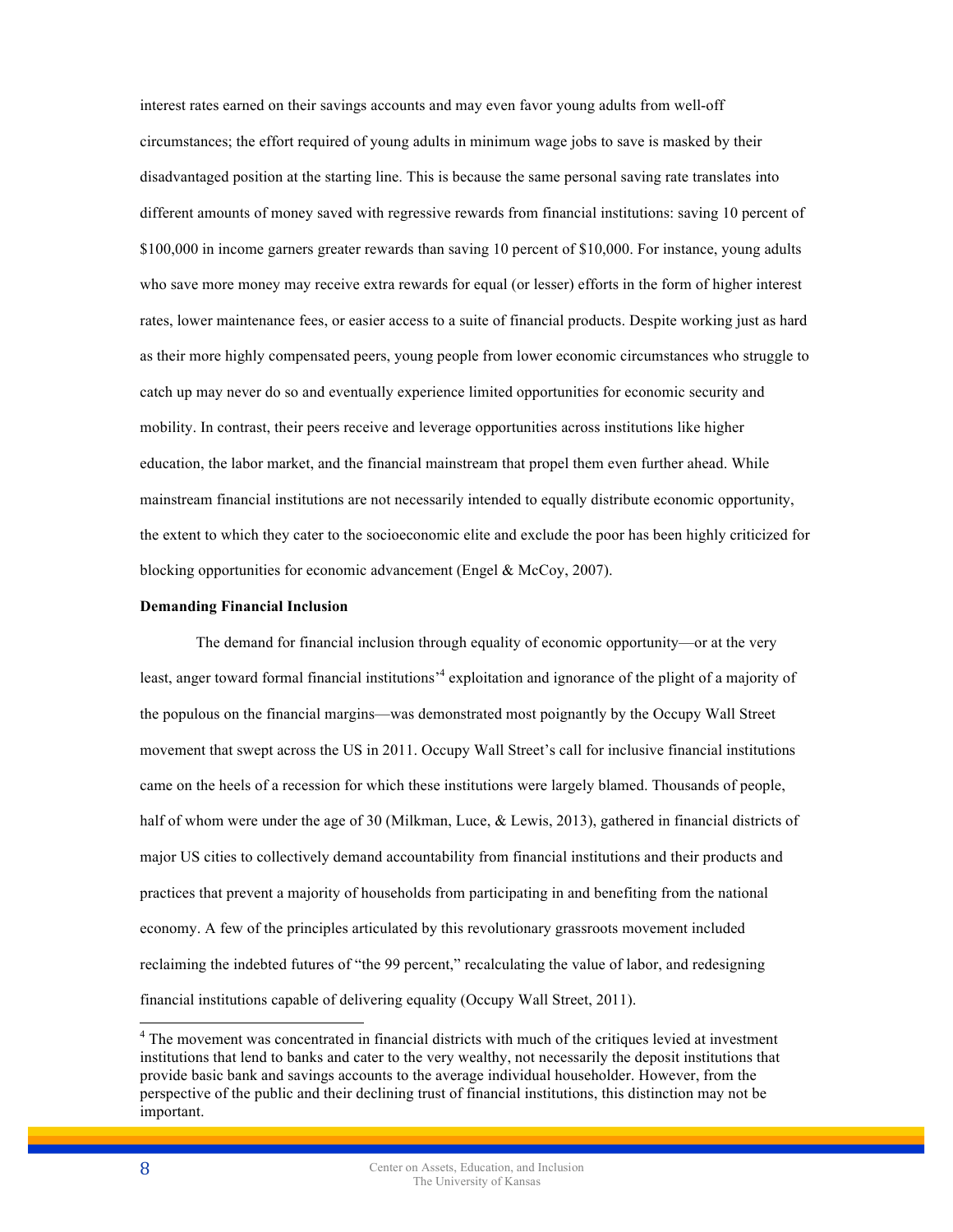While the economic race into which young people are born may never be entirely level or equal (perhaps, nor should it be), its institutions need uniting to deliver on a more equal starting line if they are ever to hold their end of the American social contract or to be responsive to individuals' efforts and abilities. Financial inclusion is one way of equaling the starting line is by providing young people with modest and progressive resources within institutions at the very beginning of life, ensuring that institutions are designed to provide opportunities for economic security and mobility and that young people are included in and can access those institutions across the life course. Like owning equity in a company, giving young people a stake in these institutions also conveys to institutions that they are responsible for fulfilling their part of the American social contract and provides a way for institutions to be responsive to young people's unequal starting places.

#### **The Potential of Financial Inclusion**

What exactly is financial inclusion and what does it look like in the US? Accion and its Center for Financial Inclusion (CFI), a think tank that advocates for financial inclusion and is endeavoring toward global realization of this goal by 2020, define financial inclusion as follows:

Full financial inclusion is a state in which all people who can use them have access to a suite of quality financial services, provided at affordable prices, in a convenient manner, and with dignity for the clients (Gardeva & Rhyne, 2011, p. 1).

While this definition refers to financial inclusion as access to and use of a suite of financial services, one of the most common ways of initiating financial inclusion is by providing access to a basic bank or savings account (FDIC, 2014; Friedline & Rauktis, 2014; Gardeva & Rhyne, 2011). In other words, a savings account is a starting place for financial inclusion rather than an end in and of itself. The features of the accounts used in the delivery of inclusion vary depending on the financial institution from which the account originates and the social, political, and economic environments in which it is offered (Ardic, Heimann, & Mylenko, 2011); for example, sometimes the account is interest-bearing, relies on transactions through brick-and-mortar branches or retail and ATM locations, provides means for online and or mobile banking, incorporates progressive incentives,<sup>5</sup> waves maintenance fees, or is linked to a debit card.

 $\overline{a}$ 

<sup>5</sup> Progressive incentives refer to features like initial deposits, dollar-for-dollar matches on money saved, or rewards for accomplishing benchmarks that help account holders to accumulate savings, especially for those from lower income backgrounds.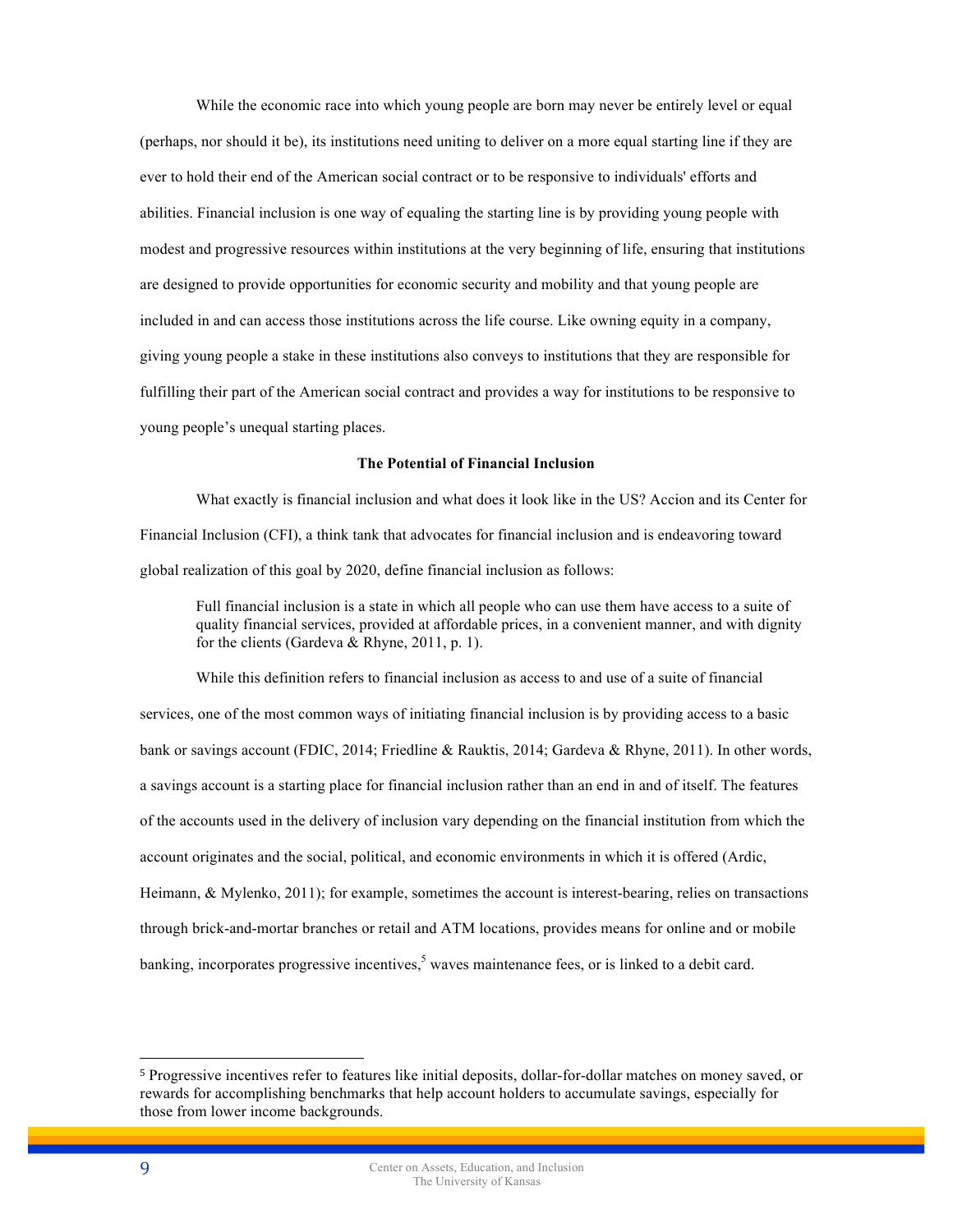However, despite these varying features, affordability and convenience<sup>6</sup> remain important constants in efforts to expand and scale up financial inclusion.

There is good rationale for why financial inclusion may begin with access to a basic bank or savings account. Xiao and Anderson (1997) draw on Maslow's (1948, 1954) human needs theory to show how the acquisition of financial products may ascend a hierarchy based on the needs the products are designed to meet. Human needs are assumed to be hierarchical, with the achievement of higher level needs conditional on the achievement of lower level ones (Maslow, 1948, 1954). These assumptions have been applied to the acquisition and use of financial products (Xiao & Anderson, 1997; Xiao & Noring, 1994; Xiao & Olson, 1993). Here, lower level needs are referred to as "survival" and higher level needs are referred to as "growth" (Xiao & Anderson, 1997),<sup>7</sup> labels that also provide some indication of the achievement of economic security. From this perspective, a savings account is one of the first financial products acquired because it is lower risk, easily liquidated, and designed for the achievement of daily, lower level needs. Financial products such as stock and retirement accounts or small loans entail higher risk, have liquidity constraints, and are designed for long term investments. Young people may ascend a financial hierarchy by acquiring a savings account that facilitates their achievement of daily, lower level needs such as buying groceries or paying utility bills. As young people transition to achieving long term, higher level needs like affording the down payment on a new home, saving for retirement, or starting a business, they may acquire stock and retirement accounts or small business loans. A diverse portfolio, then, potentially indicates that young people have ascended the financial hierarchy (Canova, Rattazzi, & Webley, 2005; Xiao & Anderson, 1997). This trend toward diversification is consistent with an optimal portfolio arrangement that spreads potential risk across multiple assets (Fabozzi, Gupta, & Markowitz, 2002;

<sup>&</sup>lt;sup>6</sup> The importance of affordability and convenience for expanded and scaled financial inclusion take two perspectives. First, affordability and convenience of the savings account for the end user or consumer is of critical importance particularly for the lower income children and families who stand to benefit the most from inclusion. Costly and inconvenient financial products like high minimum balances and maintenance fees, inaccessible bank branches, or limited deposit options undermine the very premise of financial inclusion. Second, for financial inclusion to be a realistic national goal in the US and sustainable over time, the delivery and scale up of inclusion—from the financial product used to the day-to-day administration must also be affordable and convenient. If financial inclusion is to be desired and realized nationally, then the micro- and macro-economic benefits of expanding inclusion must outweigh the costs of administering it especially over time.

 $\frac{7}{1}$ Xiao and Anderson (1997) also identify a third category of needs—"security"—or middle-level needs such as saving for a home or investing in human capital. Certificates of deposit, bonds, and money market accounts are financial products theorized to be consistent with meeting these middle-level needs.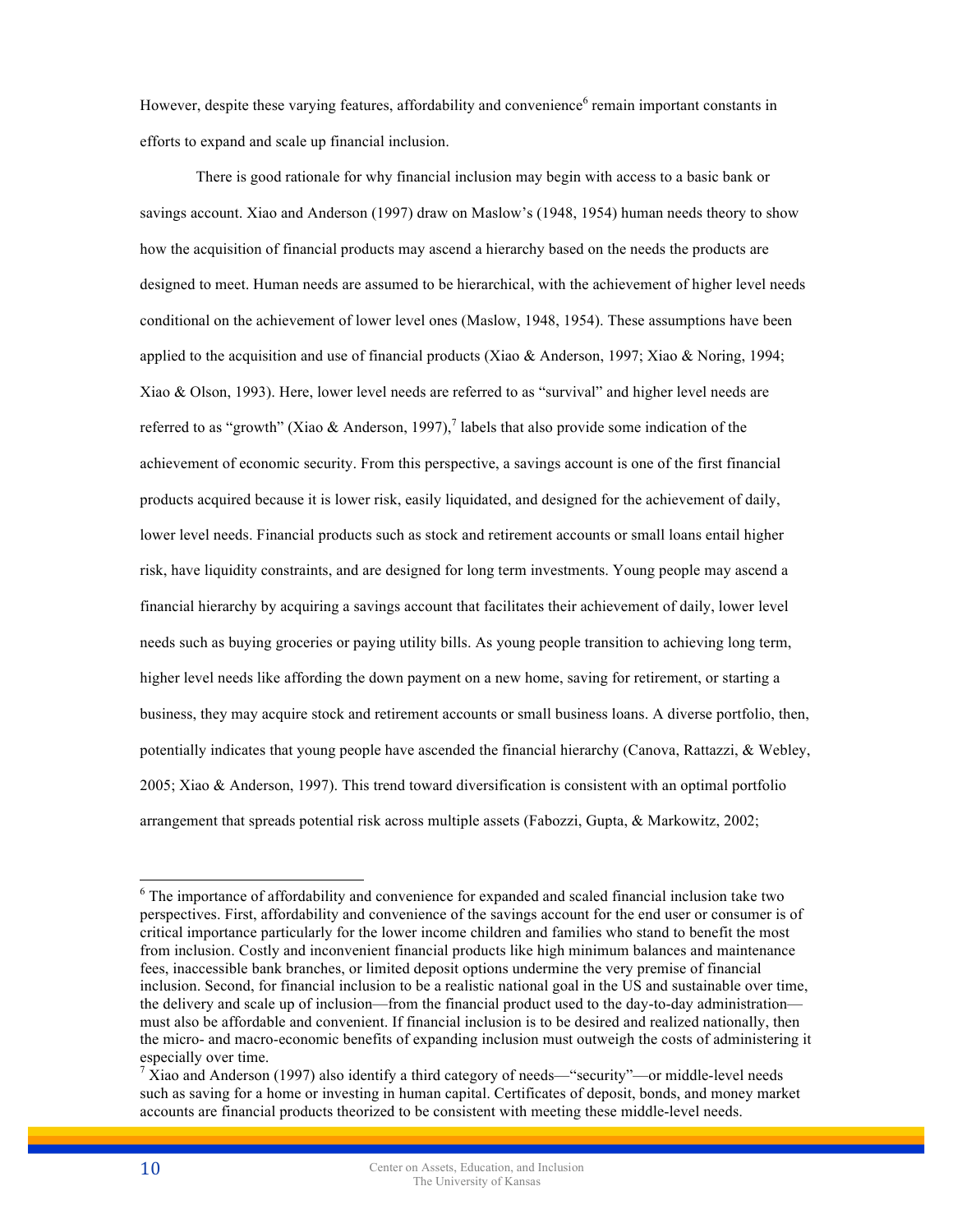Markowitz, 1952), although the extent of diversification of most asset portfolios is generally limited (King & Leape, 1998).

#### **The State of Financial Inclusion in the US**

In the US, most of the population is financially included (92 percent), as defined by ownership of a basic bank or savings account (FDIC, 2014). However, this percentage drops to 72 percent if financially included adults are combined with those who are on the financial margins, meaning that their use of alternative financial services and predatory lenders calls into question the extent of their financial inclusion (FDIC, 2014). In other words, despite the majority of adults in the US having accounts, the insufficient savings accumulated within may enable reliance on alternative financial services in times of need for almost one third of the population. The poorest and youngest households are the most likely to linger on the financial margins. Households headed by singles (18 percent), younger age groups (between ages 15 to 24; 16 percent), racial/ethnic minorities (Blacks [21 percent], Latinos [18 percent], American Indian/Alaskan [17 percent]), foreign-born non-citizens (23 percent), the less-educated (no high school degree; 25 percent), and lower income households (< \$15,000; 28 percent) report not owning a basic bank or savings account more often than their counterparts. For comparison, less than 1 percent of households earning annual incomes above \$75,000 lack this same basic account (FDIC, 2014)—a percentage that could just as easily be attributed to survey error as it could to reality.

Young people's financial inclusion mirrors these trends. While a majority of young people in the US have savings accounts, the poorest or potentially most vulnerable young people are least likely to experience financial inclusion. Sixty-eight percent of adolescents ages 12 to 17 have savings accounts, which rises to 84 percent by the time young people reach young adulthood between ages 17 to 23 (Friedline, Elliott, & Nam, 2011; Friedline & Song, 2013). Among those ages 12 to 17, 40 percent of black adolescents and 44 percent of adolescents from lower income households have savings accounts (Elliott, 2012; Friedline, 2014; Friedline & Elliott, 2011; Friedline, Elliott, & Chowa, 2013). While all young people experience increases in savings account ownership as they grow older (Friedline, Johnson, & Hughes, 2014; Friedline & Nam, 2014), gaps by race and income remain (Friedline & Elliott, 2013). These groups also have less money saved, with black young adults and young adults from lower income households both accumulating median amounts of \$300 by ages 22 to 25, compared to accumulated amounts of \$1,668 and \$2,409 for their respective counterparts (Friedline & Song, 2013).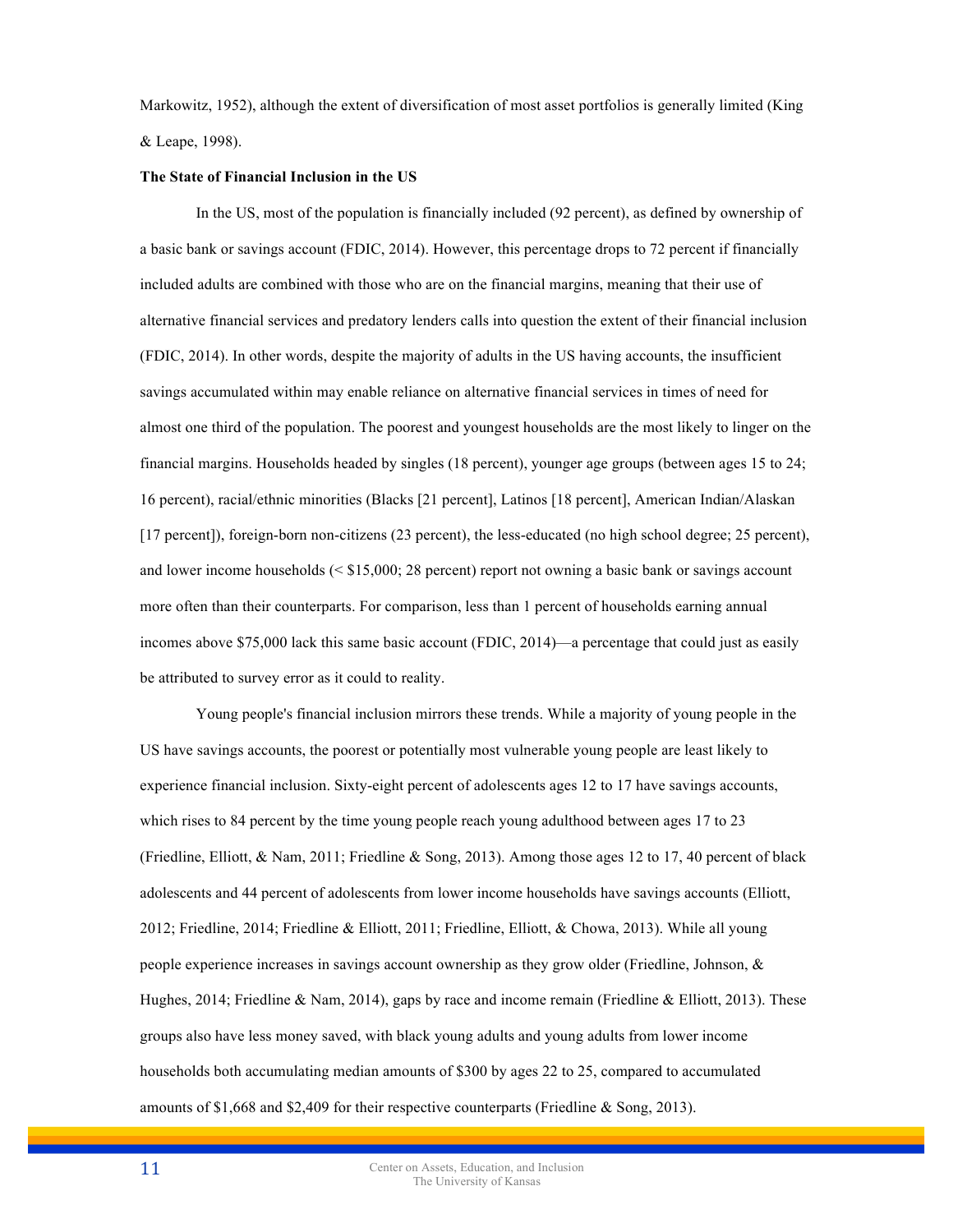#### **A Gateway to Economic Security and Mobility**

Evidence supporting the potential financial inclusion for contributing to economic stability and mobility comes from research that explores the role of a savings account for predicting future economic security. Many researchers working to examine indicators of economic security—often with emphasis on identifying implications for young people from lower income households—have observed that "assets beget assets" (Elliott & Lewis, 2014a, p. 9; Schreiner & Sherraden, 2007, p. 20; Schreiner, Sherraden, Clancy, Johnson, Curley, Zhan, et al., 2005, p. 189). That is, the ownership of financial products and the savings accumulated within are predictive of current and future use of products at mainstream financial institutions, accumulated savings, the continued growth in accumulated savings from capital, and access to healthy debt (Chowa, Masa, & Ansong, 2012; Elliott & Lewis, 2014a; Friedline, Elliott, & Nam, 2011; Friedline & Freeman, 2014).

Given that empirical evidence demonstrating history's tendency to repeat itself (Elliott  $\&$  Lewis, 2014a; Schreiner & Sherraden, 2007; Schreiner, Sherraden, Clancy, Johnson, Curley, Zhan, et al., 2005), it should come of no surprise that the opportunities into which young people are born shape their future. For instance, in their examination of the relationship between the previous ownership of a basic financial product—a savings account—and asset diversification and accumulation among young adults ages 18 to 40, researchers find that a savings account is highly predictive and its inclusion in statistical models explains an additional 56 percent of the variance (Friedline, Johnson, & Hughes, 2014). Ownership of a savings account reveals how the financial resources and opportunities with which one starts can determine where one goes and ultimately ends up in terms of economic security (Friedline & Rauktis, 2014). Financial inclusion via a savings account, once achieved, may relate to economic security as indicated by maintained relationships with financial institutions, diversified asset portfolios, accumulated assets, and accessed and accumulated secured and unsecured debt. As such, for those who are fortunate enough to own one early in life, a savings account is a promising tool for shoring up and advancing economic security and mobility.

**Maintains Relationships with Mainstream Financial Institutions.** Relationships with financial institutions can eventually be leveraged when young people need to acquire other financial products or secure loans. Here, the continued ownership of a savings account serves as a proxy for these maintained relationships. Studies consistently find that savings accounts measured at baseline are predictive of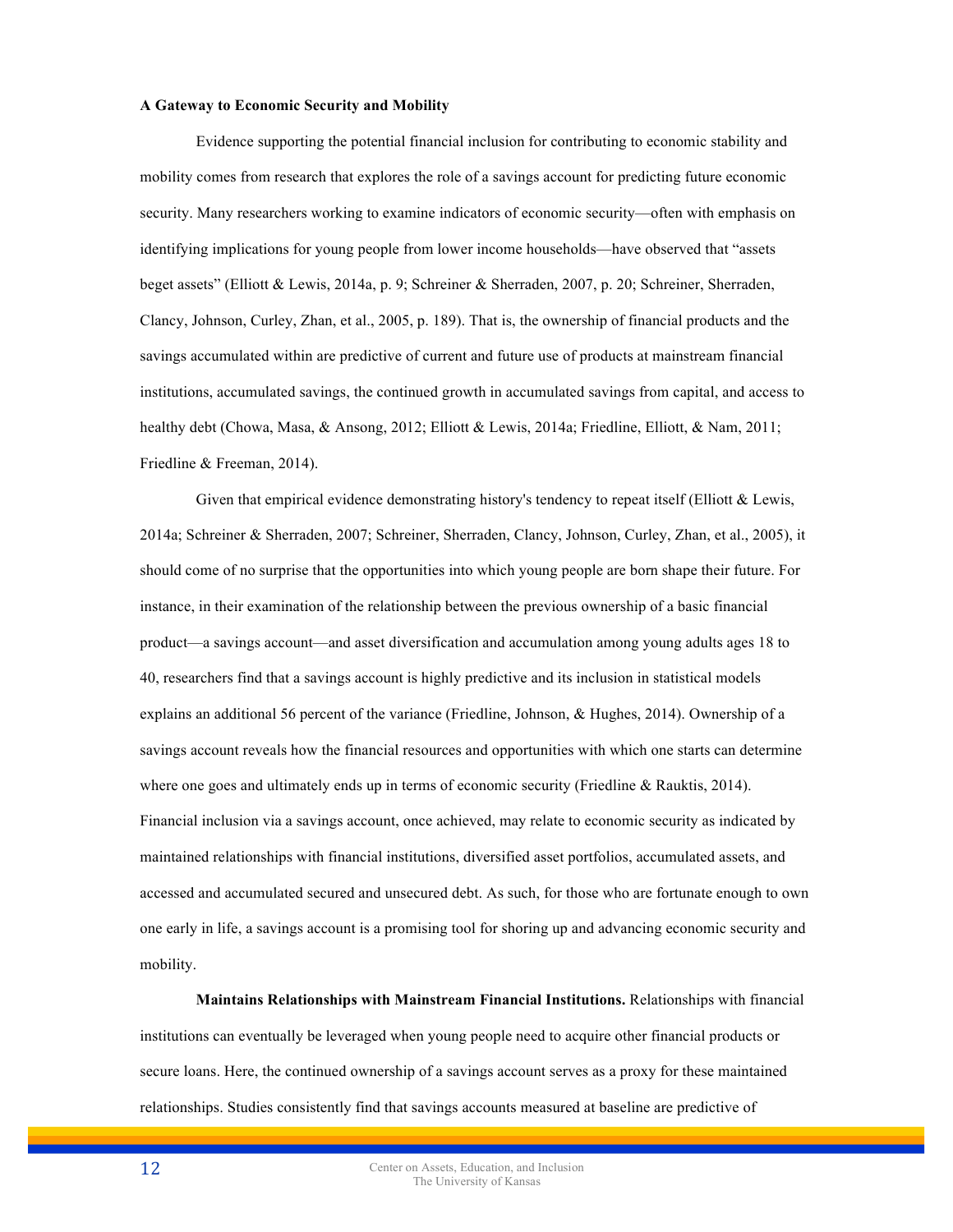maintained relationships with financial institutions. For example, among those from lower income (< \$50,000;  $n = 354$ ) and low to moderate income (< \$79,111;  $n = 530$ ) households, adolescents ages 13 to 17 are more likely to report having savings accounts in young adulthood between ages 18 to 22 (Friedline, Elliott, & Chowa, 2013). Independent of household income, young adults are two times more likely to have a savings account by their early to mid 20's (Friedline, 2014; Friedline, Elliott, & Nam, 2011; Friedline, Nam, & Loke, in press).

Some evidence suggests that these relationships are more likely to be maintained when financial inclusion is combined with financial education (M.S. Sherraden, 2013), giving young people hands on experience and opportunities to operationalize their knowledge about finances. The combination of financial inclusion and education is referred to as financial capability (M.S. Sherraden, 2013). Among young adults ages 18 to 34 ( $N = 6,865$ ), those who are financially capable are 224 percent more likely to save for emergencies and 21 percent less likely to use alternative financial services (Friedline & West, 2014). This suggests that those with a savings account may be more connected to and have more resources saved in mainstream financial institutions (West  $\&$  Friedline, 2014), potentially reducing their reliance on predatory lenders in the alternative financial services industry.

**Diversifies Asset Portfolios.** The most common trajectory of asset diversification is to begin by acquiring savings and checking accounts and progress to acquiring longer term assets like homes, retirement accounts, and stocks (Keister, 2003). Indeed, a savings account is significantly related to the diversification of young people's asset portfolios. Adolescents with savings accounts between ages 15 and 19 are two times more likely to own savings accounts, two times more likely to own credit cards, and four times more likely to own stocks in young adulthood between ages 22 to 25 (Friedline & Elliott, 2013). In addition, these young adults own significantly more financial products overall seven years later (Friedline & Elliott, 2013). Compared to those without savings accounts, adolescents with savings accounts who are age 19 and younger are two times more likely to own checking accounts, three-and-a-half times more likely to own savings accounts, three times more likely to own certificates of deposit, two-and-a-half times more likely to own stocks, and own significantly more financial products overall as young adults four years later (Friedline, Despard, & Chowa, in press). In one of the first studies to examine the relationships between young adults' savings account acquisition or take-up (separate from savings account ownership), diverse asset portfolios, and asset accumulation (Friedline, Johnson, & Hughes, 2014), researchers find that savings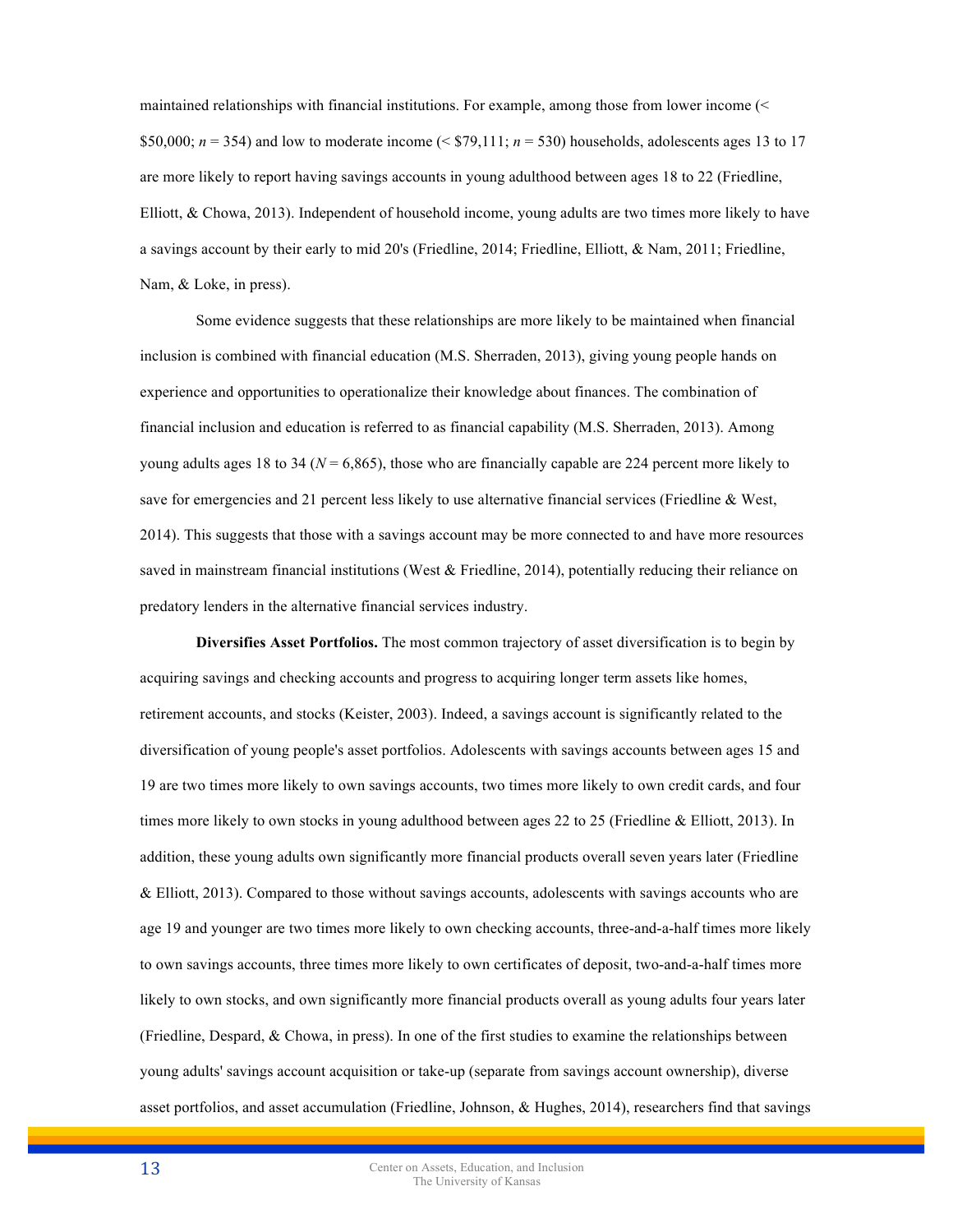account acquisition between ages 18 to 40 almost always coincides with or precedes the acquisition of diverse savings products, like stock and retirement accounts.

**Accumulates Assets.** A savings account relates to the amount of assets that young people accumulate, both in terms of their savings and their liquid assets. For instance, adolescents with savings accounts at ages 15 to 19 accumulate medians of \$1,000 in savings accounts and \$4,600 in total assets five years later, amounts that are more than triple the savings and assets accumulated by their counterparts without early savings accounts (Friedline  $\&$  Song, 2013). Adolescents with accounts of their own accumulate significantly more savings over time, even when their parents' savings is taken into consideration (Friedline, 2014). In a study evaluating the effects of a policy within United Kingdom that changed electronic transfer payments from optional to required, savings account ownership increased by 9 to 12 percentage points and the effect of account ownership translated to a 13 percentage point increase in having at least \$109 saved (Fitzpatrick, 2015). The amount of financial assets held across bank, bond, stock, and investment accounts also increased by 137 percent as a result of this policy change.

Young people can also leverage the assets accumulated in a diverse portfolio for generating additional wealth throughout life (Friedline, Despard, & Chowa, in press; Friedline & Song, 2013; King & Leape, 1998). A diverse portfolio may be an indicator of the ascension of the financial hierarchy to achieve higher level needs, and the distribution of accumulated assets across the portfolio may further indicate young people's economic security (Beutler & Dickson, 2008; Canova, Rattazzi, & Webley, 2005; Xiao & Anderson, 1997). For example, the amount of money held in savings accounts decreases as portfolios are diversified (Xiao & Anderson, 1997); this suggests that as young people diversify their portfolios, the bulk of their accumulated assets shifts from savings accounts to financial products designed for higher level, longer term needs. These financial products like stocks and retirement accounts are often incomegenerating. From this perspective, savings accounts may serve as a gateway for ascending the financial hierarchy as demonstrated by the distribution of accumulated assets across the portfolio. The amount held in a savings account contributes the most to accumulated liquid assets for households at the bottom 10 percent of the asset distribution compared with the amounts held in stock and retirement accounts for households at the top 10 percent of the distribution (Xiao & Anderson, 1997). These findings are also confirmed by research on young adults' diverse portfolios. The combination of stock and retirement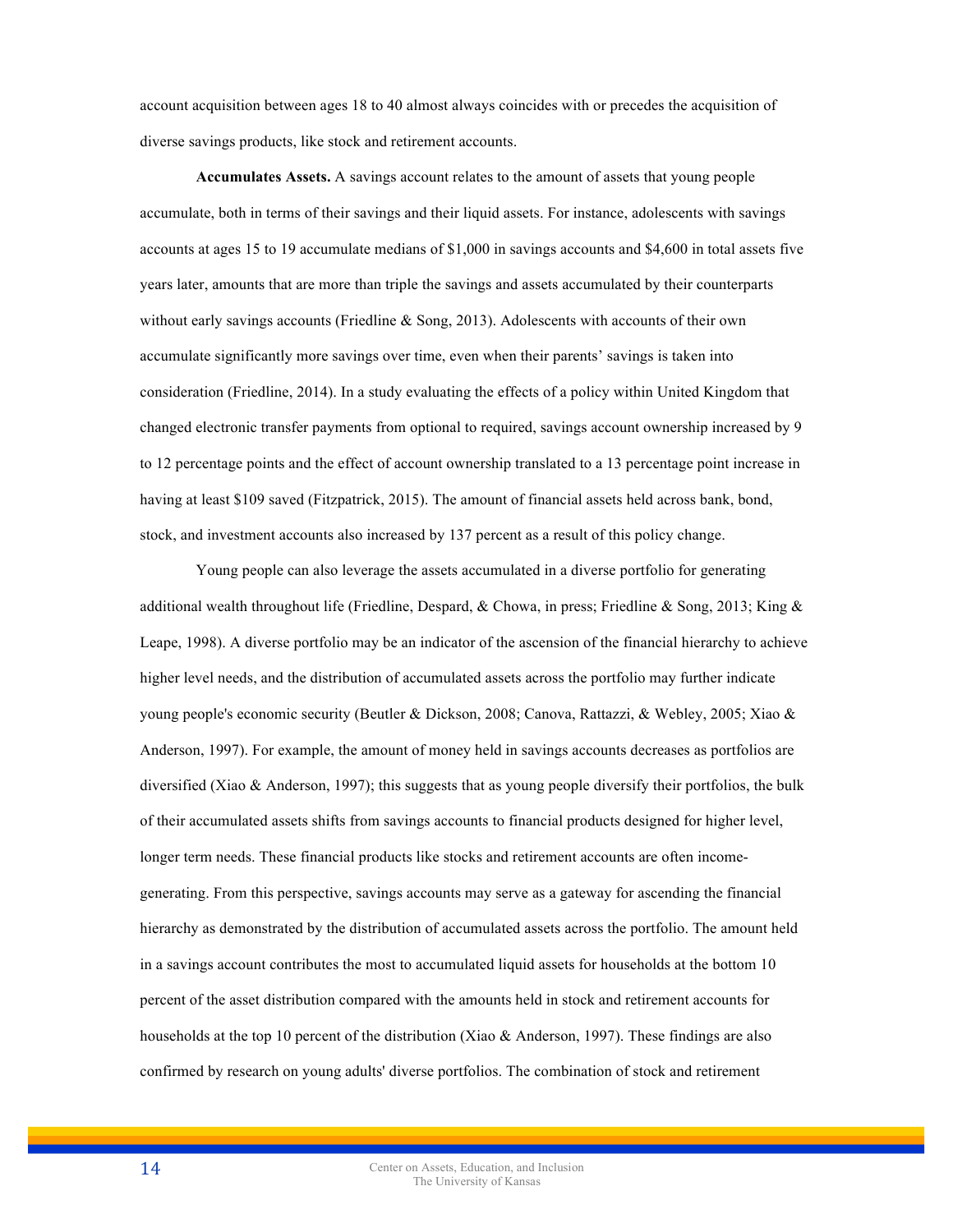accounts, themselves products of savings account ownership, contribute the most to liquid asset accumulation—\$5,283.05 (Friedline, Johnson, & Hughes, 2014).

**Accesses Secured Debt, Protects from Unsecured Debt.** Young people's economic security can also be assessed by examining their secured and unsecured debt. Secured debt is often considered productive since it is lower risk than unsecured debt and may be used for activities that might promote economic mobility, such as obtaining a home or investing in education (Boot, Thakor, & Udell, 1991). Secured debt can help borrowers build credit and improve their financial standing (Dwyer, McCloud, & Hodson, 2011), potentially serving both as an indicator of and catalyst for upward economic mobility. While secured debt may not always assist in promoting economic mobility—as was the case during the Great Recession when unemployment rose, equity on some home mortgages was negative, and many households found themselves overleveraged (Ferreira, Gyourko, & Tracy, 2010)—its collateralized nature allows borrowers to leverage existing assets and bend credit markets to their advantage (Campbell  $\&$ Hercowitz, 2005). In contrast, borrowers of unsecured, uncollateralized debt have not leveraged existing assets, and their use of credit markets is riskier (Chatterjee, Corbae, Nakajima, & Ríos-Rull, 2007); for these reasons, unsecured debt is often referred to as unproductive. While there may be times when unsecured debt from credit cards, overdraft fees, or payday lenders helps young people meet short-term financial goals on their path to economic mobility (Morse, 2011), unsecured debt generally costs its borrowers more and places them at greater financial risk than does secured debt.

The evidence is just beginning to identify relationships between savings accounts and debt (though, some research focuses on financial education and debt; Brown, Grigsby, van der Klaauw, Wen, & Zafar, 2014; Brown, Haughwout, Lee, Scally, & van der Klaauw, 2014; Friedline & West, 2014; West & Friedline, 2014). Most of this evidence comes from research on student loans, where a savings account relates to reduced student loan burdens (Elliott & Lewis, 2014a, b; Elliott, Lewis, Nam, & Grinstein-Weiss, 2014; Elliott & Nam, 2013). This evidence builds on the awareness that student loans may compromise young people's future economic security, delaying their investments in homes and retirement (Brown, Haughwout, Lee, Scally, & van der Klaauw, 2014; Hiltonsmith, 2013). Less evidence exists on the relationships between savings accounts and other types of debt. For example, lower income households in the second and third deciles of the asset distribution rely on unsecured debt during shortfalls in income from unemployment, increasing their unsecured debt by 12 to 13 cents for every dollar lost in income,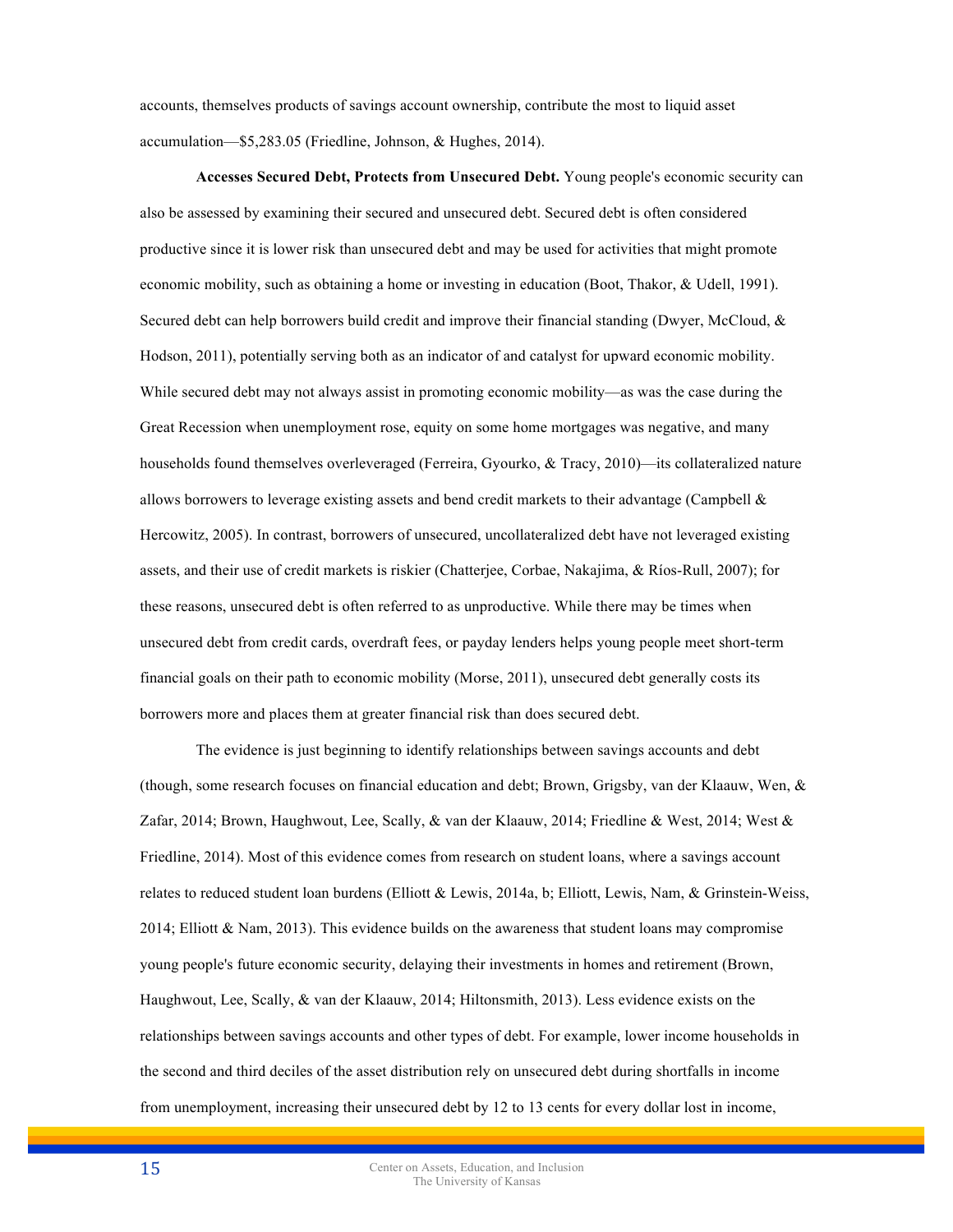whereas households in higher asset deciles do not rely on unsecured debt (Sullivan, 2008). These findings imply that households from higher asset deciles—potentially those with a savings account and access to a diversity of financial tools—do not rely on unsecured debt during income shortfalls. In other words, their assets may protect them from acquiring and accumulating unproductive, unsecured debt in times of financial need. Friedline and Freeman (2014) provide one of the first, direct tests of this question, examining whether the acquisition of a savings account relates to take-up and accumulation of secured and unsecured debt. While a savings account relates to more accumulated debt overall, the type of debt accumulated is less risky and potentially more productive. A savings account is associated with a 15 percent increase, or \$7,500, in the value of secured debt and a 14 percent decrease, or \$581, in the value of unsecured debt. Thus, a savings account may help young people "invest in their debt" by entering healthier credit markets and protecting them from riskier ones.

#### **Institutions Currently Responsible for Financial Inclusion**

Currently, young people rely on the family, the labor market, the higher education system, and the financial mainstream for financial inclusion. These institutions are chosen for discussion here because they are depended upon for delivering different aspects of the American social contract (Lind, 2012), as opportunities for economic security and mobility hinge on their successes and failures. That is, families teach young people about money and finances, employment can provide young people with the money to save, the socioeconomic benefits of a college degree spill over to financial inclusion, and banks and credit unions are the primary providers of savings accounts in the financial mainstream.

#### **The Family**

The family is the first and arguably one of the most important institutions for shaping young people's opportunities and outcomes in a variety of domains, not the least of which is financial (Friedline & Rauktis, 2014; Gudmunson & Danes, 2011; M.S. Sherraden & Grinstein-Weiss, 2015; Van Campenhout, 2015). In large part, young people rely on their families for financial inclusion given that their knowledge about and access to money and finances are almost always connected to the family (Lunt & Furnham, 1996). According to Ozmete (2009), socialization is "the process whereby a person learns the value system, norms and required behavior patterns of a given society in which he belongs" (p. 373). Thus, the family is pivotal for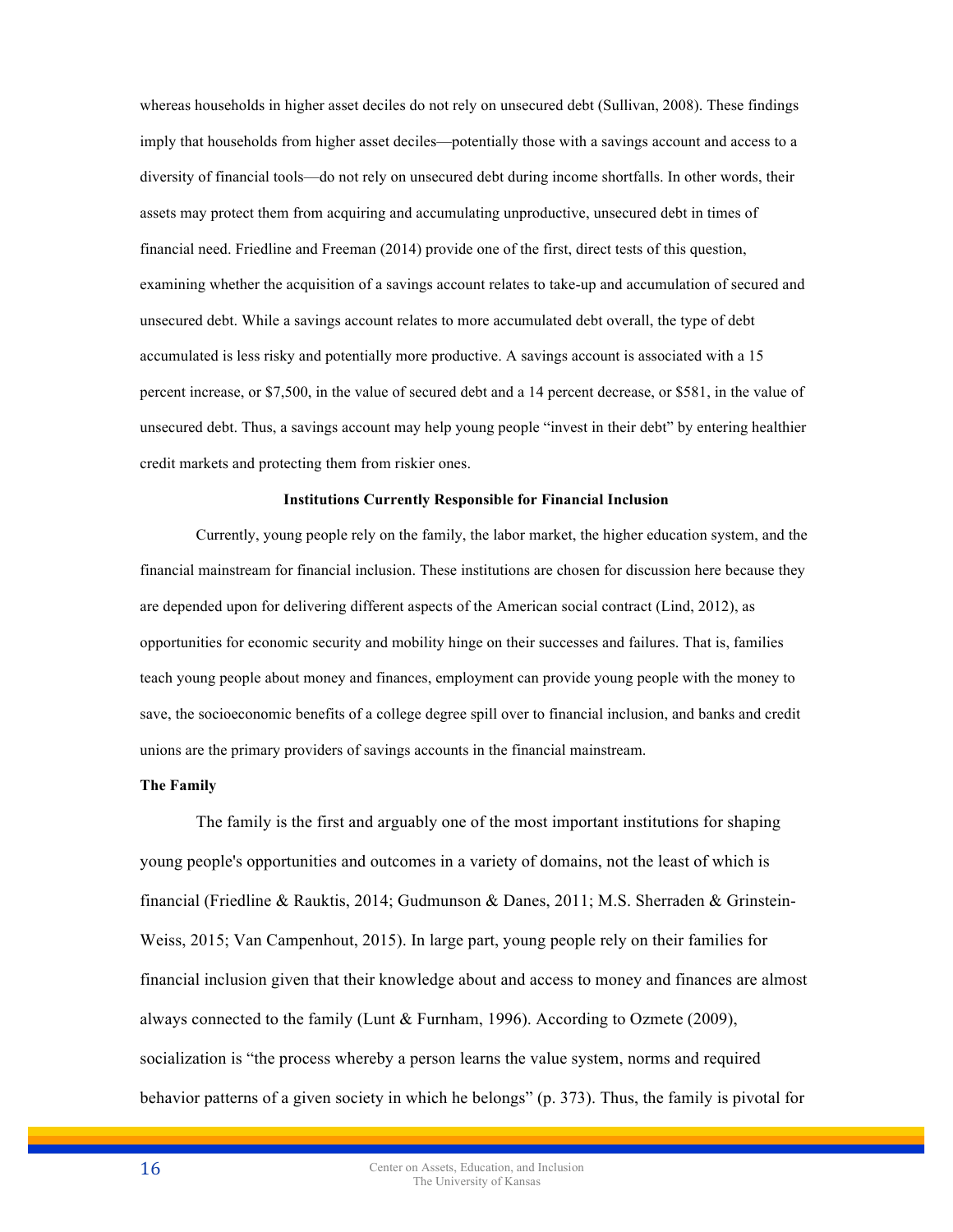shaping young people's financial inclusion. Even if families do not specifically open savings accounts for their children as part of financial socialization, the experiences within the family provide a context and reference point for understanding young people's opportunities and preparedness for financial inclusion. In this case, the family is the institution that molds opportunity—sometimes the family's influence on financial opportunity is explicit, direct while other times it is implicit, indirect (John, 1999).

Families may facilitate young people's financial inclusion and shape their economic opportunity by offering socialization experiences like giving allowances, opening savings accounts, or teaching them the importance of saving (Kim, LaTaillade, & Kim, 2011; Mandell, 2008). Indirect socialization experiences include parental guidance and self-reflection that help young people develop skills and strategies such as developing a future time orientation and a habit of saving (Sonuga-Barke & Webley, 1993; Webley et al., 1991). Parents are important models of financial inclusion (or exclusion) for their children (Shim, Barber, Card, Xiao, & Serido, 2010; Shim, Serido, Bosch, & Tang, 2013), socializing by example: children overhear their parents' conversations about money, pick up cues about household financial decision making, and accompany parents on errands to the bank or to pay bills. These socialization experiences communicate messages about finances and financial inclusion to young people; depending on the messages that are communicated, young people may or may not identify savings accounts or financial institutions as facilitators of their financial goals.

Parents or other family members often provide socialization experiences directly by giving an allowance contingent upon chores, supporting young people in opening savings accounts, and providing the money for saving (Ashby et al., 2011; Furnham & Thomas, 1984; Sonuga-Barke & Webley, 1993). Parents' explicit socialization experiences have been linked to their children's economic security. For instance, children who argue with their parents about money and whose parents do not approve of their spending habits also have lower financial stress (Serido, Shim, Mishra, & Tang, 2010), suggesting that any type of direct communication about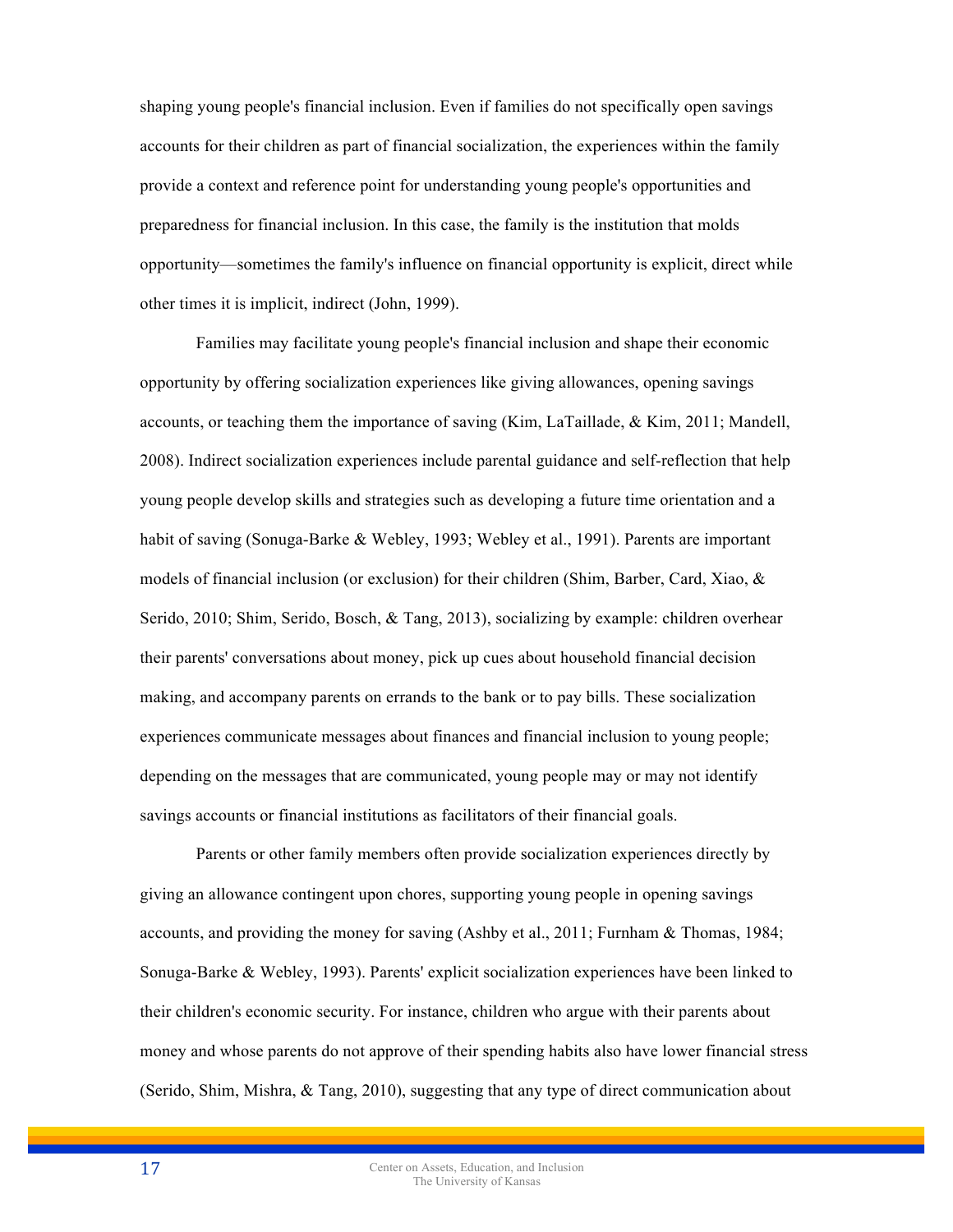money, even if contentious, may lower young people's financial stress. A combination of parents' direct socialization strategies like giving allowances, overseeing spending habits, and advising about budgeting are related to the increased likelihood that young people will save, and save more money, in adulthood (Bucciol & Veronesi, 2014).

However, the family may be an inadequate institution for young people to depend upon for financial inclusion. This is because the financial resources with which families are equipped shape their ability as financial socialization agents (Grinstein-Weiss, Yeo, Despard, et al., 2010). Measures of socioeconomic status like family members' education levels, occupational prestige, income, and wealth demonstrate the types of financial resources available to families; moreover, these measures are consistently related to young people's savings account ownership and their saving behaviors (Grinstein-Weiss, Spader, et al., 2011; Shim, Barber, Card, Xiao, & Serido, 2010). This makes logical sense given that lower income families often have limited connections to the financial mainstream themselves (Bricker, Kennickell, Moore, & Sabelhaus, 2012; FDIC, 2014; Grinstein-Weiss, Spader, et al., 2011), which limits their ability to model saving behaviors or to establish accounts for their children. In other words, families may "trickle down" financial inclusion or exclusion to their children. In fact, families' financial resources explain more about young people's savings outcomes than their financial socialization experiences like having conversations with their parents about money or receiving allowances, as demonstrated by the variances in outcomes that are explained by predicted models (Friedline, 2012a, 2012b). This isn't to say that families and the financial socialization they provide to their children aren't important; simply that their ability to function as financial socializers should be understood from the perspective of resource capacity.

When and how young people experience financial socialization within their families may relate to their financial inclusion throughout their lives. In other words, how young people initially experience financial inclusion may be associated with their access to savings accounts and saving behaviors across the life course primarily based on the success or failure of their families as socializers (Friedline, Elliott, & Chowa, 2013; Grinstein-Weiss, Spader, et al., 2011). If families have encouraged habitual saving, modeled a future-oriented approach to financial decisions, and provided opportunities to save, young people may more readily gain entrée into financial institutions. If families have not done this or their attempts have been unsuccessful, financial exclusion may continue into adulthood. From this perspective, young people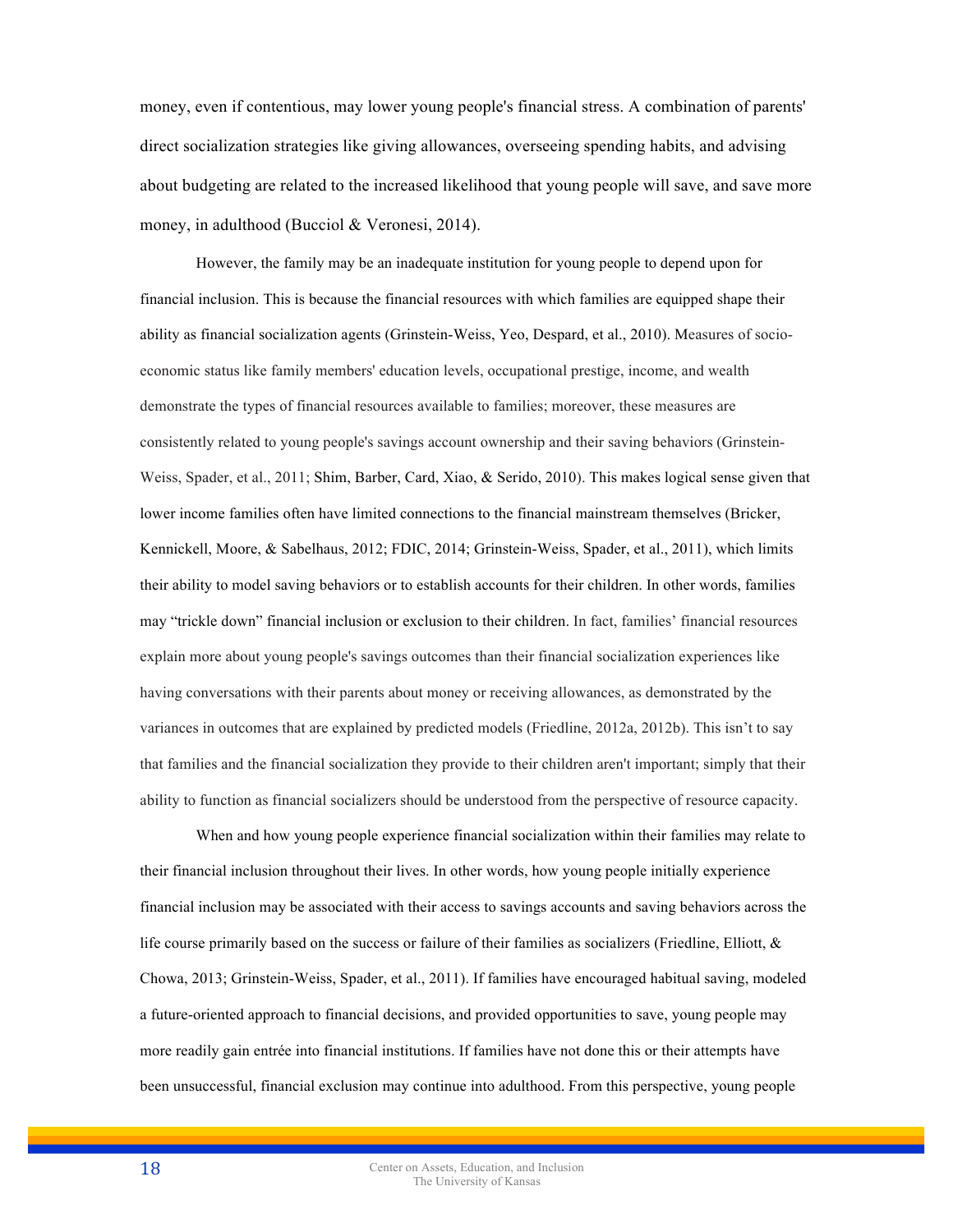walk into the patterns of opportunity established by the family when the family is the primary institution connecting them to opportunity. The limited ability of some families to facilitate inclusion suggests a need to directly empower young people by extending financial inclusion and also provides a role for "twogeneration" approaches to financial inclusion (Aspen Institute, 2014). That is, children can benefit from financial inclusion interventions that disrupt the "trickle down" effects of their families' financial exclusion, while financially excluded families themselves can benefit from interventions and whose children may simultaneously benefit from having their own financial goals reaffirmed within their families.

#### **The Labor Market**

Many young people participate in the labor market, which is another institution with the potential to shape financial inclusion (Consumer Financial Protection Bureau [CFPB], 2014a). Here, the labor market as an opportunity for financial inclusion suggests that managing money may necessitate the opening of a bank or savings account. For example, young people may open a bank or savings account as a way to cash their paychecks. For young people ages 16 to 24, around 60 percent are employed or looking for work and they earn a median income of \$31,000 annually (DeNavas-Walt & Proctor, 2014; US Department of Labor, 2014).<sup>8</sup> The percentage of employed young people ages 16 to 19 ranges between 24 and 33 across the year, peaking in the summer months during breaks between high school and college academic years (US Department of Labor, 2014). Much of young people's labor market attachment is seasonal, particularly at younger ages. However, once young people are employed, their paychecks need cashing, direct payroll deposit needs establishing, and maybe even their employer-sponsored retirement saving plans need opening. Taken together, even young people's sometimes marginal engagement with the labor market can catalyze financial inclusion. Some have described young people's entrance into the labor market and receipt of their first paycheck as "teachable moments" to educate young people about saving and connect them with the financial mainstream (Loke, Choi, & Libby, 2015, p. 3).

Employment is often statistically related to young people's savings account ownership when it is included in models predicting their financial inclusion (Friedline, 2014; Friedline & Rauktis, 2014). For instance, young adults ages 18 to 40 are more likely to open a savings account when they become employed (Friedline, Johnson, & Hughes, 2014). They are also less likely to open an account and more

<sup>&</sup>lt;sup>8</sup> Here, median annual income is for young heads of households ages 15 to 24 (DeNavas-Walt & Proctor, 2014). This amount may be higher than expected and is likely driven by older young people who are designated as heads of households by the Census Bureau.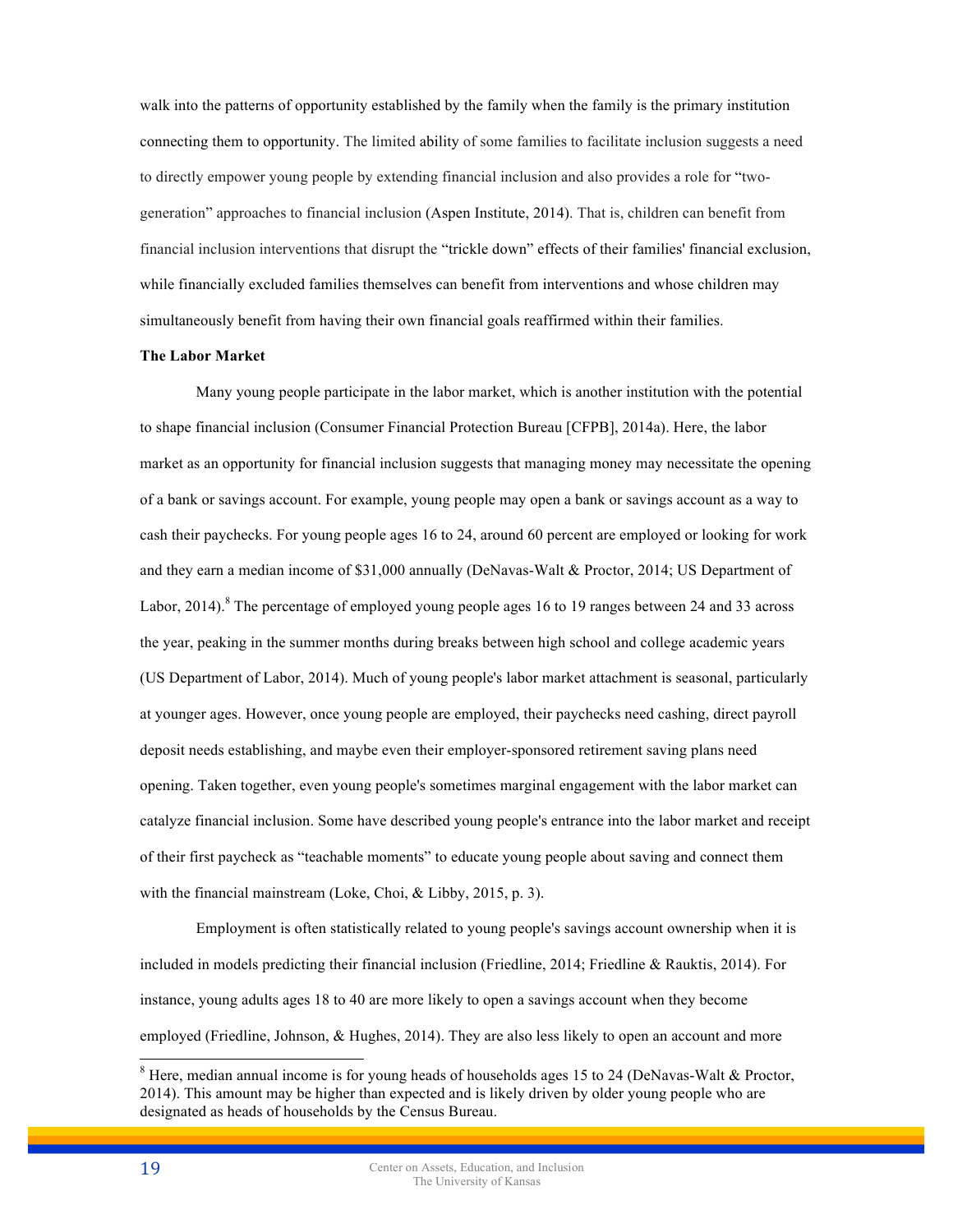likely to close one when they are unemployed (Friedline, Johnson, & Hughes, 2014), suggesting that the labor market may also contribute to financial exclusion when young adults' attachment to it is intermittent. Young adults around age 21 and who are employed are two times more likely to have a checking account and two times more likely to have a retirement account; employed young adults also own more financial products overall compared to those who are unemployed (Friedline, Despard, & Chowa, in press). MyPath, a non-profit program in San Francisco, uses employment as an opportunity for extending financial inclusion to young people. MyPath piloted a program in 2011-2012 that connected young people to employment via targeted job placements, opened savings accounts for them, and taught financial education (Loke, Choi, & Libby, 2015). For many young people, MyPath provided them with their first job and their first savings account. Other employment-based savings programs like MyPath are emerging around the country (CFPB, 2014a), with similar models in Chicago, Washington, DC, Philadelphia, and New York.

Though, as eluded to in the introduction, the labor market as a path to financial inclusion can be a double-edged sword by facilitating or hindering financial inclusion. This is because labor market attachment can be intermittent, especially among young people who are employed seasonally or who work in the low-paying service industry (such as restaurants, retail stores, or babysitting services). Some employers and industries are better than others at financial inclusion through the financial services that they offer: some may mandate employees' use of direct payroll deposit for receiving paychecks (CFPB, 2013), offer financial education (Bayer, Bernheim, & Scholz, 2009), and provide profit sharing or other financial benefits (Pendelton, 1997). Employers that do not offer these services may have limited effectiveness for promoting financial inclusion. Given that young people's employment is concentrated in the low-paying service industry (US Department of Labor, 2014), the extent of their opportunities for financial inclusion through the labor market is unclear. In recent years, young people have been disproportionately squeezed out of an already-competitive labor market (Annie E. Casey Foundation, 2012), meaning that their financial inclusion via the labor market may be unreliable in a volatile economy. Moreover, young people's often seasonal employment—or at the very least temporary or transient employment—can make financial inclusion difficult (Scanlon, Buford, & Dawn, 2009; Wheeler-Brooks & Scanlon, 2009); any opportunities for financial inclusion and related efficiencies for saving that were built into the existing employment arrangement like direct payroll deposit may need to be reestablished when young people change jobs. Even if young people reestablish direct payroll deposit with their next employer, any periods of unemployment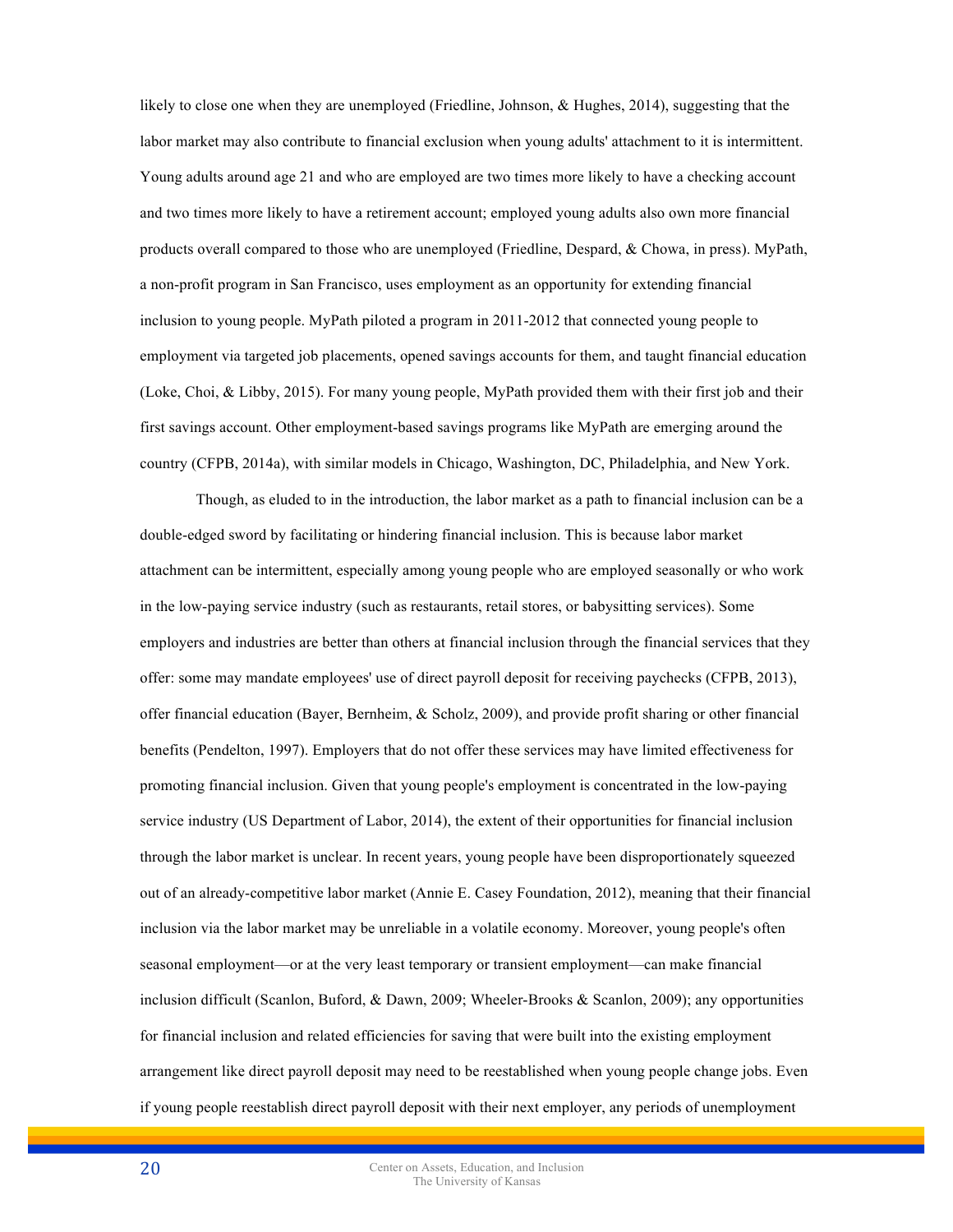disrupt regular deposits into their bank or savings accounts (Wheeler-Brooks & Scanlon, 2009). The loss of a job can undermine financial inclusion, even while labor market attachment by acquiring a job can bolster it (FDIC, 2014; Friedline, Johnson, & Hughes, 2014; Rhine & Greene, 2012).

#### **The Higher Education System**

Institutions of higher education, such as training or vocational programs, colleges, and universities, also have the potential to shape financial inclusion for the young people that they serve (Allen, Demirguc-Kunt, Klapper, & Martinez Peria, 2012; Eades. Fox, Keown, & Staten, 2013). Here, the effects on financial inclusion may not necessarily be driven by colleges and universities themselves; rather, the socioeconomic benefits of receiving a college education like higher incomes and increased labor market attachment (Mishel, Bivens, Gould, & Shierholz, 2012) may carry over to young people's financial inclusion. Higher institution's potential for inclusion is demonstrated by young people's saving as they ascend levels of education. For example, a degree from an institution of higher education positively effects monthly savings amounts and savings rates as percentages of income (Park & Son, 2015), even after adjusting for the facts that young people who attend college may have been more likely to save in the first place and more likely to have jobs post-college that facilitate their financial inclusion. This empirical evidence is supported by descriptive increases in the percentages of young people with savings accounts that are most noticeable once young people attend some college or earn a bachelor's degree. For example, 81 percent of full-time college students have savings accounts compared to 63 percent of high school seniors (Mandell, 2008). Ninety-six percent of young adults ages 22 to 25 who are enrolled in college have savings accounts compared to 70 percent of their counterparts who never enrolled in college (Friedline, 2014). Among adults ages 18 and older, 79 percent with at least a college degree have savings accounts—a percentage that declines along with levels of education (66 percent of adults with some college education, 62 percent of adults with a high school degree, 46 percent of adults with no high school degree; FDIC, 2014).

Like young people's receipt of a first paycheck as an opening to extend financial inclusion, so, too, are the financial decisions with which young people are confronted when participating in institutions of higher education. Young people who participate in higher education make decisions about financial aid (Bettinger, Long, Oreopoulos, & Sanbonmatsu, 2012; Robb, 2011), acquire loans (Delisle & Holt, 2015; Gutter & Copur, 2011), and receive financial aid and loans in excess of tuition costs as reimbursements via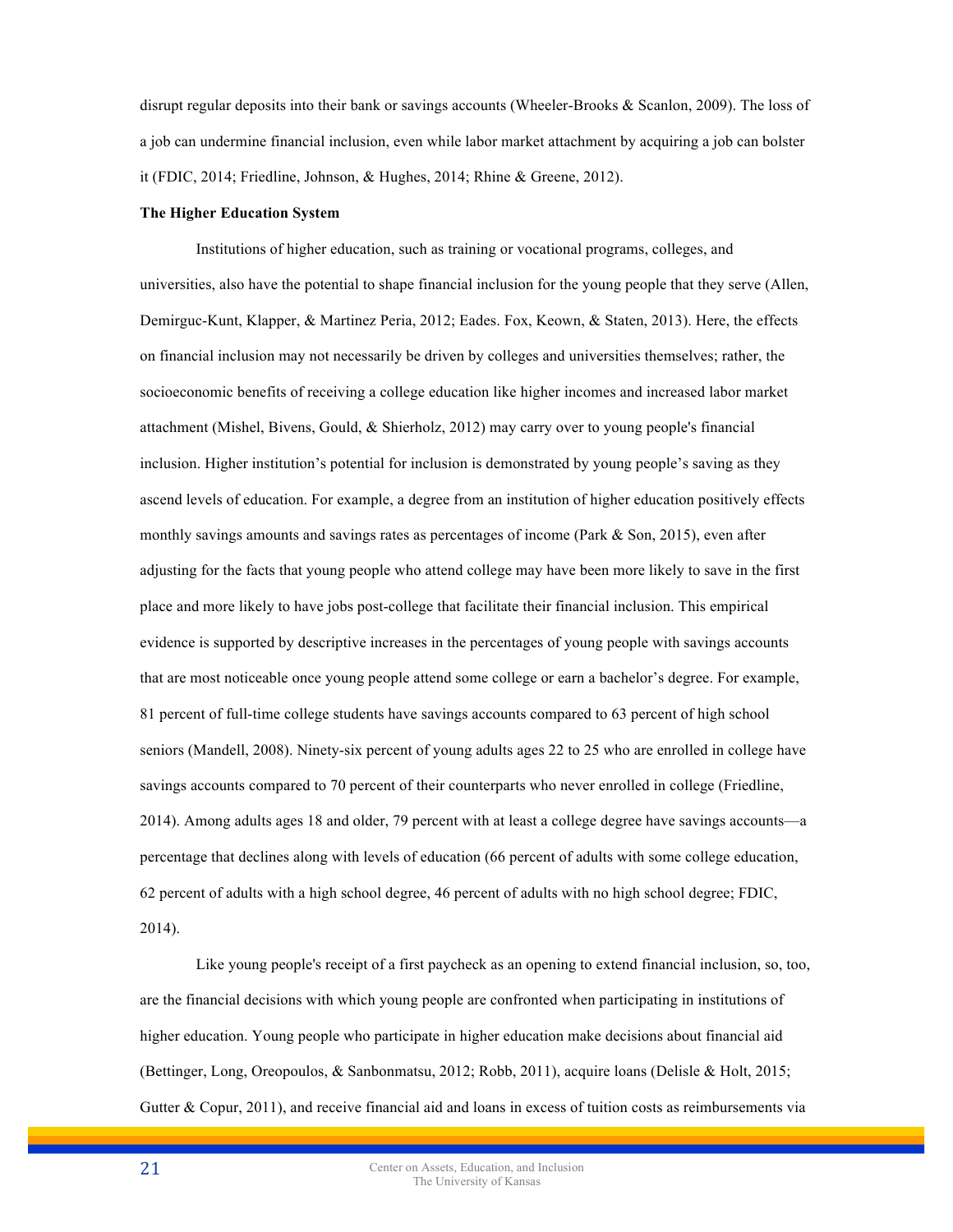cash or electronic transfers (Cadena & Keys, 2013)—all of which have implications for their economic security. For instance, college students eligible to receive cash reimbursements when their interest-free loans exceed tuition costs are more likely to decline those loans out of fear that a large cash infusion could jeopardize their economic security by increasing their temptations to spend (Cadena & Keys, 2013). The receipt of federal student loans and need-based financial aid are negatively related to college students' economic security (measures of which include saving for emergencies and managing day-to-day finances), while their receipt of scholarship financial aid is positively related (Gutter  $\&$  Copur, 2011). While these decisions are linked to broad measures of college students' economic security, it is understandable how such decisions could relate more narrowly to their financial inclusion. Many bank and credit union branches are located on college and university campuses (Consumer Reports, 2014), and the geographic proximity of these branches to young people potentially encourages their financial inclusion, or at least makes it easier. Credit card companies have certainly taken advantage of young people as captive audiences at institutions of higher education (CFPB, 2014b); though, credit card companies' aggressive targeting of young people at colleges and universities has been highly criticized for jeopardizing their economic security (Lyons, 2004).

However, institutions of higher education and the socioeconomic benefits attributed to the educational degrees they award cannot be leveraged for financial inclusion for the young people who do not enroll, making them imperfect institutions for facilitating the financial inclusion of all young people. Only about half of all young people enroll in institutions of higher education by age 20 (Aughinbaugh, 2008). Moreover, it could be argued that percentages of young people's financial inclusion by education level are broad reflections of their inherited opportunities, life stage changes, and transitions to financial independence rather than attributable to institutions of higher education themselves or to the educational degrees that young people receive. Yet education level still emerges as significant in models predicting young people's financial inclusion. For example, despite being similar on all other observed characteristics, young adults ages 22 to 25 who are enrolled in college are almost six times more likely to own savings accounts than their peers who never enrolled (Friedline, 2014). Young adults with a bachelor's degree are two-and-a-half times more likely to own an individual retirement account (IRA) and one-and-a-half times more likely to contribute to it compared to those with less education (Knoll, Tamborini, & Whitman, 2012). While these studies do not account for unobserved factors that may contribute to young people's financial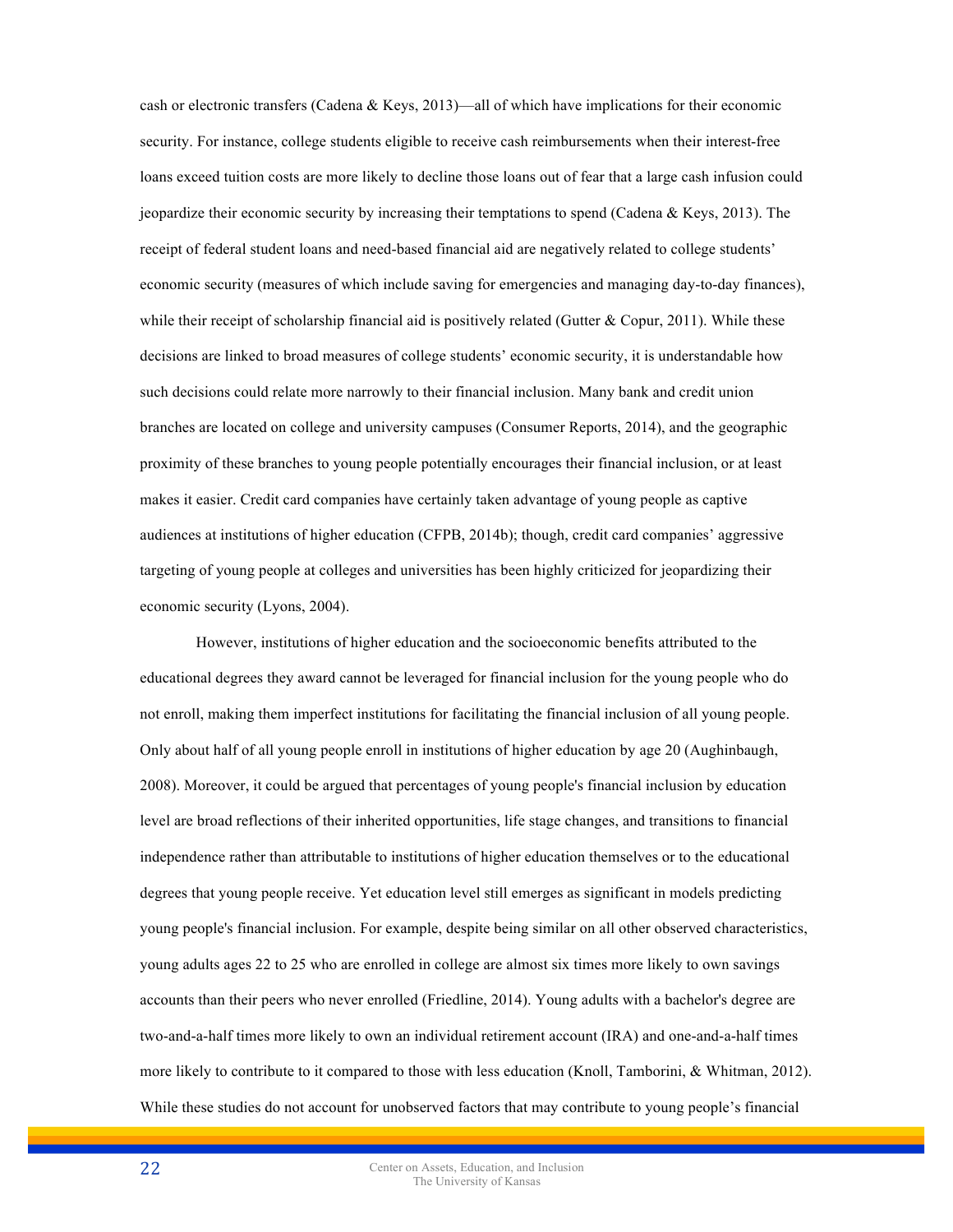inclusion, like on-campus bank and credit union branches or financial aid decisions, it is clear at the very least that higher education and all of its benefits have spillover effects on financial inclusion for the young people who receive this education.

## **The Financial Mainstream**

Mainstream financial institutions have the power to shape financial inclusion based on the financial products and services that they offer and how they offer them (FDIC, 2014). Here, mainstream financial institutions refer to banks and credit unions whose deposits are insured by the FDIC and National Credit Union Administration (NCUA). Financial inclusion may be determined in part by the availability of mainstream financial institutions and the features of their products and services—including savings accounts. A growing body of evidence describes how specific features can extend financial inclusion to young people when they are incorporated into savings accounts or, in the absence of these features, hinder their inclusion (Beverly, Kim, M. Sherraden, Nam, & Clancy, 2012; Johnson, Adams, and Kim 2010; Loibl, Grinstein-Weiss, Zhan, & Red Bird, 2010; Mason et al. 2010). Originally proposed by M. Sherraden (1991) and expanded upon by a number of scholars (Assets and Education Initiative, 2013; Beverly et al., 2008; Schreiner & M. Sherraden, 2007; M.S. Sherraden & McBride, 2010), the institutional model of saving<sup>9</sup> articulates the importance of how accounts are accessed and savings goals identified, information is provided, deposits are facilitated, incentivized, and restricted, and security is delivered (Beverly et al. 2008; M.S. Sherraden & McBride, 2010). From this perspective, young people may be more likely to experience financial inclusion when savings accounts are automatically opened in secure and trusted financial institutions, paired with financial education, facilitated by features like direct deposit, incentivized by providing matches (e.g., every \$1 saved in the account is matched with an additional \$1), designed to identify expected savings goals (e.g., a minimum threshold for monthly savings), and penalized for making unapproved withdrawals. Presumably, young people are less likely to have savings accounts and have less money saved in the absence of these features.

<sup>&</sup>lt;sup>9</sup> The institutional model of saving did not originally or necessarily intend to critique these features within the financial mainstream; however, this model and its identified features can be applied to the financial mainstream to evaluate whether or not these institutions and their savings account products are effective facilitators of financial inclusion.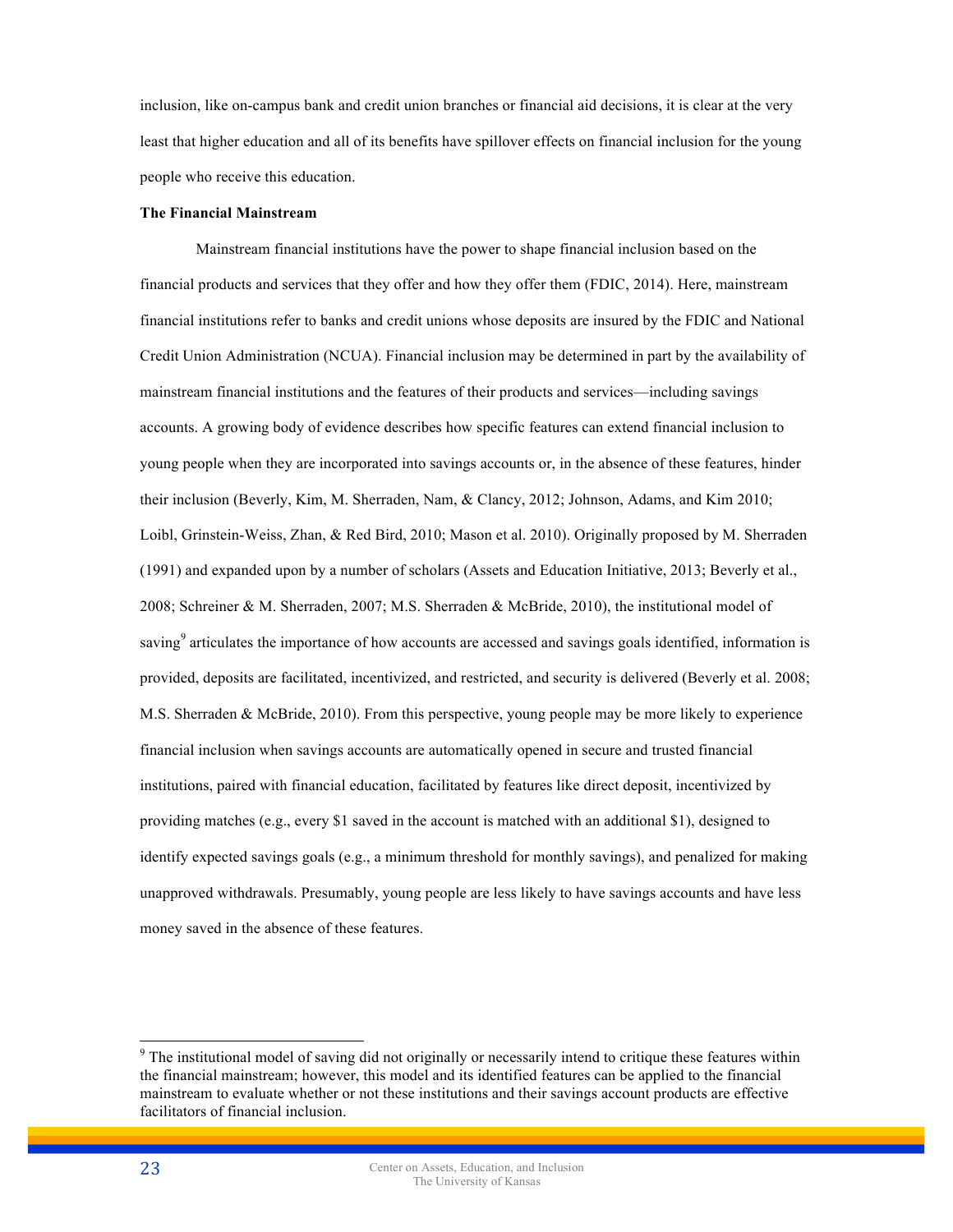A few of these savings account features are discussed here, including access, facilitation and security.<sup>10</sup> These features are chosen for discussion because they may represent affordability and convenience of savings accounts within the financial mainstream—two important considerations for financial inclusion. For example, access implies that accounts are simultaneously available to, taken up or opened by, and applicable to young people (M.S. Sherraden & McBride, 2010). Part of access in the context of the financial mainstream includes whether or not the account actually exists from financial institutions in the real-world marketplace, is geographically accessible, and applies to and is relevant for the needs of young people—especially for those from lower income households. Banks and credit unions are the primary channels through which most young people can access savings accounts; though, young people may rely on their families for access because in many states minors are unable to enter into legal contracts independently of adult approval (Board of Governors of the Federal Reserve System, 2015; Kalyanwala & Sebstad, 2006), such as opening a savings account. Young people may also lack mobility to get to the bank on their own or a regular income to save (Scanlon, Buford, & Dawn, 2009; Wheeler-Brooks & Scanlon, 2009), which further limits the availability of accounts. Even if they do have money to save, unaffordable minimum deposit and maintenance fees may make savings accounts inaccessible (Friedline, 2013). For example, the median savings amount of \$300 accumulated by black young people and young people from lower income households is exactly enough to meet minimum opening and balance requirements of the savings accounts offered by some of the largest mainstream banks (Friedline, 2013). These accounts leave no room for error, levying heavy fees if young people's withdrawals cause their account balances to dip below the minimum requirements.

Facilitation refers to assistance in saving, especially by automation. Facilitation is often measured as automatic enrollment, automatic payroll deductions/direct deposit, automatic transfers, precommitment constraints, and default options (Beverly et al. 2008). In the mainstream, institutions often encourage payroll deductions and automatic transfers of money into savings accounts. Beyond the initial step needed to enroll in automatic transfers, rather little effort is needed to continue regular deposits. In some cases, maintenance fees are waived when account holders use these features to deposit money into their accounts.

 $10$  Friedline and Rauktis (2014) provide a more detailed accounting of all the features of savings accounts from the institutional model of saving and how these features exist within mainstream financial institutions' products and services. Access, facilitation, and security are discussed here to conserve space and because these features are critical for initiating young people's opening and use of savings accounts.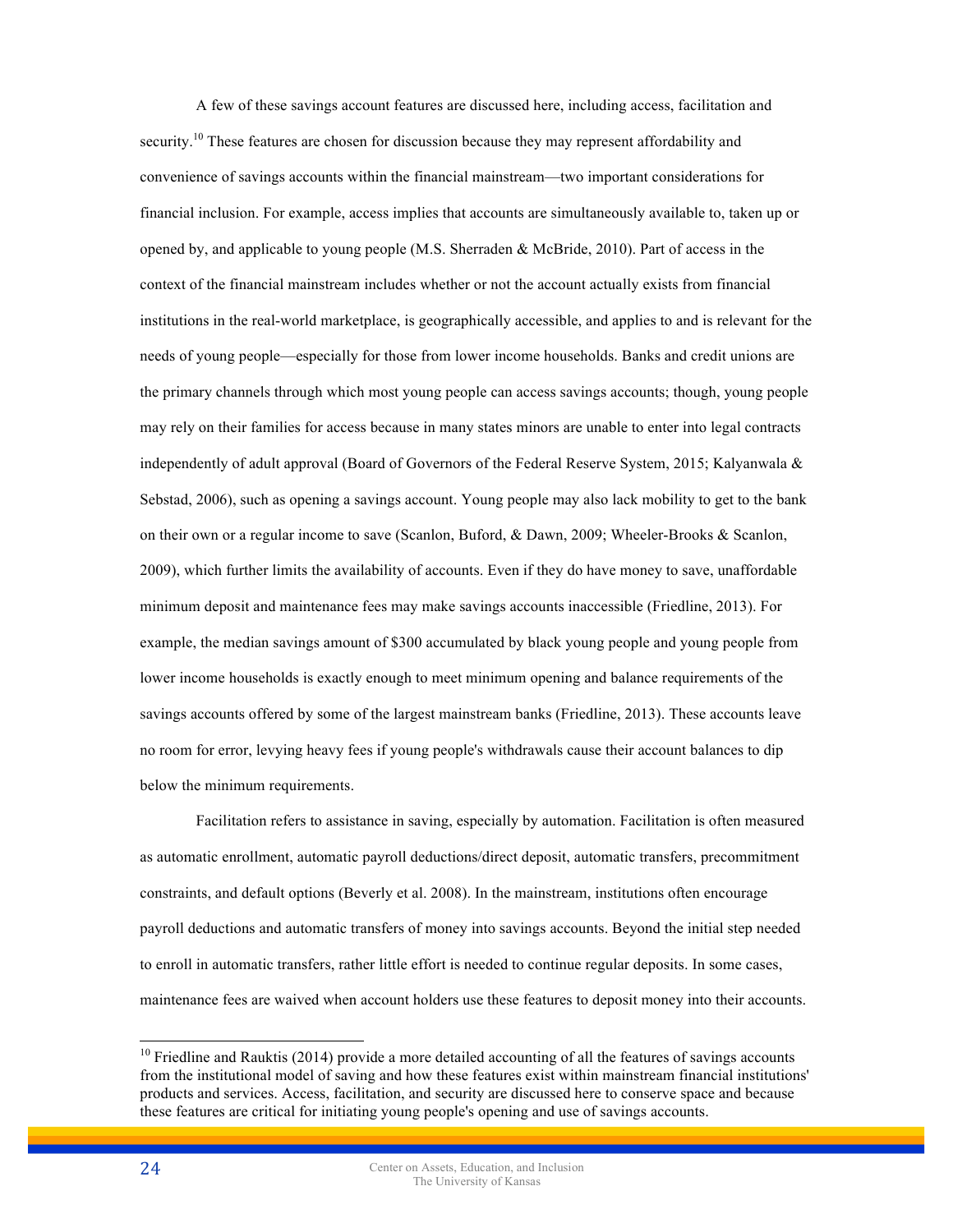Automatic enrollment where accounts are opened automatically for all who are eligible is one of the most powerful facilitators of financial inclusion (Grinstein-Weiss, M. Sherraden, et al., 2012; Schreiner & M. Sherraden, 2007). This means that automatic enrollment goes beyond payroll deductions and automatic transfers to literally automate financial inclusion. An experiment in Oklahoma found that if 529 college savings plans were automatically opened for newborn children in the treatment group, 99 percent of children and their families retained the account (Nam, Kim, Clancy, Zager, & M. Sherraden, 2013). Based in large part on this experiment's findings in Oklahoma, Maine began automatically opening 529 college savings plans for all newborn children in the state with a \$500 deposit (Clancy  $\&$  M. Sherraden, 2014). While 529s are specific types of accounts likely used for longer term needs given their restricted access for educational expenses, these examples demonstrate the power of automatic enrollment. However, in these examples, automatic enrollment targets specific populations (all children within a treatment group, all children within the state) overseen by researchers and state governments; the most powerful facilitator of financial inclusion does not exist within the financial mainstream.

Security refers to having a safe place to hold money. Federally insured banks and credit unions provide insurance on deposits up to \$250,000 through the FDIC or NCUA. Having money in a bank or credit union also protects from such risks as theft and natural disasters—protections that savings under the mattress at home lack. Not having a savings account can be particularly risky for young people. Research shows that they are more likely to have their savings drawn down by family and friends if the money is saved in an unsecure location (Chiteji, 2007; Chiteji & Hamilton, 2002). Implicit in the definition of security is the issue of trust. Beverly et al. (2008) recognize the importance of trust in institutions, writing "Not everyone in the world has ready access to and trust in such institutions…Where such access and trust cannot be taken for granted, (lack of) security may be the dominant institutional construct in explaining saving action and savings outcomes" (122). Trust may be particularly relevant within the existing financial mainstream for young people from lower income households and racial or ethnic minority groups—all who have real reasons to mistrust financial institutions. In one study of unbanked households, lack of trust in financial institutions is the fourth most commonly reported explanation for not having an account, after lack of funds, poor credit history, and high fees (Lyons & Scherpf, 2004). Trust may be especially relevant given the blame placed on financial institutions and growing mistrust following the Great Recession (Pew Research Center, 2010; Shim, Serido, & Tang, 2013).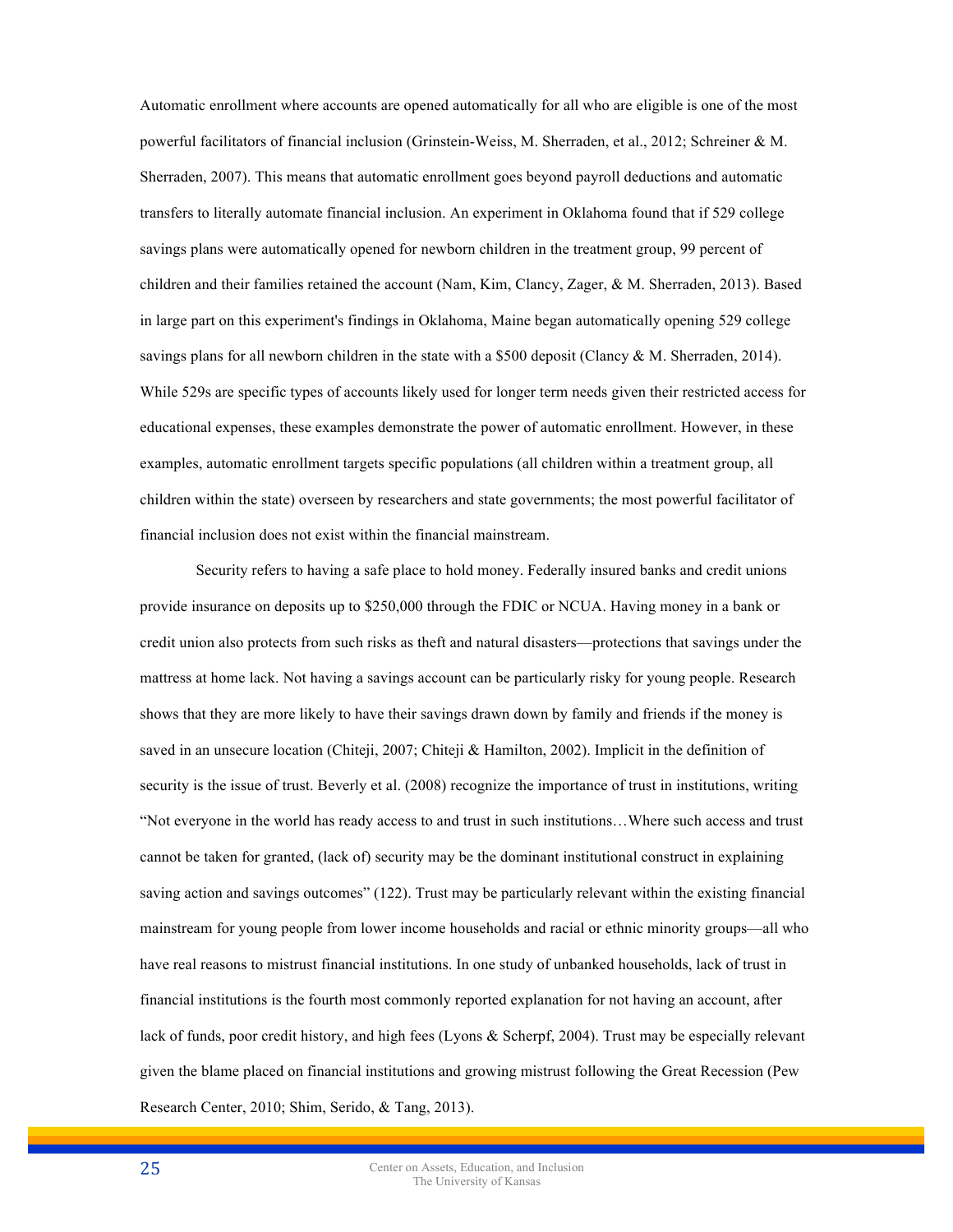#### **Financial Inclusion: Part of a New, 22nd Century American Social Contract**

In light of the insufficiency of current institutions for delivering financial inclusion and financial inclusion's growing public demand, a new institution may be needed—one that serves to benefit to young people and becomes part of a new American social contract. If institutions are deemed critical for delivering on the American social contract, then institutions should be equipped to extend equal opportunities for their access. Otherwise, unequal positions at the starting line may determine whether young people can leverage institutions and their opportunities and may call into question whether institutions are sufficient for delivering their end of the bargain. Children's Savings Accounts (CSAs; also referred to as Child Development Accounts [CDAs]) may be a starting place for fulfilling this need. A number of national CSA policy proposals have emerged in the US and the America Saving for Personal Investment, Retirement, and Education (ASPIRE) Act is perhaps the most well-known (Cramer 2010). The ASPIRE Act proposes to roll out savings accounts with a \$500 initial deposit universally to all newborns and provide additional subsidies to children whose households' incomes fall below certain thresholds. CSAs are proposed to be maintained across the life course for use toward expenses like education, entrepreneurship, home ownership, and retirement (Cramer 2010). While the US has not adopted a national policy, CSA policies have been implemented in Singapore, Canada, and South Korea (Loke & M. Sherraden, 2009), among others.

One of the ways to ensure equal access, in part, is by making institutions universally accessible. For instance, CSAs via the ASPIRE Act are intended to be opened universally at birth. Under this proposal, universality is achieved by automatically opening a CSA for every newborn child. There is broad support for universality in programs like the minimum wage, Social Security, and Medicare. All working Americans benefit from these programs. Despite disagreements regarding where the minimum wage should be set or the age at which Social Security or Medicare benefits should be accessed, few questions are raised with any real credibility about whether these programs should even exist in the first place. For example, despite disagreements about the minimum wage, 76 percent of Americans agree that it should be raised to \$9 per hour (Dugan, 2013). In another example, despite recognizing Social Security's potential for future funding crisis given an aging population and declining labor market participation, almost two thirds believe that raising the age of eligibility to receive full benefits and reducing benefits for current retirees are bad ideas. Two thirds believe increasing Social Security taxes are a good idea for addressing the funding crisis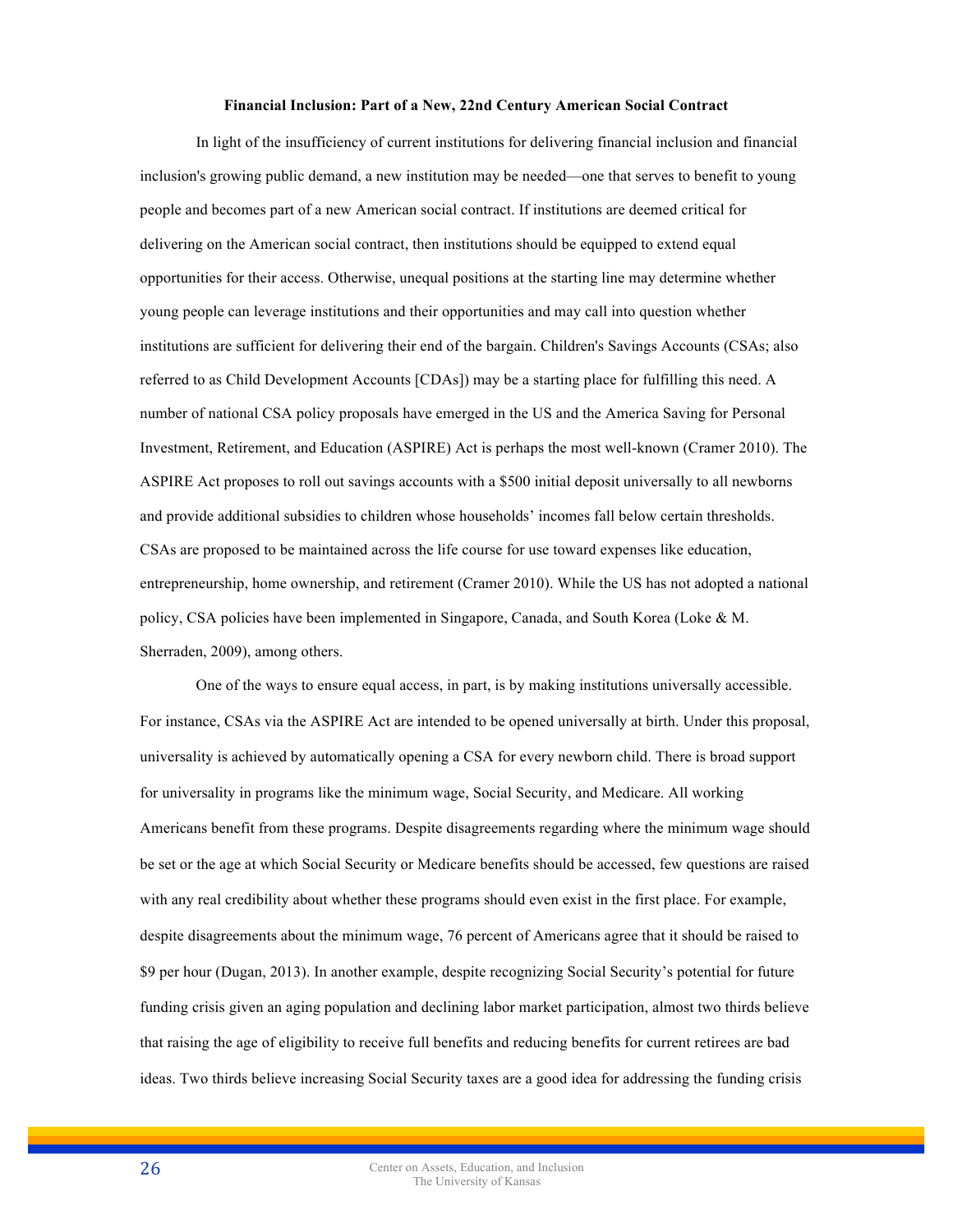(Gallup, 2015). The Gallup surveys do not even ask respondents whether or not the minimum wage or Social Security benefits should exist in the first place. Their existence—and Americans' beliefs about their deservingness of these institutions—have become stalwarts and their existence is perhaps even more relevant in an era where institutions responsible for delivering on a 22nd century American social contract needs shoring up. Something similar is needed for financial inclusion via CSAs: that the existence of financial inclusion and the public's beliefs regarding its necessity for daily life go unquestioned.

#### **The Piecemealing of the Financial Inclusion Agenda**

Steady action to expand financial inclusion has been underway at the national level for several years, though somewhat inconspicuously and without a cohesive "inclusion" agenda. For the most part, these actions represent an attention toward improving the financial conditions of young people and of those from lower income households. For example, in 2003, a national demonstration—Saving, Education, Entrepreneurship, and Downpayment (SEED)—opened specially-designed savings accounts called Child Development Accounts (CDAs) for young people ages birth to 23 around the US to determine whether they were capable of using savings accounts and saving (Sherraden & Stevens, 2010). This demonstration was part of a national policy movement to open CDAs for every newborn in the US, which, if accomplished, would be a huge leap in the efforts to raise up future, financially included generations. The Federal Deposit Insurance Reform Act of 2005 (Pub. L. No. 109-171) and its companion statutes requires the FDIC to produce regular reports on financial exclusion as well as mainstream financial institutions' efforts to reach traditionally underserved groups like lower income households and younger age groups. In 2006, the Advisory Committee on Economic Inclusion (ComE-IN) and the Alliance for Economic Inclusion (AEI) were established by the FDIC to expand basic financial products like savings accounts to underserved groups.<sup>11</sup> In 2010, President Obama created the Advisory Council on Financial Capability under the U.S. Department of Treasury, which calls for expanding basic financial products and the knowledge to use those products.<sup>12</sup> The Financial Literacy and Education Commission (FLEC) operates with the aim to devise a national response for promoting financial literacy. In 2013, the President established the Advisory Council on Financial Capability for Young Americans to focus specifically on financial capability for younger age

 $\overline{a}$ 

<sup>11</sup> See for example, http://www.fdic.gov/consumers/community/AEI/

<sup>12</sup> See for more information, http://www.treasury.gov/resource-center/financialeducation/Pages/default.aspx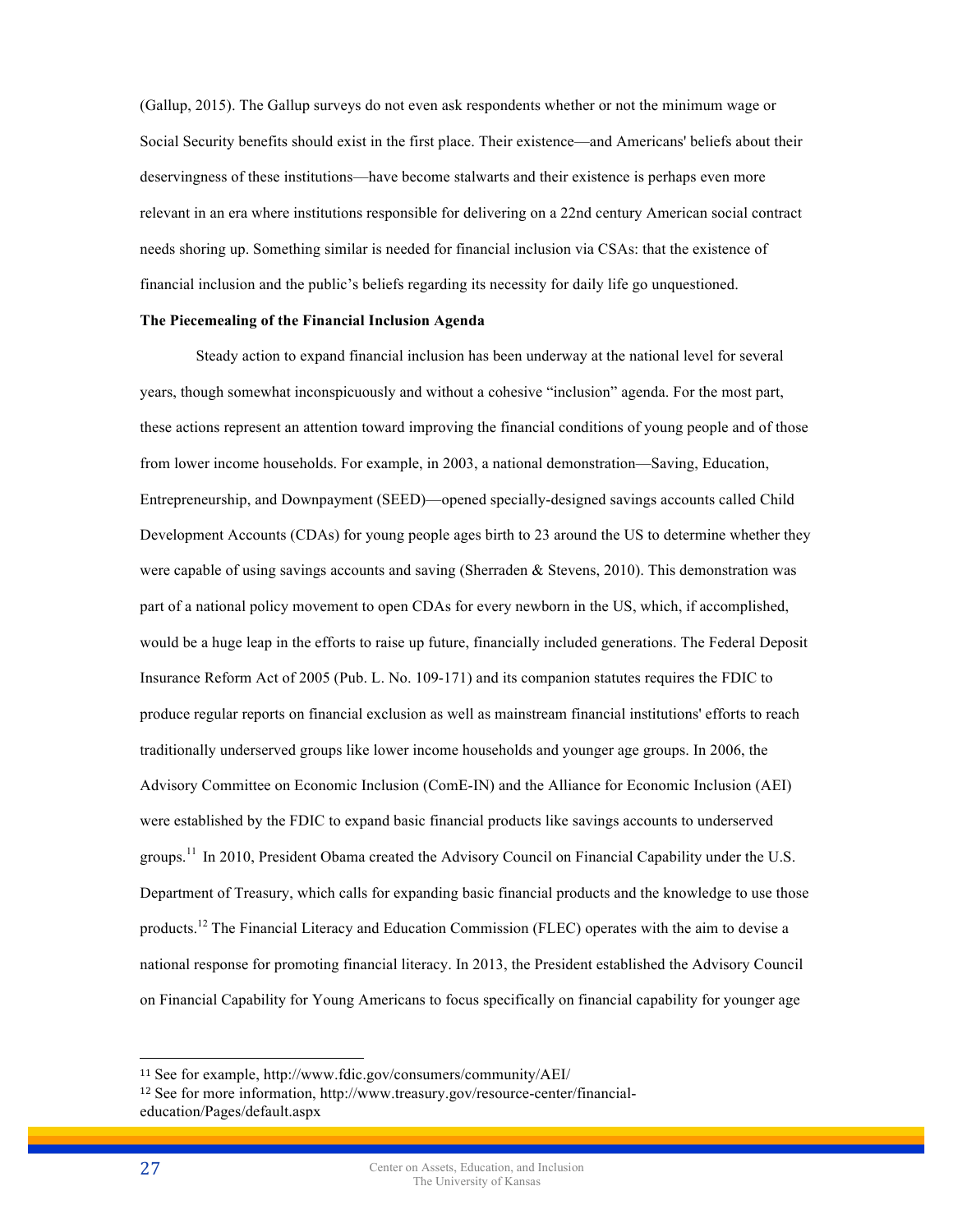groups.<sup>13</sup> In 2015, the FLEC, in partnership with other federal regulators such as the Board of Governors of the Federal Reserve System, FDIC, and National Credit Union Association (NCUA), released guidelines to encourage financial institutions' development and implementation of savings programs for younger age groups.<sup>14</sup> Implicit in these efforts is the emphasis on "the earlier, the better" for experiencing financial inclusion and the recognition that financial inclusion can have positive effects on economic security.

## **Developing Nations as Models for Financial Inclusion**

While there are increasing efforts to expand financial inclusion in the US, much of the interest in and momentum for financial inclusion is happening on a global scale. Globally, approximately half of the adult population is financially excluded (i.e., 50 percent do not have a basic bank or savings account; Demirguc-Kunt & Klapper, 2012), 17 percent live at or below \$1.25 per day (World Bank, 2014), and economic growth is largely spurred by entrepreneurial activity (van Stel, Carree, & Thurik, 2005). In these global contexts, financial inclusion efforts are taking place at the demand of young people and households who are predominately on the financial margins and with innovations from financial and non-financial institutions (Demirguc-Kunt & Klapper, 2012; Gardeva & Rhyne, 2011; M.S. Sherraden & Ansong, 2013). The entrepreneurial endeavors of young people and households in developing nations, such as small business start-ups or expanded business models that leverage technology to serve an increasingly international customer base, have attracted the attention of institutions that are capitalizing on these new and emerging markets.<sup>15</sup> For example, financial institutions in Kenya are using cell phones to help unbanked young people and households transfer money electronically (Hughes & Lonie, 2007), a "mobile money" innovation that has accelerated and modernized financial inclusion efforts. Over 250 "mobile money" services—delivered by financial and non-financial institutions—across 89 countries now reach 300 million customers (Groupe Speciale Mobile Association [GSMA], 2015). The supply and demand of financial inclusion is evident within this global momentum, particularly within developing nations. That is, young people and households conducting entrepreneurial activities that contribute to their economic mobility and their nation's economic growth are in need of financial products, while financial institutions

 $\overline{a}$ 

<sup>&</sup>lt;sup>13</sup> See for more information, http://www.whitehouse.gov/the-press-office/2013/06/25/executive-orderestablishing-presidents-advisory-council-financial-capab<br><sup>14</sup> For more information regarding these guidelines, see here:<br>http://www.federalreserve.gov/newsevents/press/bcreg/bcreg20150224a1.pdf

 $\frac{15}{15}$  The role of microfinance institutions in particular and their effectiveness in these endeavors is not without criticism (Bogan, 2012).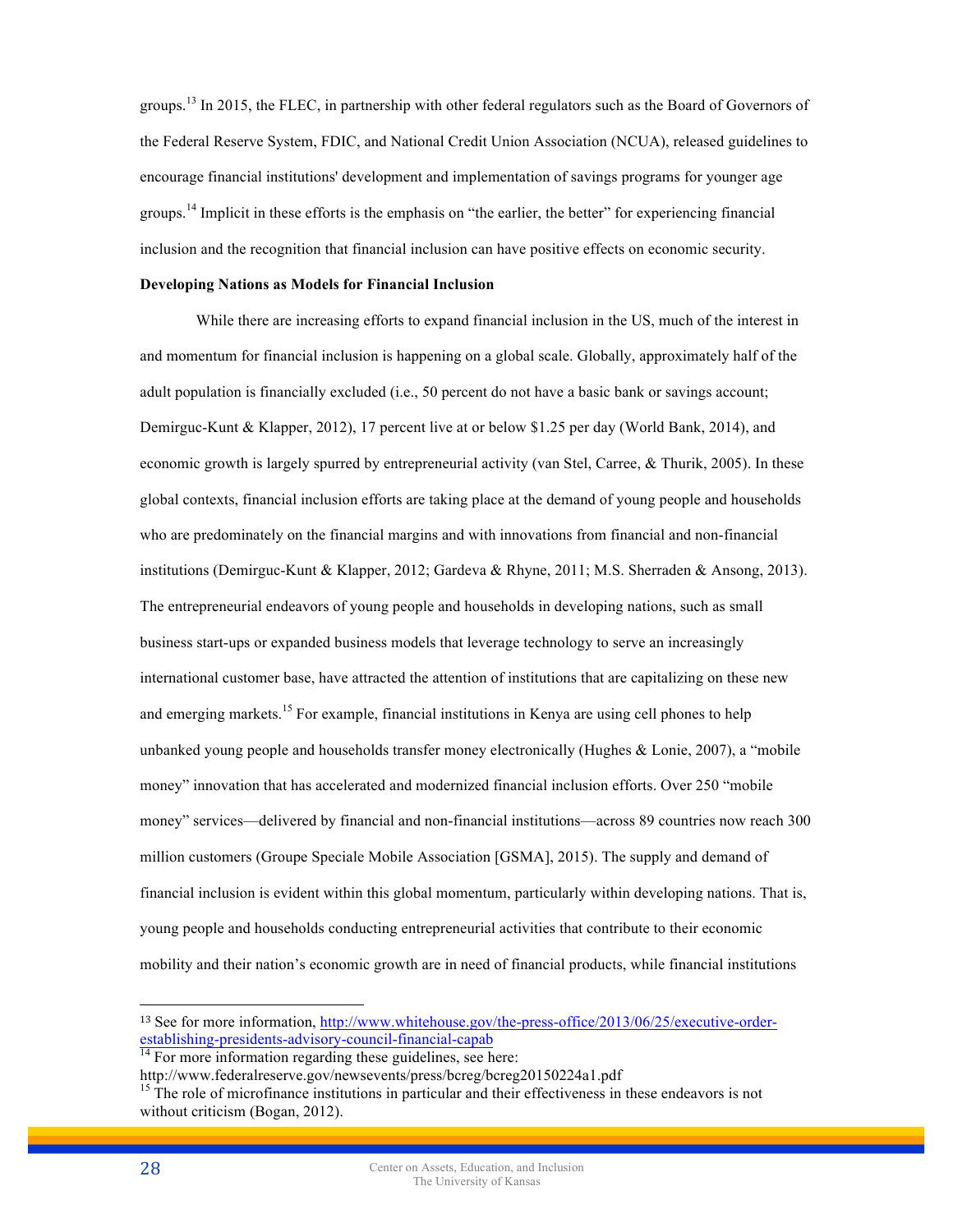are incentivized to make the financial products available in nations where those entrepreneurial activities are in active development. From this perspective, financial inclusion is gaining a foothold as a catalyst of economic mobility in many developing nations. Though, it remains unclear whether the entrepreneurial endeavors driving financial inclusion in developing nations will be similarly relevant for the US.

#### **Critical Questions for Financial Inclusion**

Additional research is needed in order to generate the same sort of unquestioned belief in financial inclusion that exists for the minimum wage or Social Security, for example. If the public is going to buy in to CSAs as a catalyst of financial inclusion and as central to a new American social contract, critical questions are in need of answering. The following questions are facing the field of financial inclusion.

**Can the definition of financial inclusion be expanded?** Here, financial inclusion has been narrowly defined as access to a basic bank or savings account. Others define financial inclusion more broadly as access to a suite of financial products (Demirguc-Kunt & Klapper, 2012; Gardeva & Rhyne, 2011). However, no matter by the number or type of products that financial inclusion is defined, people still need to be able to use those products. In other words, people also need to put money into their savings accounts. The current US financial inclusion statistics suggest that access to a basic bank or savings account may be insufficient for preventing many people from using alternative financial services when they need money quickly (FDIC, 2014)—they need money and that money is not available from their bank or savings account. Likewise, people may need access to loans and credit for the revival of entrepreneurship (Institute for Local Self-Reliance, 2014). The fact that people need to somehow accumulate money in or with their financial products cannot be ignored, which has implications for the labor market. Beyond a basic bank or savings account and the money accumulated within, can the definition of financial inclusion be extended to a labor market that provides adequate compensation?

**Does macroeconomic evidence support financial inclusion?** Microeconomic evidence suggests financial inclusion is good for young people's economic security; however, is it also good for the US economy and to what extent? The International Monetary Fund recently released a paper whose findings suggest financial inclusion may have impacts on gross domestic product and inequality in developing nations (Dabla-Norris, Ji, Townsend, & Unsal, 2015). Can these same findings be realized in the US? Does financial inclusion contribute to economic stability and growth in the US through saving and entrepreneurship, as has been the case among developing nations? Does this evidence support the potential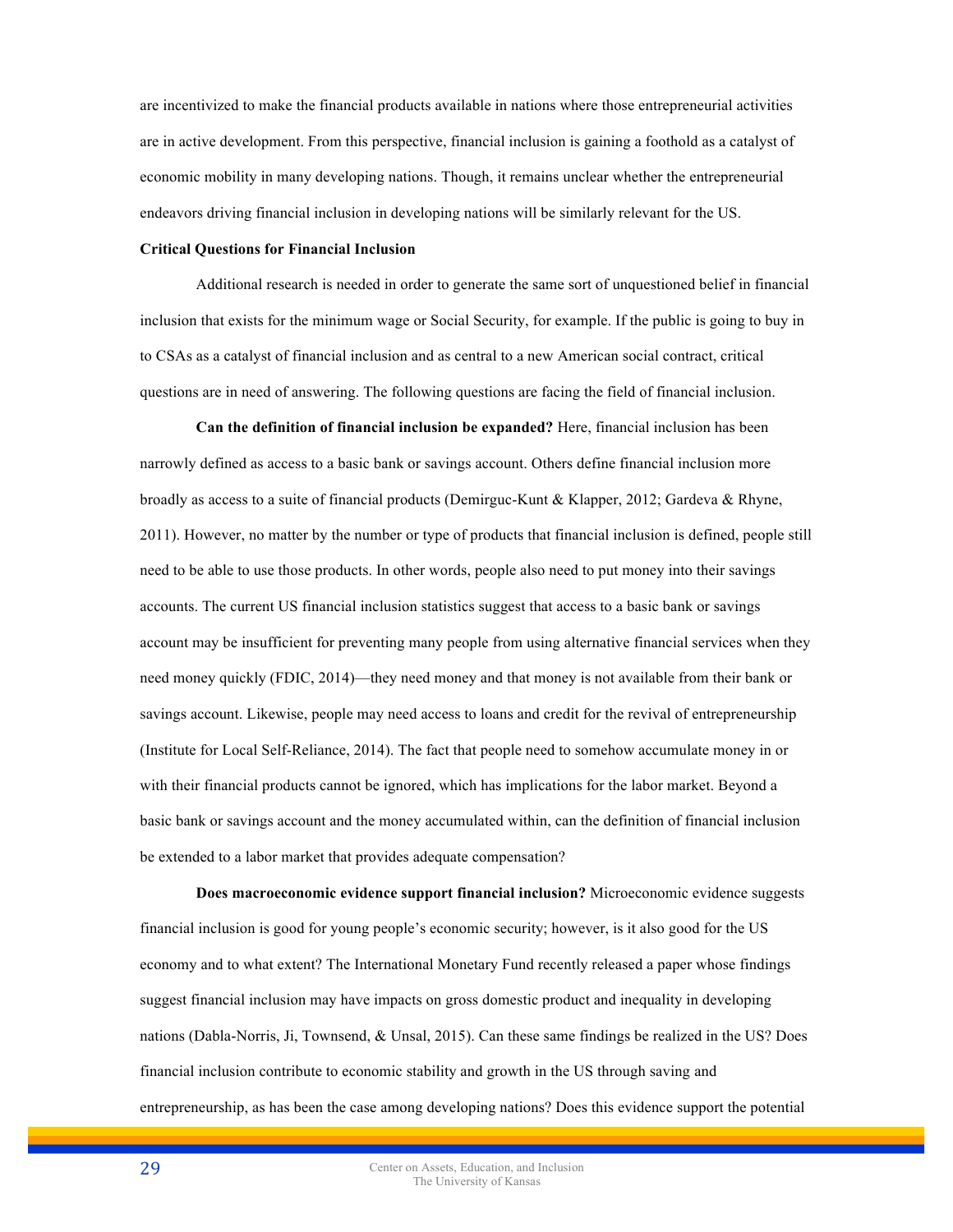of financial inclusion, confirming that financial inclusion may be politically acceptable and feasible as part of the new American social contract?

**When should financial inclusion begin?** Consensus is growing that financial inclusion should begin very early in life, when young people and their families have the longest amount of time to benefit from financial inclusion and it's multiplying effects (Beverly, Clancy, & M. Sherraden, 2015; Cramer, 2010; Huang, Sherraden, M. Sherraden, Kim, & Clancy, 2014; M. Sherraden, 1991). Often, this translates into financial inclusion from birth, as is the case with CSAs and the ASPIRE Act. If financial inclusion does not begin at birth, what are other natural milestones for initiating young people's financial inclusion? Emerging research on child development suggests that young people make natural gains in their ability to carry out financial behaviors and understand financial concepts at ages five or six, eight or nine, and 11 or 12—ages that are consistent with kindergarten enrollment, third grade, and sixth grade in the US educational system (Friedline, 2015). Enrollment in public school and subsequent advancements (elementary to middle school, middle school to high school), acquisition of a driver's license, first procurement of paid employment, enrollment in college, opening accounts with public utilities like water and sewage—these are all milestones that require interaction with existing institutions and may serve as ideal times to initiate financial inclusion.

**Can families be leveraged for expanding financial inclusion?** As they stand, existing institutions—the family, labor market, higher education system, and financial mainstream—are insufficient for expanding financial inclusion. However, questions remain regarding whether these institutions can be leveraged to expand financial inclusion and if so, how? For example, what are realistic expectations for families in young people's financial inclusion—and financial socialization generally—who are often illequipped, lack confidence in their own financial training, and have varying financial capacities? Moreover, young people operate within a drastically different world than their parents, a world that is increasingly technological and virtual. Young people often navigate through this technological and virtual world with greater ease and confidence than their parents. How do these changes influence young people's financial inclusion and their families as facilitators of that inclusion? It may be that a financial inclusion intervention directed at young people, who are the focus of this paper, also has spillover effects on other members of their family or household and their communities: the trickling *up* of financial inclusion. What are the trickle up effects of young people's financial inclusion for parents and previous generations? Are there trickle up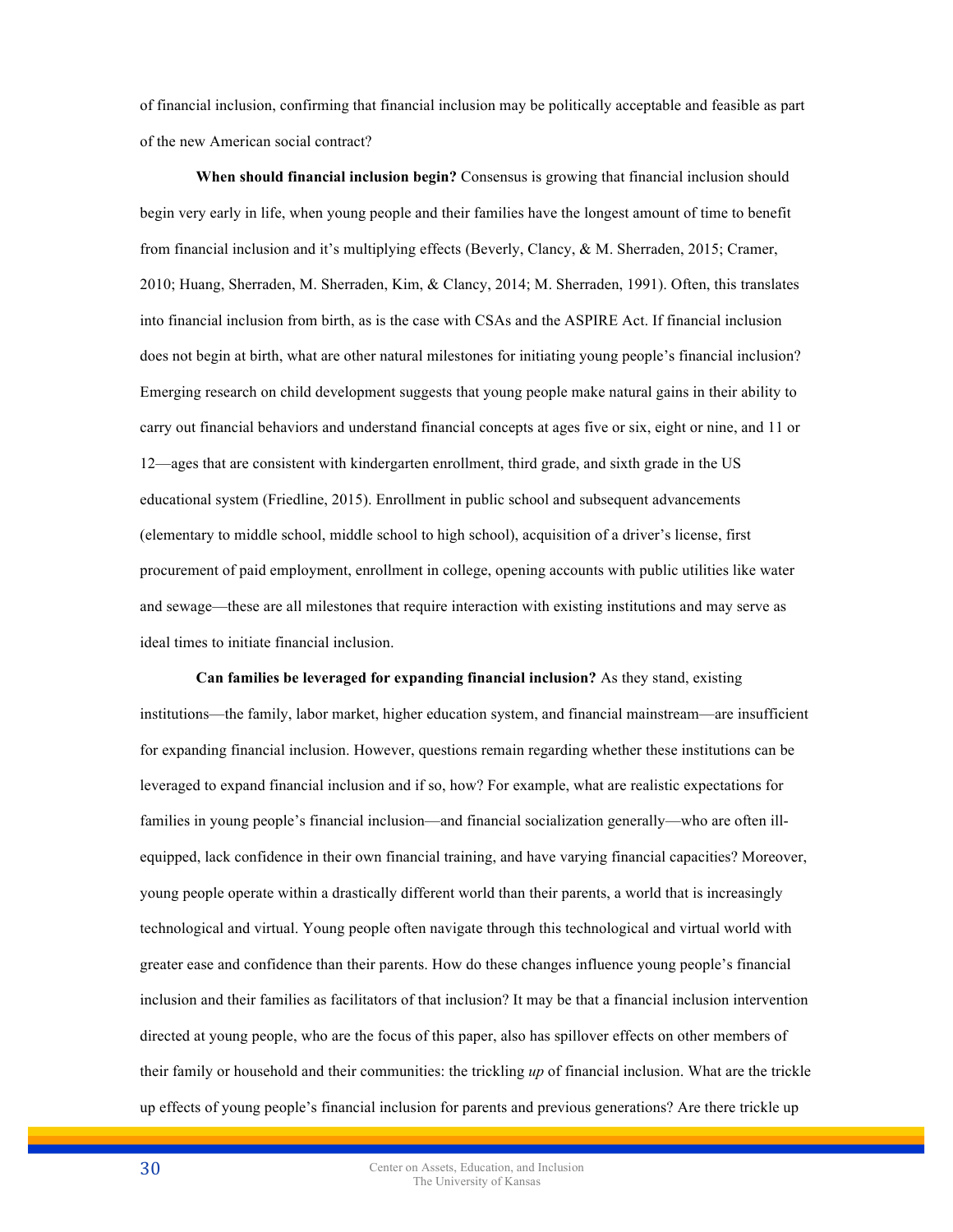effects that spill over into and can be measured at the community level? That is, can financial inclusion be thought of as an intervention with the potential for "two-generation" effects (Aspen Institute, 2014)?

#### **What is the role of the labor market in facilitating young people's financial inclusion?**

Financial inclusion is related to experiences in the labor market. The loss of a job can undermine financial inclusion, even while labor market attachment by acquiring a job can bolster it (FDIC, 2014). Moreover, the labor market may be an insufficient facilitator of financial inclusion for young people who are often seasonally employed in the low-paying retail and service industries. Along these lines, what is the role of the labor market for facilitating young people's financial inclusion? Can the labor market be a facilitator of their financial inclusion? If so, are there differences depending on the occupations and industries in which young people are employed? What products and services are offered to young people through their employers that can facilitate financial inclusion and saving?

**Is financial inclusion a complement to labor market participation?** A hypothesized role of financial inclusion is that the savings accumulated within accounts can buffer income shocks, such as during periods of unemployment. This hypothesis is in need of empirical vetting through research that tests whether savings can indeed buffer income shocks and if so, the thresholds of savings needed to have this buffering effect. Do financial inclusion and accumulated savings buffer income shocks during periods of unemployment? If so, can financial inclusion contribute to upward economic mobility via labor market participation? Are there differences by occupations and industries? If supported by empirical research, financial inclusion may be a complement to labor market participation in the changing US economy where regular and consistent employment and increasing monetary compensation may no longer be norms.

**Can financial inclusion build better credit?** Another line of questioning that has relevance for the labor market has to do with credit. Credit is becoming important for labor market participation, with employers increasingly considering applicants' credit histories as part of decisions surrounding employment offers (Rivlin, 2013). Credit histories can also play important roles in renting an apartment, buying a car, or taking out a home mortgage. Emerging research suggests that financial education delivered by public education systems via state mandates can have positive effects on credit scores (Urban, Schmeiser, Collins, & Brown, 2015). Does financial inclusion serve as a platform for building credit and can financial inclusion have similar positive effects?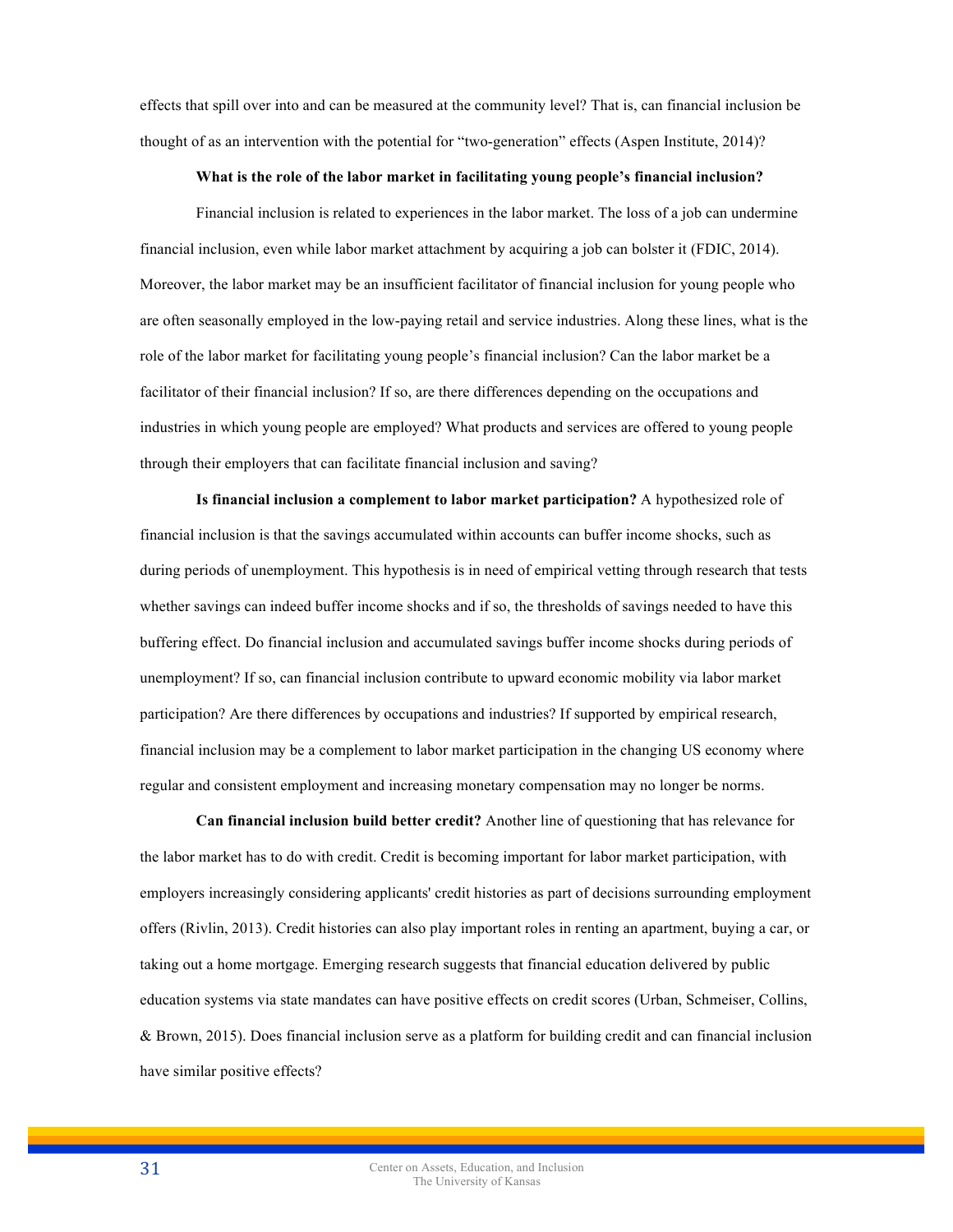**Can financial inclusion revive entrepreneurship?** As is the case globally, financial inclusion may renew small business start-up, revitalizing entrepreneurship as an available path within the labor market and contributing to economic growth. The credit histories that may transpire from financial inclusion could help young people qualify for small business loans, given that financial institutions must make these lending decisions in large part by reviewing applicants' personal credit histories. Can financial inclusion renew US entrepreneurship, particularly as driven by young people (Kauffman Foundation, 2015)? Can financial inclusion help to close the entrepreneurship gap that exists between lower income and higher income young people, which threatens to suppress opportunity for a growing percentage of the population and to undermine the US's ability to be competitive in the global economy (Putnam, 2015)?

**What is the role of higher education for facilitating young people's financial inclusion?** As aforementioned, much of the effects of higher education on financial inclusion may come through educational attainment its spillover effects on economic security. However, perhaps institutions of higher education can play a more direct role in facilitating financial inclusion. Do the financial decisions that young people make regarding higher education contribute to their financial inclusion, such as filling out the FAFSA or making decisions about financial aid or loans? Do bank or credit union branches on college and university campuses relate to young people's financial inclusion? If so, does this relationship exist through geographic proximity (simply that a branch is nearby) or are there other factors that contribute to financial inclusion (such as banks and credit unions targeting college students)? Are there trade-offs of the effects of financial inclusion for young people who attend institutions of higher education, where access to student loans and credit cards may dampen economic security?

**How can mainstream financial institutions better facilitate financial inclusion?** What are the roles of mainstream financial institutions in promoting young people's financial inclusion, in absence of a national CSA policy like the ASPIRE Act and as part of one? Are there different roles for different types of institutions? Credit unions—as a mission—serve the communities in which they operate, potentially making them invested partners in financial inclusion efforts. Likewise, is there a role for localized, grass roots approaches to extending financial inclusion to young people and if so, what is that role? For example, non-governmental organizations (NGOs) have been influential in extending financial inclusion and promoting entrepreneurship in developing nations (Demirguc-Kunt & Klapper, 2012). Is there a similar role for the post office in the US (Baradaran, 2014), which has been proposed as a means of facilitating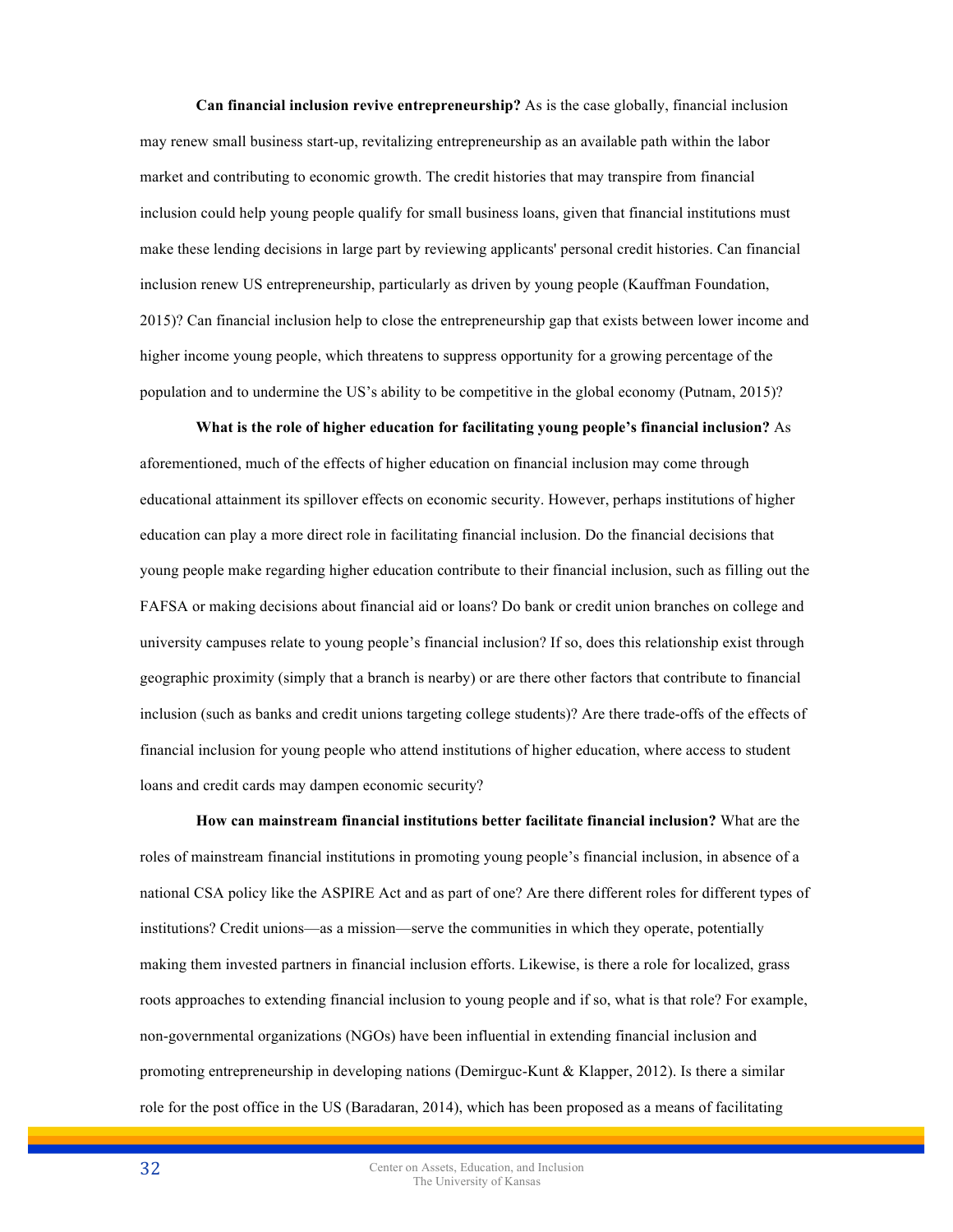financial inclusion in the lower income communities that have been abandoned by mainstream financial institutions? What is the best product for financial inclusion—basic account, savings account, credit or prepaid card, a combination of products, or some other product all together? What type(s) of savings accounts and features do young people prefer and do their preferences change across the life course? How can mobile and online banking be used to extend financial inclusion to young people?

**Can financial inclusion unify existing institutions, make the American social contract more effective?** Financial inclusion's potential may go beyond serving as a gateway to economic security; financial inclusion may unify the institutions currently responsible for financial inclusion and help them realize their roles in delivering the new American social contract. For instance, financial inclusion may support families as facilitators of their children's financial socialization, assist educational systems in realizing their roles as achievement and mobility equalizers, reinforce labor market participation, and help financial institutions better serve their customer base and recapture public trust. Thus, there are two considerations here: the first is whether financial inclusion has positive effects on young people's outcomes measurable within the family, educational system, labor market, and financial mainstream. However, the second and perhaps more intriguing question for the economic health of the nation is whether financial inclusion helps these institutions more effectively facilitate financial socialization, realize their role as an equalizer of opportunity, reinforce labor market participation, and better serve their customers. If confirmed empirically, financial inclusion may help unify these institutions and make them more effective contributing to the revitalization of institutions responsible and necessary for the future American social contract.

## **Acknowledgements**

The author extends much thanks and appreciation to Ed Scanlon for collaborative thinking about the dismantling of the institutions historically responsible for the American social contract and the role that financial inclusion can play in creating a new American social contract. The author also thanks William Elliott, Melinda Lewis, Shira Markoff, Emory Nelms, and Kasey Wiedrich for their thoughtful and critical comments on earlier drafts of this paper.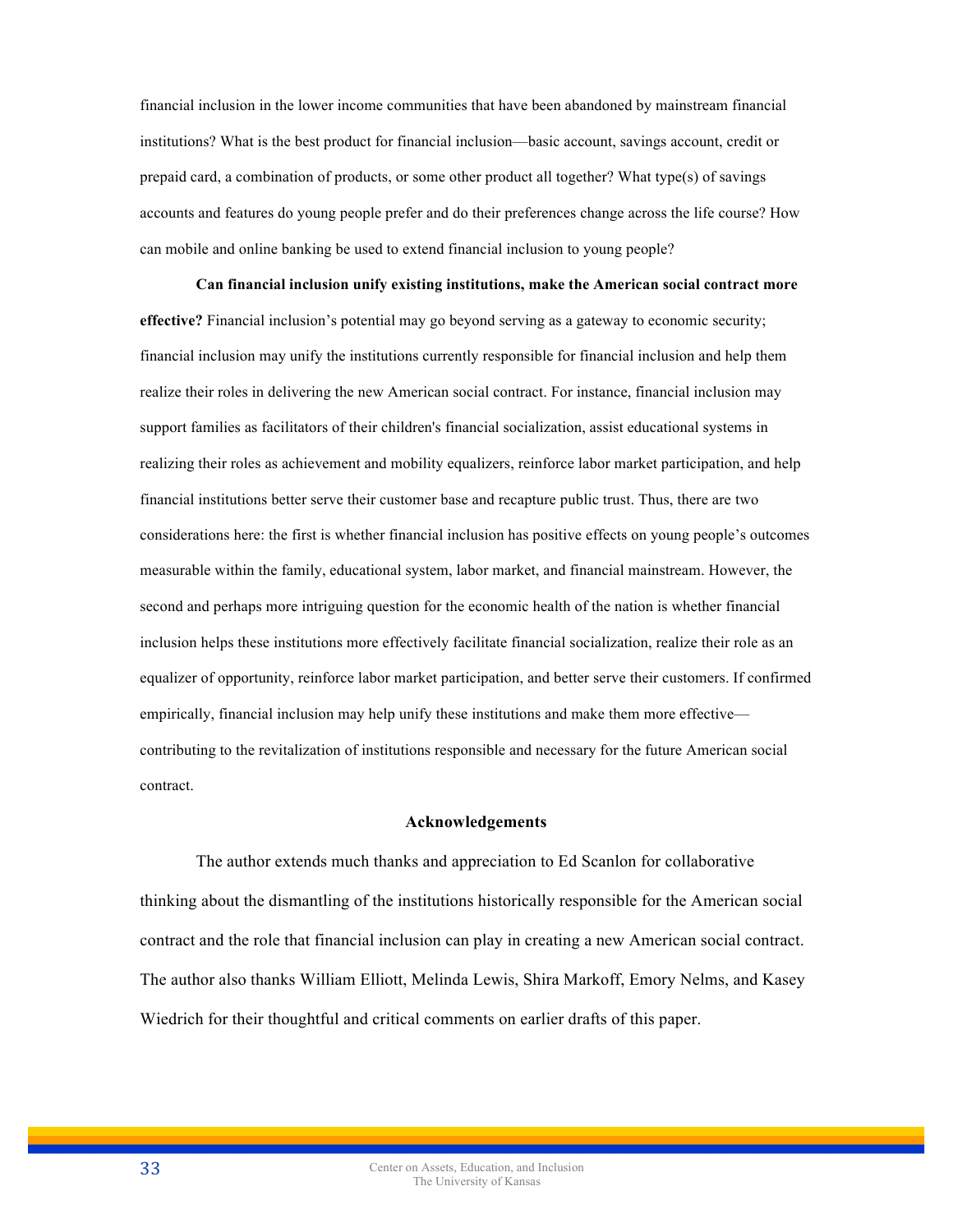# **References**

- Allen, F., Demirguc-Kunt, A., Klapper, L., & Martinez Peria, M. S. (2012). *The foundations of financial inclusion: Understanding ownership and use of formal accounts* (Policy Research Working Paper No. 6290). Washington, DC: The World Bank, Development Research Group. Retrieved from https://openknowledge.worldbank.org/bitstream/handle/10986/12203/wps6290.pdf?sequence=1
- Annie E. Casey Foundation. (2012). *Youth and work: Restoring teen and young adult connections to opportunity*. Washington, DC: Annie E. Casey Foundation. Retrieved from http://www.aecf.org/m/resourcedoc/AECF-YouthAndWork-2012-Full.pdf

Ardic, O.P., Heimann, M., & Mylenko, N. (2011). *Access to financial services and the financial inclusion agenda around the world: A cross-country analysis with a new data set* (Policy Research Working Paper 5537). Washington, DC: The World Bank, Financial and Private Sector Development, Consultative Group to Assist the Poor. Retrieved from http://www.cgap.org/sites/default/files/CGAP-Access-to-Financial-Services-and-the-Financial-Inclusion-Agenda-around-the-World-Jan-2011.pdf

Ashby, J., Schoon, I., & Webley, P. (2011). Save now, save later? Linkages between saving behavior in adolescence and adulthood. *European Psychologist, 16*(3), 227-237. doi:10.1027/1016- 9040/a000067

Aspen Institute (2014). *Two-generation playbook*. Washington, DC: Aspen Institute. Retrieved from http://b.3cdn.net/ascend/2e4b529fe1d72f5d5a\_p3m6b1956.pdf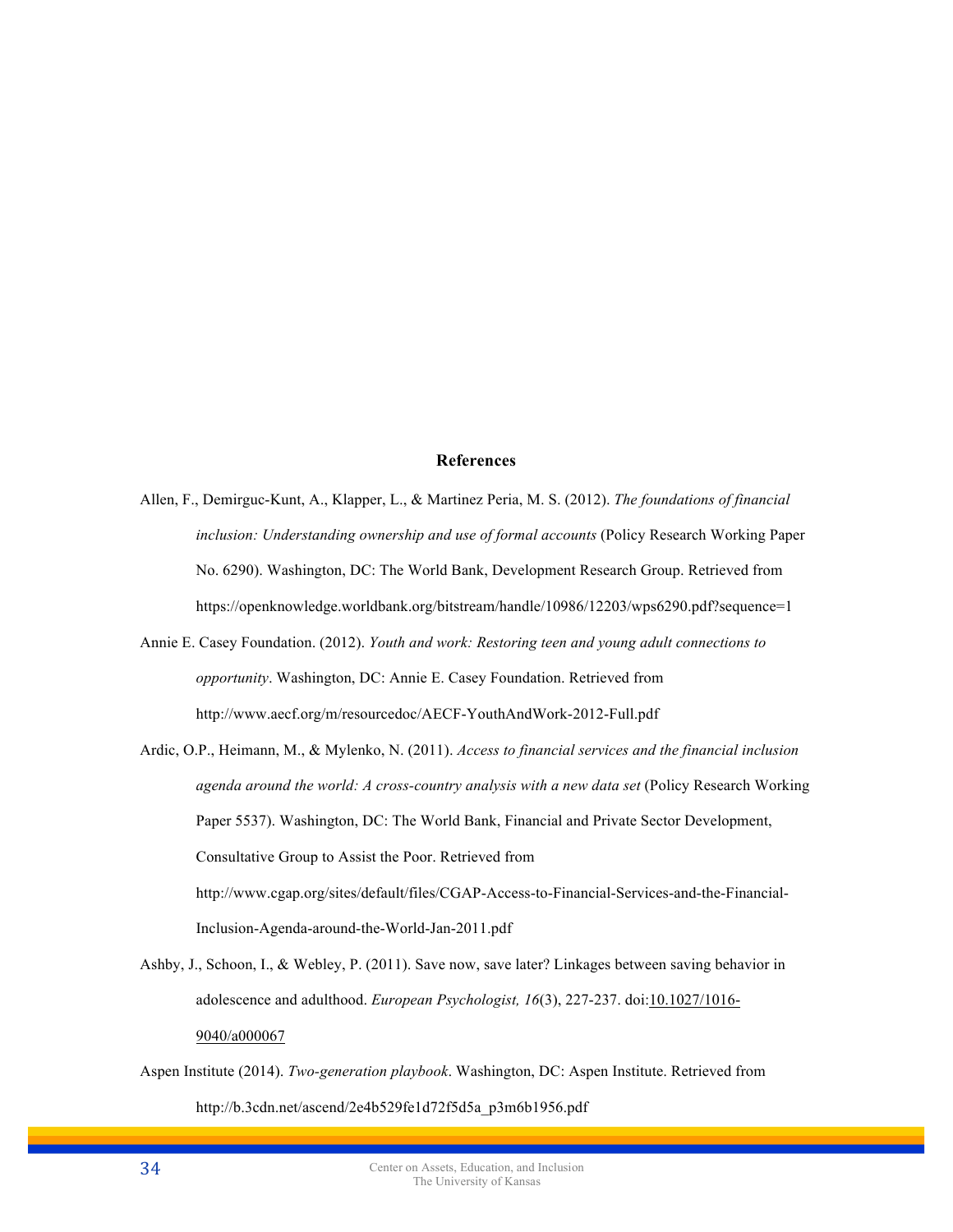- Aughinbaugh, A. (2008). *Who goes to college? Evidence from the NLSY97*. Washington, DC: Bureau of Labor Statistics. Retrieved from http://www.bls.gov/opub/mlr/2008/08/art3full.pdf
- Baradaran, M. (2014). It's time for postal banking. *Harvard Law Review Forum*, *127*, 165-175. Retrieved from http://papers.ssrn.com/sol3/papers.cfm?abstract\_id=2393621
- Bayer, P., Bernheim, B.D., & Scholz, J.K. (2009). The effects of financial education in the workplace: Evidence from a survey of employers. *Economic Inquiry, 47*(4), 605-624. doi:10.1111/j.1465- 7295.2008.00156.x
- Belman, D., & Heywood, J. (1990). Union membership, union organization and the dispersion of wages. *Review of Economics and Statistics, 72*, 148-153.
- Bettinger, E., Long, B. T., Oreopoulos, P., & Sanbonmatsu, L. (2012). The role of application assistance and information in college decisions: Results from the H&R Block FAFSA experiment. *The Quarterly Journal of Economics, 127*(3), 1205-1242. doi:10.1093/qje/qjs017
- Beutler, I., & Dickson, L. (2008). Consumer economic socialization. In J. J. Xiao (Ed.), *Handbook of consumer finance research* (pp. 83-102). New York: Springer.
- Beverly, S., Clancy, M., & Sherraden, M. (2015). *The early positive impacts of Child Development Accounts* (CSD Research Brief 15-08). St. Louis, MO: Washington University, Center for Social Development. Retrieved from http://csd.wustl.edu/Publications/Documents/RB15-08.pdf
- Beverly, S., Sherraden, M., Cramer, R., Williams Shanks, T., Nam, Y., & Zhan, M. (2008). Determinants of asset holdings. In S.-M. McKernan & M. Sherraden (Eds.), *Asset building and low-income families*. Washington, D.C.: The Urban Institute Press.
- Board of Governors of the Federal Reserve System. (2015). *Guidance to encourage financial institutions' youth savings programs and address frequently asked questions*. Washington, DC: Joint release by the Board of Governors of the Federal Reserve System, Federal Deposit Insurance Corporation, Financial Crimes Enforcement Network, National Credit Union Administration, and the Office of the Comptroller of the Currency. Retrieved from

http://www.federalreserve.gov/newsevents/press/bcreg/bcreg20150224a1.pdf

Bogan, V. (2012). Capital structure and sustainability: An empirical study of microfinance institutions. *The Review of Economics and Statistics, 94*(4), 1045-1058. doi:10.1162/REST\_a\_00223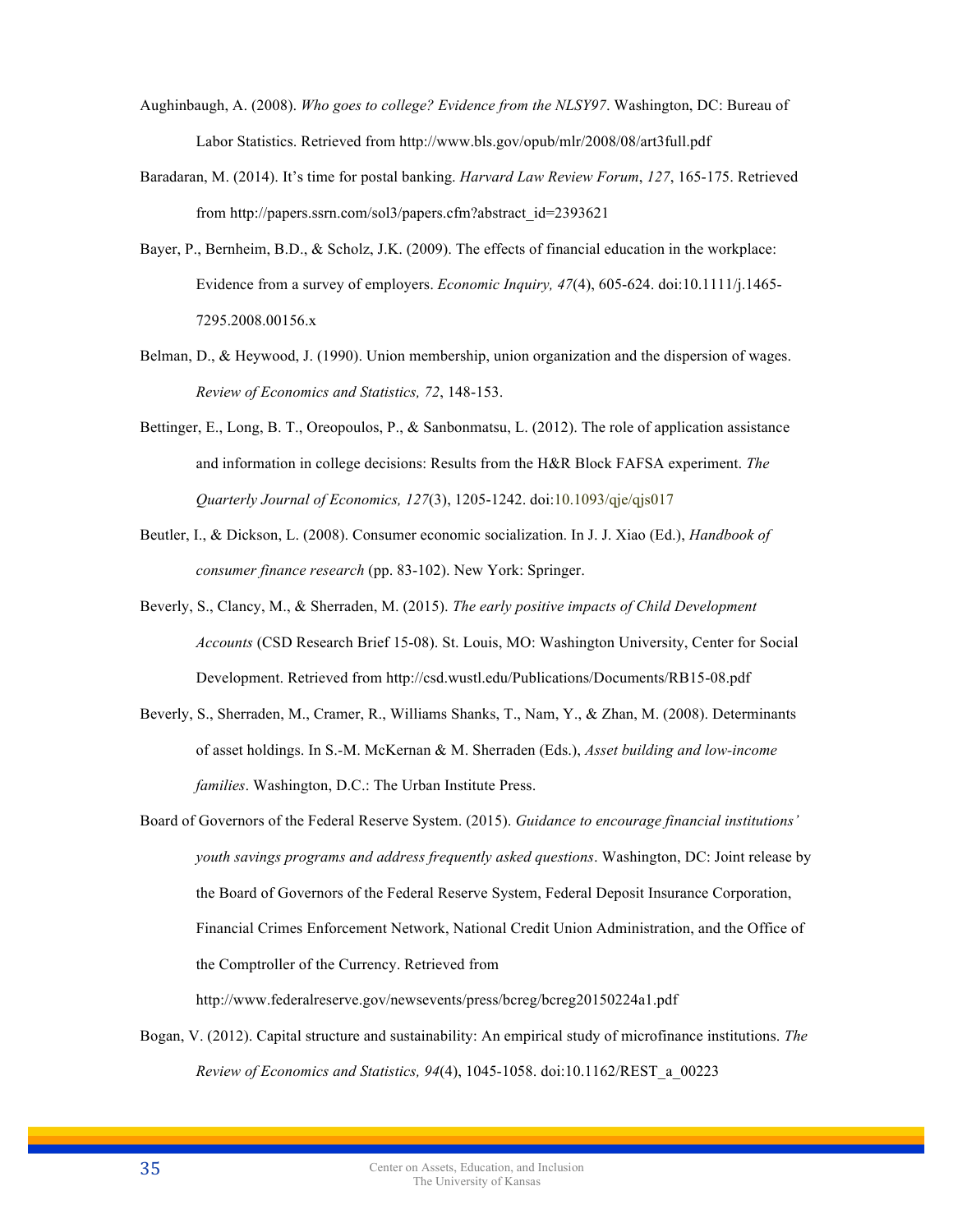- Boot, A., Thakor, A., & Udell, G. (1991). Secured lending and default risk: Equilibrium analysis, policy implications, and empirical results. *The Economic Journal, 101*(406), 458-472.
- Bricker, J., Kennickell, A., Moore, K., and Sabelhaus, J. (2012). Changes in U.S. family finances from 2007 to 2010: Evidence from the Survey of Consumer Finances. *Federal Reserve Bulletin, 98*(2), 1-80.
- Bronfenbrenner, U. (1986). Ecology of the family as a context for human development: Research perspectives. *Developmental Psychology, 22*(6), 723-742. doi:10.1037/0012-1649.22.6.723
- Brown, M., Grigsby, J., van der Klaauw, W., Wen, J., & Zafar, B. (2014). *Financial education and the debt behavior of the young*. New York, NY: Federal Reserve Bank of New York. Retrieved from http://www.newyorkfed.org/research/staff\_reports/sr634.pdf
- Brown, M., Haughwout, A., Lee, D., Scally, J., van der Klaauw, W. (2014). *Measuring student debt and its performance*. New York, NY: Federal Reserve Bank of New York. Retrieved from http://www.newyorkfed.org/research/staff\_reports/sr668.pdf
- Bucciol, A., & Veronesi, M. (2014). *Teaching children to save: What is the best strategy for lifetime savings*? Verona, Italy: University of Verona, Department of Economics.
- Cadena, B., & Keys, B. (2013). Can self-control explain avoiding free money? Evidence from interest-free student loans. *The Review of Economics and Statistics, 95*(4), 1117-1129. doi: 10.1162/REST\_a\_00321
- Campbell, J., & Hercowitz, Z. (2005). *The role of collateralized household debt in macroeconomic stabilization* (NBER Working Paper No. 11330). Cambridge, MA: National Bureau of Economic Research.
- Canova, L., Rattazzi, A. M. M., & Webley, P. (2005). The hierarchical structure of saving motives. *Journal of Economic Psychology, 26*(1), 21-34. doi:10.1016/j.joep.2003.08.007
- Card, D., & DiNardo, J. (2002). Skill-based technological change and rising wage inequality: Some problems and puzzles. *Journal of Labor Economics, 20*, 733-783.
- Casner-Lotto, J., & Barrington, L. (2006). *Are they really ready to work*? Okemos, MI: The Conference Board, Inc., the Partnership for 21<sup>st</sup> Century Skills, Corporate Voices for Working Families, and the Society for Human Resources Management. Retrieved from http://www.p21.org/storage/documents/FINAL\_REPORT\_PDF09-29-06.pdf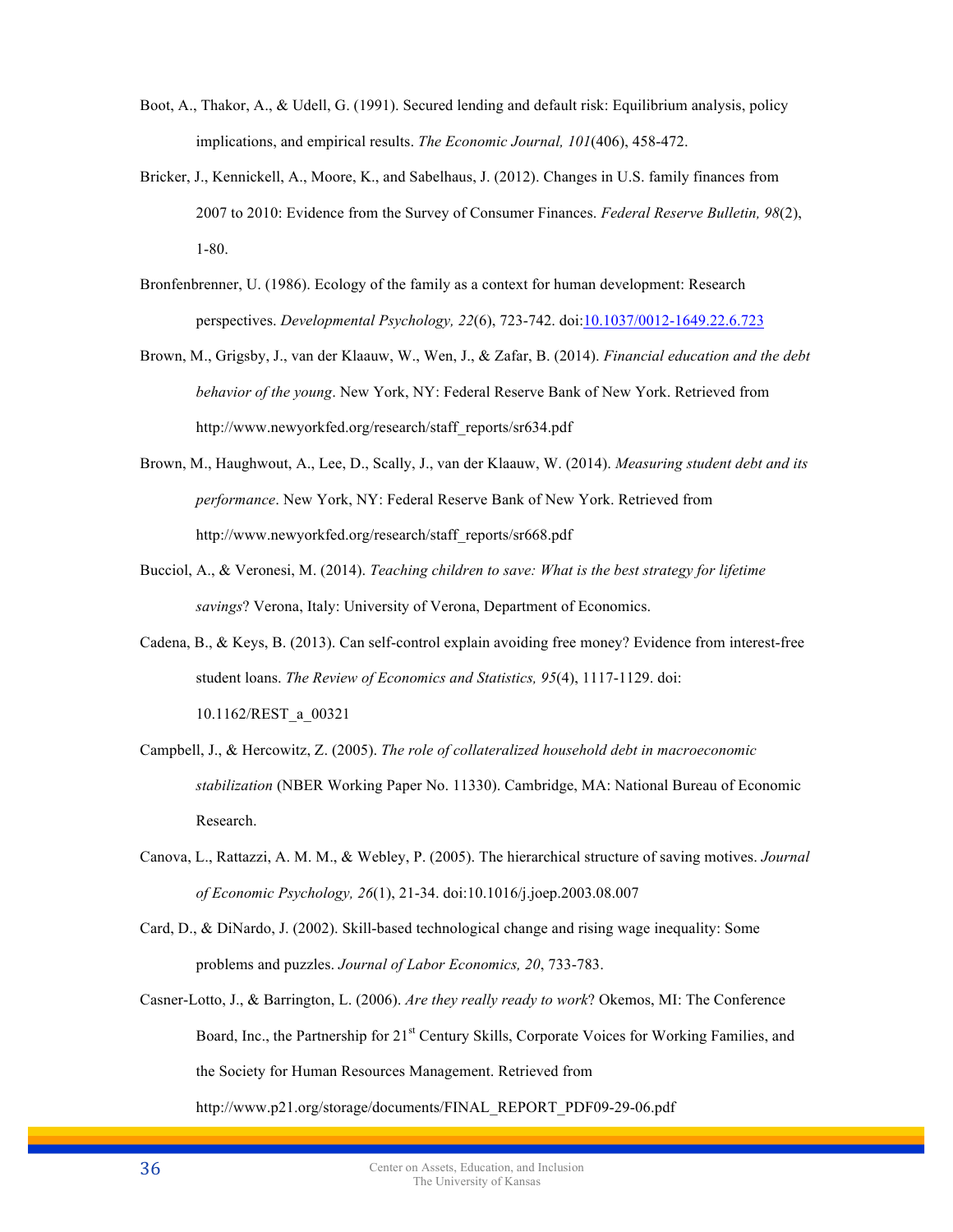- Center on Assets, Education, and Inclusion. (2013). Building expectations, delivering results: Asset-based financial aid and the future of higher education. In W. Elliott (Ed.), *Biannual report on the assets and education field*. Lawrence, KS: Center on Assets, Education, and Inclusion (AEDI). Retrieved from http://save4ed.com/wp-content/uploads/2013/07/Biannual-Report\_Building-Expectations-071013.pdf
- Chatterjee, S., Corbae, D., Nakajima, M., & Ríos-Rull, J. (2007). A quantitative theory of unsecured consumer credit with risk of default. *Econometrica, 75*(6), 1525-1589. doi:10.1111/j.1468-0262.2007.00806.x
- Chiteji, N. (2007). To have and to hold: An analysis of young adult debt. In S. Danziger  $& C$ . Rouse (Eds.), *The price of independence: The economics of early adulthood* (pp. 231- 258). New York, NY: Russell Sage Foundation.
- Chiteji, N., & Hamilton, D. (2002). Family connections and the black-white wealth gap among middleclass families. *The Review of Black Political Economy*, 30(1), 9-28.
- Chowa, G., Masa, R., & Ansong, D. (2012). Determinants of savings among low-income individuals in rural Uganda. *Advances in Applied Sociology, 2*(4), 280-291. doi:10.4236/aasoci.2012.24037
- Clancy, M., & Sherraden, M. (2014). *Automatic deposits for all at birth: Maine's Harold Alfond College Challenge* (CSD Policy Report 14-05). St. Louis, MO: Washington University, Center for Social Development. Retrieved from http://csd.wustl.edu/Publications/Documents/PR14-05.pdf
- Clifton, J. (2015). *American entrepreneurship: Dead or alive*? Washington, DC: GALLUP. Retrieved from http://www.gallup.com/businessjournal/180431/american-entrepreneurship-dead-alive.aspx
- Collins, C. (2013). The economic context: Growing disparities in income and wealth. *New England Journal of Public Policy, 24*(1), 49-61.
- Consumer Financial Protection Bureau. (2013). *Payroll card accounts (Regulation E)*. Washington, DC: CFPB. Retrieved from http://files.consumerfinance.gov/f/201309\_cfpb\_payroll-card-bulletin.pdf
- Consumer Financial Protection Bureau. (2014a). *Building financial capability in youth employment programs: Insights from a roundtable with practitioners*. Washington, DC: CFPB. Retrieved from http://www.acf.hhs.gov/sites/default/files/ocs/building financial capability in youth employmen t\_programs\_2.pdf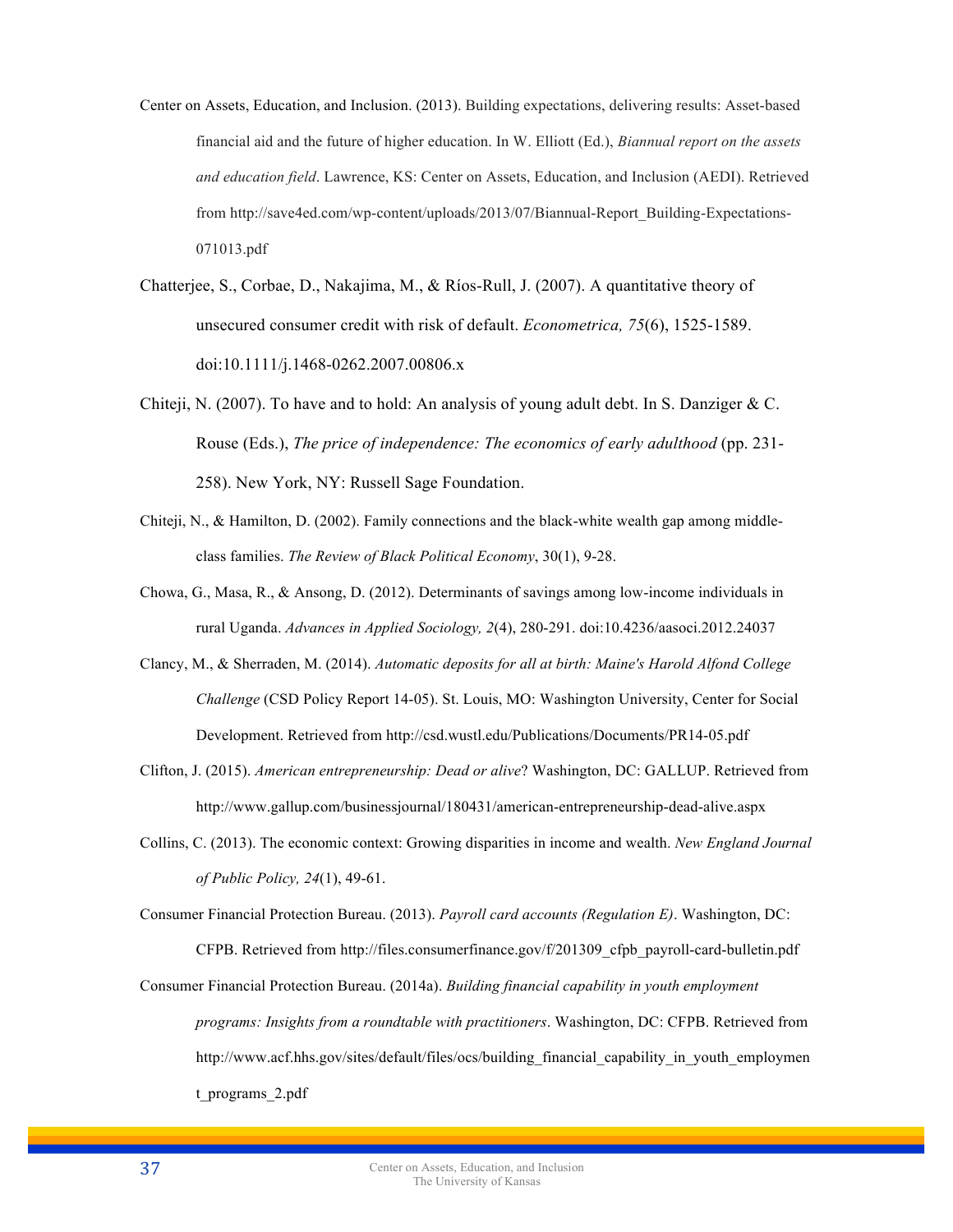Consumer Financial Protection Bureau. (2014b). *College credit card agreements: Annual report to Congress*. Washington, DC: CFPB. Retrieved from

http://files.consumerfinance.gov/f/201412 cfpb\_college-card-agreement-report-2014.pdf

- Consumer Reports. (2014). *Campus banking products: College students face hurdles to accessing clear information and accounts that meet their needs*. Yonkers, NY: Consumers Union, Consumer Reports. Retrieved from http://consumersunion.org/wpcontent/uploads/2014/08/Campus\_banking\_products\_report.pdf
- Corak, M. (2013). Income inequality, equality of opportunity, and intergenerational mobility. *The Journal of Economic Perspectives, 27*(3), 79-102.
- Cramer, R. (2010). The big lift: Federal policy efforts to create child development accounts. *Children and Youth Services Review, 32*(11), 1538-1543.

Dabla-Norris, E.., Ji, Y., Townsend, R., & Unsal, D. F. (2015). *Identifying constraints to financial inclusion and their impact on GDP and inequality: A structural framework for policy*. Washington, DC: International Monetary Fund. Retrieved from http://www.imf.org/external/pubs/ft/wp/2015/wp1522.pdf

Delisle, J., & Holt, A. (2015). *Why student loans are different: Findings from six focus groups of student loan borrowers*. Washington, DC: New America. Retrieved from https://www.insidehighered.com/sites/default/server\_files/files/StudentLoansAreDifferent\_March 11\_Embargo.pdf

- Demirguc-Kunt, A., & Klapper, L. (2012). *Measuring financial inclusion: The Global Findex Database* (Policy Research Working Paper No. 6025). Washington, DC: The World Bank, Development Research Group. Retrieved from file:///C:/Users/t817f094/Downloads/SSRN-id2043012.pdf
- DeNavas-Walt, C., & Proctor, B. (2014). *Income and poverty in the United States: 2013*. Washington, DC: US Census Bureau. Retrieved from

https://www.census.gov/content/dam/Census/library/publications/2014/demo/p60-249.pdf

- Dreier, P. (2014). The battle over the minimum wage, city by city. *New Labor Forum, 23*(3), 85-88. doi:10.1177/1095796014542615
- Dugan, A. (2013). *Most Americans for raising the minimum wage*. Washington, DC: Gallup. Retrieved from http://www.gallup.com/poll/165794/americans-raising-minimum-wage.aspx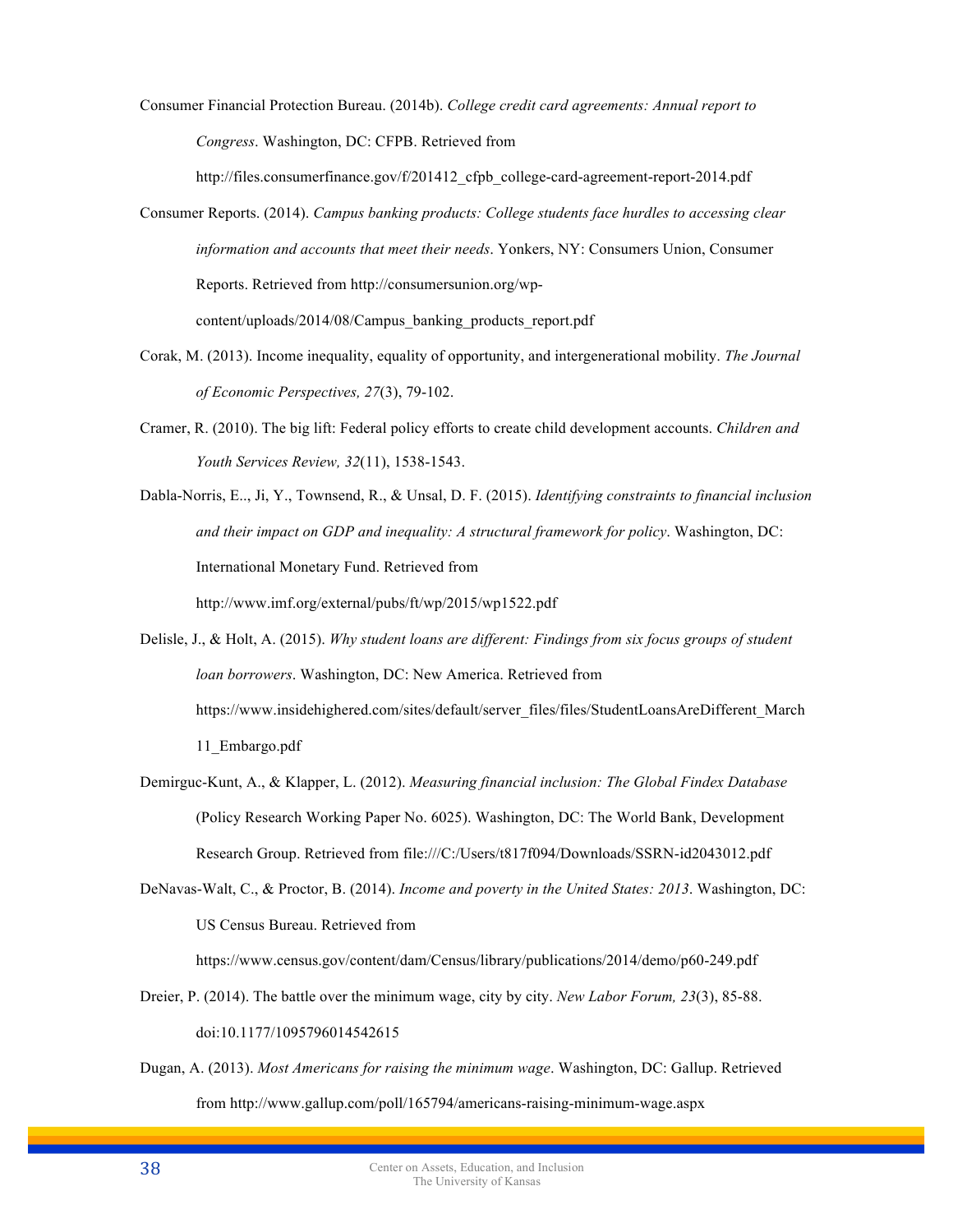- Dwyer, R., McCloud, L., & Hodson, R. (2011). Youth debt, mastery, and self-esteem: Class-stratified effects of indebtedness on self-concept. *Social Science Research, 40*(3), 727-741. doi: 10.1016/j.ssresearch.2011.02.001
- Eades, K., Fox, J., Keown, A., & Staten, M. (2013). *The role of professors in improving financial literacy: Roundtable session highlights from the 2012 FMA Annual Meeting*. Richmond, VA: University of Virginia, Darden School of Business. Retrieved from file:///C:/Users/t817f094/Downloads/SSRNid2298763.pdf
- Elliott, W. (2012). *Why policy makers should care about children's savings* (Creating a Financial Stake in College, Report I). Washington, DC: New America Foundation; St. Louis, MO: Washington University, Center for Social Development. Retrieved from: http://csd.wustl.edu/Publications/Documents/RP12-02.pdf
- Elliott, W., & Lewis, M. (2014a). *Are student loans widening the wealth gap in America? It's a question of equity*. Lawrence, KS: University of Kansas, Center on Assets, Education, and Inclusion.
- Elliott, W., & Lewis, M. (2014b). *Harnessing assets to build an economic mobility system: Reimagining the American welfare system*. Lawrence, KS: University of Kansas, Center on Assets, Education, and Inclusion. Retrieved from http://assetsformobility.com/wpcontent/uploads/2014/03/foreword.pdf
- Elliott, W., & Lewis, M. (2014c). *The student loan problem in America: It's not enough to say "Students will eventually recover."* Lawrence, KS: University of Kansas, Center on Assets, Education, and Inclusion. Retrieved from http://save2limitdebt.com/the-student-loan-problem-in-america/
- Elliott, W., Lewis, M., Nam, I., & Grinstein-Weiss, M. (2014). Student loan debt: Can parent's college savings help? Federal Reserve Bank of St. Louis, *Review, 96*(4), 331-57.
- Elliott, W., & Nam, I. (2013). *Reducing student loan debt through parents' college savings* (CSD Working Paper No. 13-07). St. Louis, MO: Washington University, Center for Social Development. Retrieved from http://csd.wustl.edu/Publications/Documents/WP13-07.pdf
- Engel, K., & McCoy, P. (2007). Turning a blind eye: Wall street finance of predatory lending. *Fordham Law Review, 75*(4), Article 4.
- Fabozzi, F., Gupta, F., & Markowitz, H. (2002). The legacy of modern portfolio theory. *The Journal of Investing, 11*(3), 7-22. doi:10.3905/joi.2002.319510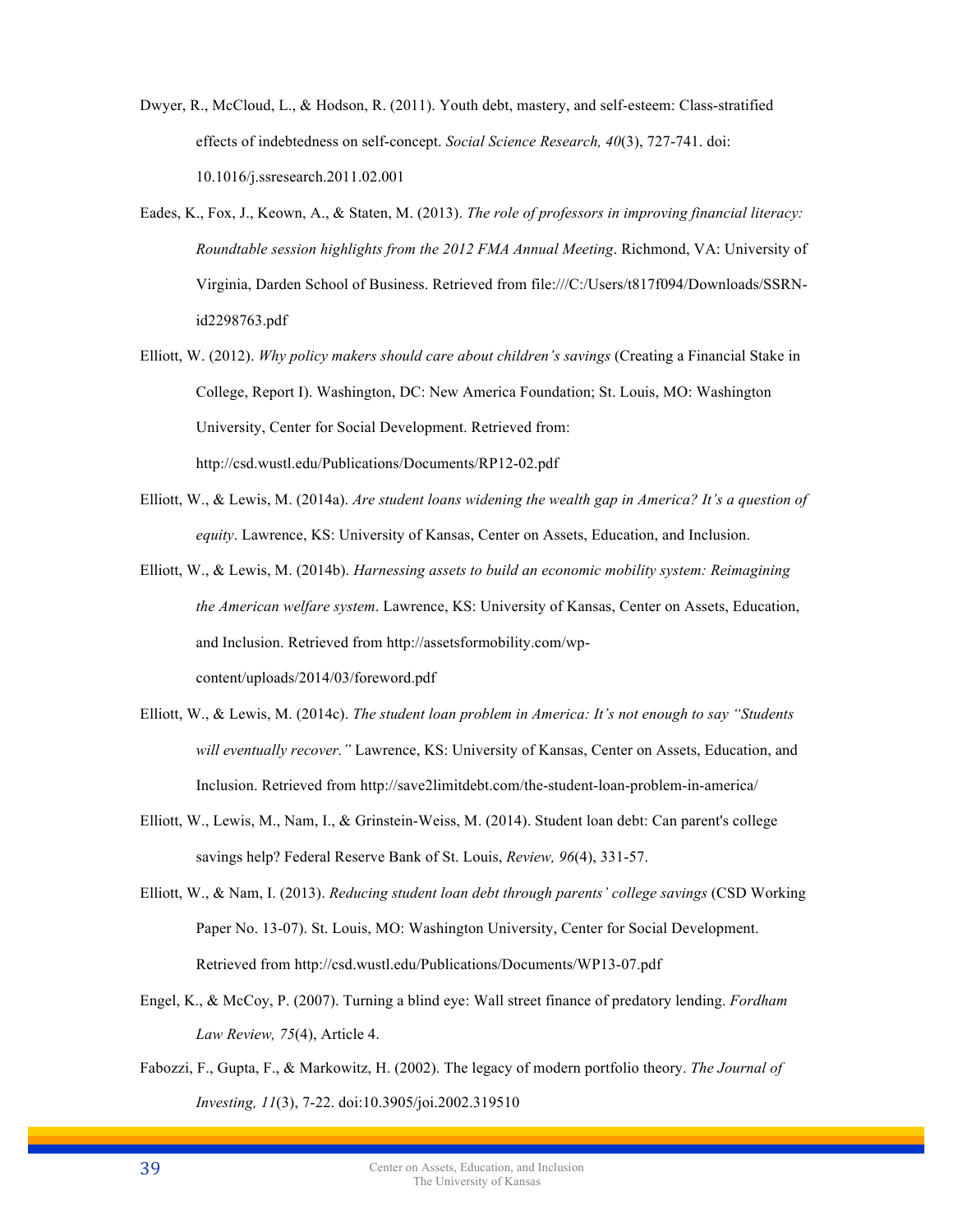- Federal Deposit Insurance Corporation. (2014). *2013 FDIC national survey of unbanked and underbanked households*. Washington, DC: FDIC. Retrieved from https://www.fdic.gov/householdsurvey/2013execsumm.pdf
- Ferreira, F., Gyourko, J., & Tracy, J. (2010). Housing busts and household mobility. *Journal of Urban Economics, 68*(1), 34-45. doi:10.1016/j.jue.2009.10.007
- Findlay, P., Kalleberg, A., & Warhurst, C. (2013). The challenge of job quality. *Human Relations, 66*(4), 441-451. doi:10.1177/0018726713481070
- Fitzpatrick, K. (2015). Does "banking the unbanked" help families to save? Evidence from the United Kingdom. *Journal of Consumer Affairs, 49*(1), 223-249. doi:10.1111/joca.12055
- Friedline, T. (2015). A developmental perspective on children's economic agency. *Journal of Consumer Affairs*, 49(1), 39-68. doi:10.1111/joca.12062
- Friedline, T. (2012a). Predicting children's savings: The role of parents' savings for transferring financial advantage and opportunities for financial inclusion. *Children and Youth Services Review*, *34*(1), 144-154. doi:10.1016/j.childyouth.2011.09.010
- Friedline, T. (2012b). *Predicting savings from adolescence to young adulthood: Early access to savings leads to improved savings outcomes*. Pittsburgh, PA: University of Pittsburgh, School of Social Work.
- Friedline, T. (2013). *Children as potential future investors: Do mainstream banks augment children's capacity to save?* (Report III of III). Lawrence, KS: University of Kansas, Center on Assets, Education, and Inclusion (AEDI).
- Friedline, T. (2014). The independent effects of savings accounts in children's names on their savings outcomes in young adulthood. *Journal of Financial Counseling and Planning*, *25*(1), 69-89.
- Friedline, T. & Elliott, W. (2011). Predicting savings for White and Black young adults: An early look at racial disparities in savings and the potential role of Children's Development Accounts (CDAs). *Race and Social Problems, 3*(2), 99-118. doi: 10.1007/s12552-011- 9046-2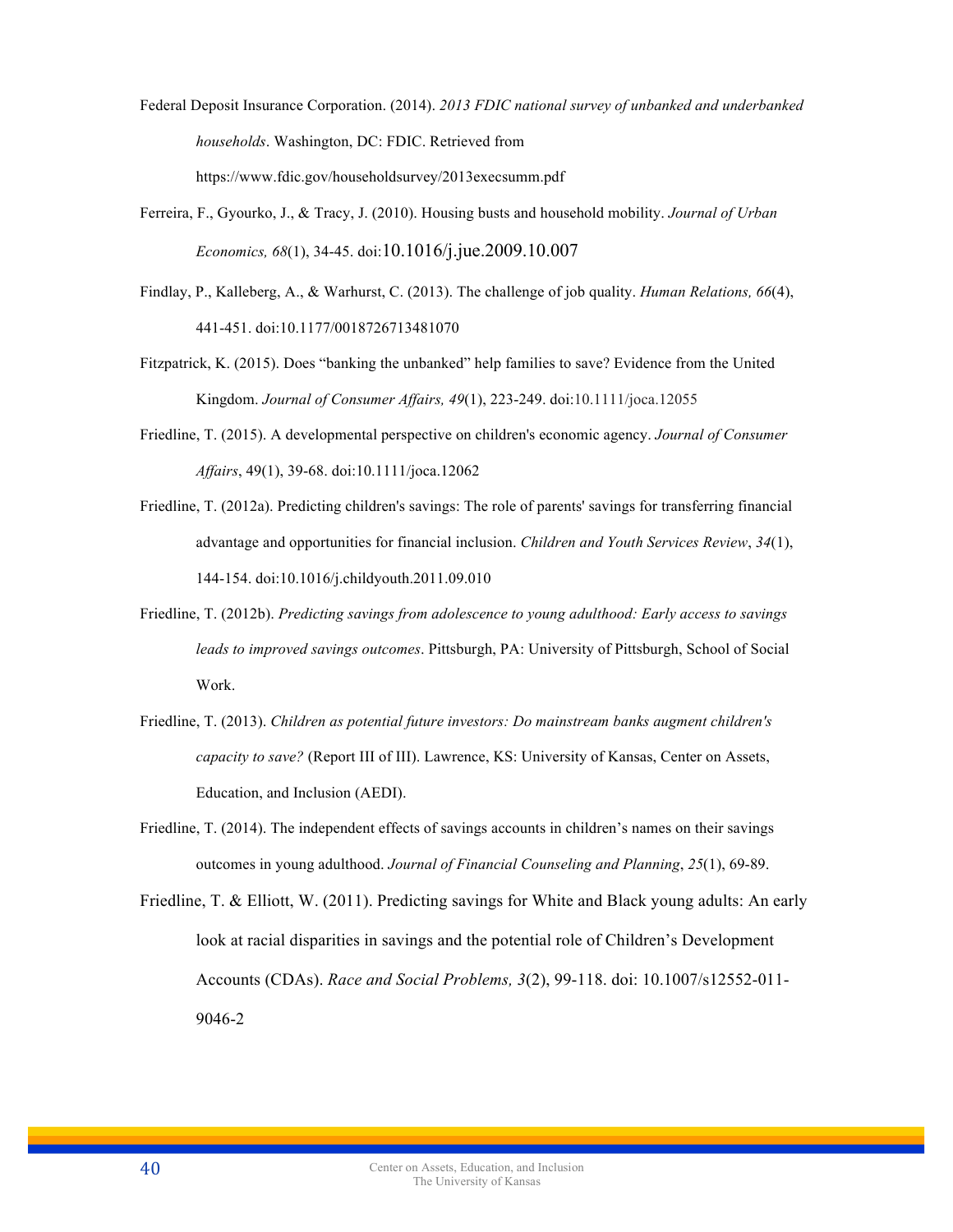- Friedline, T., & Elliott, W. (2013). Connections with banking institutions and diverse asset portfolios in young adulthood: Children as potential future investors*. Children and Youth Services Review, 35*(6), 994-1006. doi:10.1016/j.childyouth.2013.03.008
- Friedline, T., Elliott, W., & Nam, I. (2011). Predicting savings from adolescence to young adulthood: A propensity score approach. *Journal of the Society for Social Work and Research*, *2*(1), 1-22. doi: 10.5243/JSSWR.2010.13

Friedline, T., Elliott, W., & Chowa, G. (2013). Testing an asset-building approach for young people: Early access to savings predicts later savings. *Economics of Education Review, Special Issue: Assets & Educational Attainment: Theory and Evidence, 33,* 31-51. doi:10.1016/j.econedurev.2012.10.004

- Friedline, T., Despard, M., & Chowa, G. (in press). Preventive policy strategy for banking the unbanked: Savings accounts for teenagers? *Journal of Poverty*. doi:10.1080/10875549.2015.1015068
- Friedline, T., & Freeman, A. (2014). *The potential for savings accounts to protect young adults from unsecured debt*. Lawrence, KS: Center on Assets, Education, and Inclusion.
- Friedline, T., Johnson, P., & Hughes, R. (2014). Toward healthy balance sheets: Are savings accounts a gateway to young adults' asset diversification and accumulation? *Federal Reserve Bank of St. Louis Review, 96*(4), 359-389.
- Friedline, T., & Nam, I. (2014). Savings from ages 16 to 35: A test to inform Child Development Account policy. *Poverty & Public Policy, 6*(1), 46-70.
- Friedline, T., Nam, I., & Loke, V. (in press). Households' net worth accumulation patterns and young adults' financial health: Ripple effects of the Great Recession? *Journal of Family and Economic Issues*. doi:10.1007/s10834-013-9379-7
- Friedline, T., & Rauktis, M. (2014). Young people are the front lines of financial inclusion: A review of 45 years of research. *Journal of Consumer Affairs*, *48*(3), 535-602. doi:10.1111/joca.12050
- Friedline, T., & Song, H. (2013). Accumulating assets, debts in young adulthood: Children as potential future investors*. Children and Youth Services Review, 35*(9), 1486-1502. doi:10.1016/j.childyouth.2013.05.013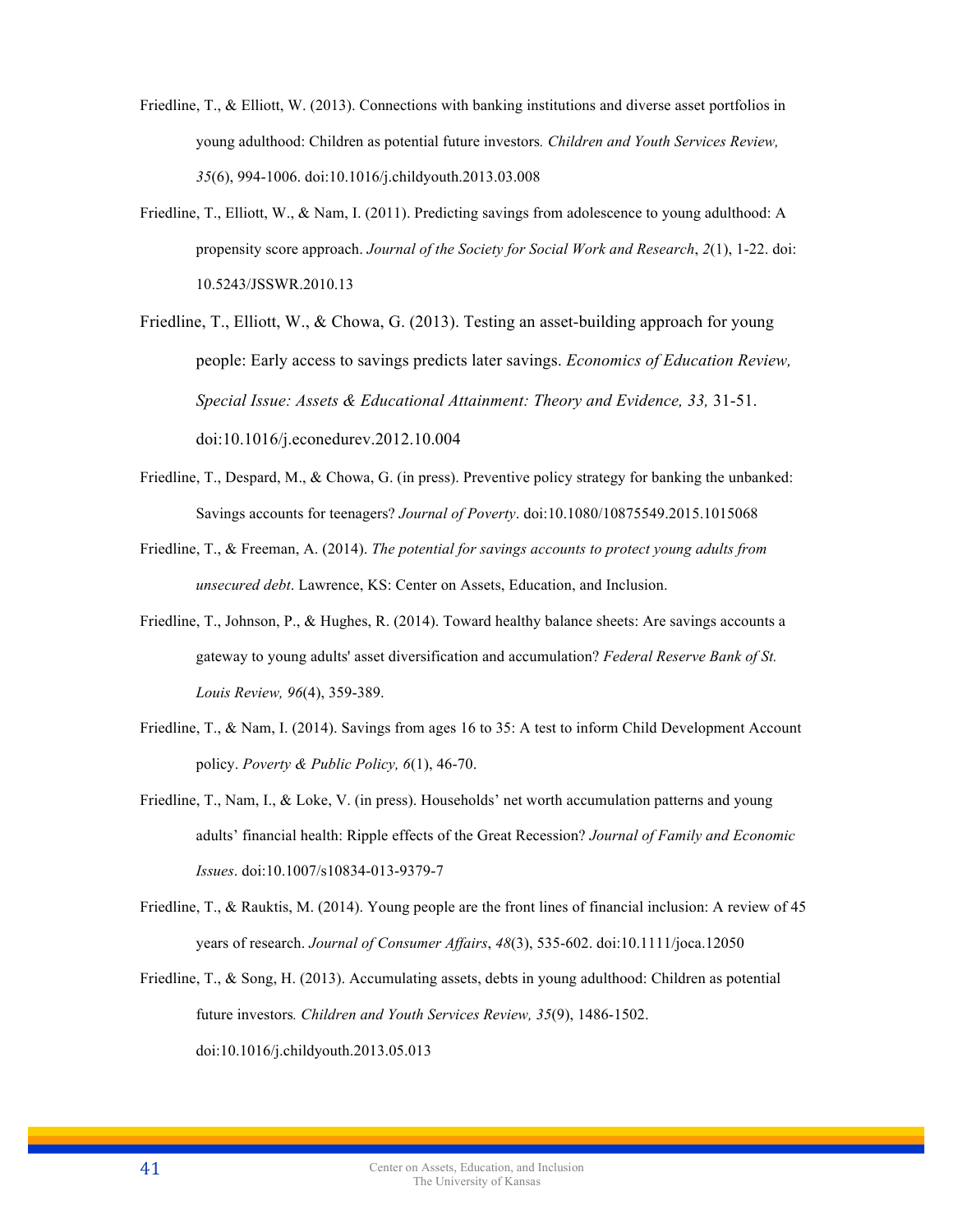- Friedline, T., & West, S. (2014). *Financial education is not enough: Millennials may need financial capability to demonstrate healthier financial behaviors*. Lawrence, KS: University of Kansas, Center on Assets, Education, and Inclusion.
- Fry, R. (2014). *Young adults, student debt and economic well-being*. Washington, DC: Pew Research Center. Retrieved from http://www.pewsocialtrends.org/2014/05/14/young-adults-student-debtand-economic-well-being/
- Furnham, A., and Thomas, P. (1984). Pocket money: A study of economic education. *British Journal of Developmental Psychology, 2*, 205-212.
- Gallup. (2015). *Social security*. Washington, DC: Gallup. Retrieved from http://www.gallup.com/poll/1693/social-security.aspx
- Gardeva, A., & Rhyne, E. (2011). *Opportunities and obstacles to financial inclusion: Survey report*. Washington, DC: Accion, Center for Financial Inclusion. Retrieved from https://centerforfinancialinclusionblog.files.wordpress.com/2011/12/opportunities-and-obstaclesto-financial-inclusion\_110708\_final.pdf
- Goodman, M., Sands, A., & Coley, R. (2015). *America's skills challenge: Millennials and the future*. Princeton, NJ: Educational Testing Service, Center for Research on Human Capital and Education. Retrieved from http://www.ets.org/s/research/30079/ascmillennials-and-the-future.pdf
- Grimshaw, D., Bosch, G., & Rubery, J. (2014). Minimum wages and collective bargaining: What types of pay bargaining can foster positive pay equity outcomes? *British Journal of Industrial Relations, 52*(3), 470-498. doi:10.1111/bjir.12021
- Grinstein-Weiss, M., Spader, J., Yeo, Y. H., Taylor, A., & Freeze, E. B. (2011). Parental transfer of financial knowledge and later credit outcomes among low-and-moderate-income homeowners. *Children and Youth Services Review, 33*(1), 78-85.
- Grinstein-Weiss, M., Yeo, Y.H., Despard, M., Zhan, M., & Casalotti, A. (2010). Does prior banking experience matter? Differences of the banked and unbanked in Individual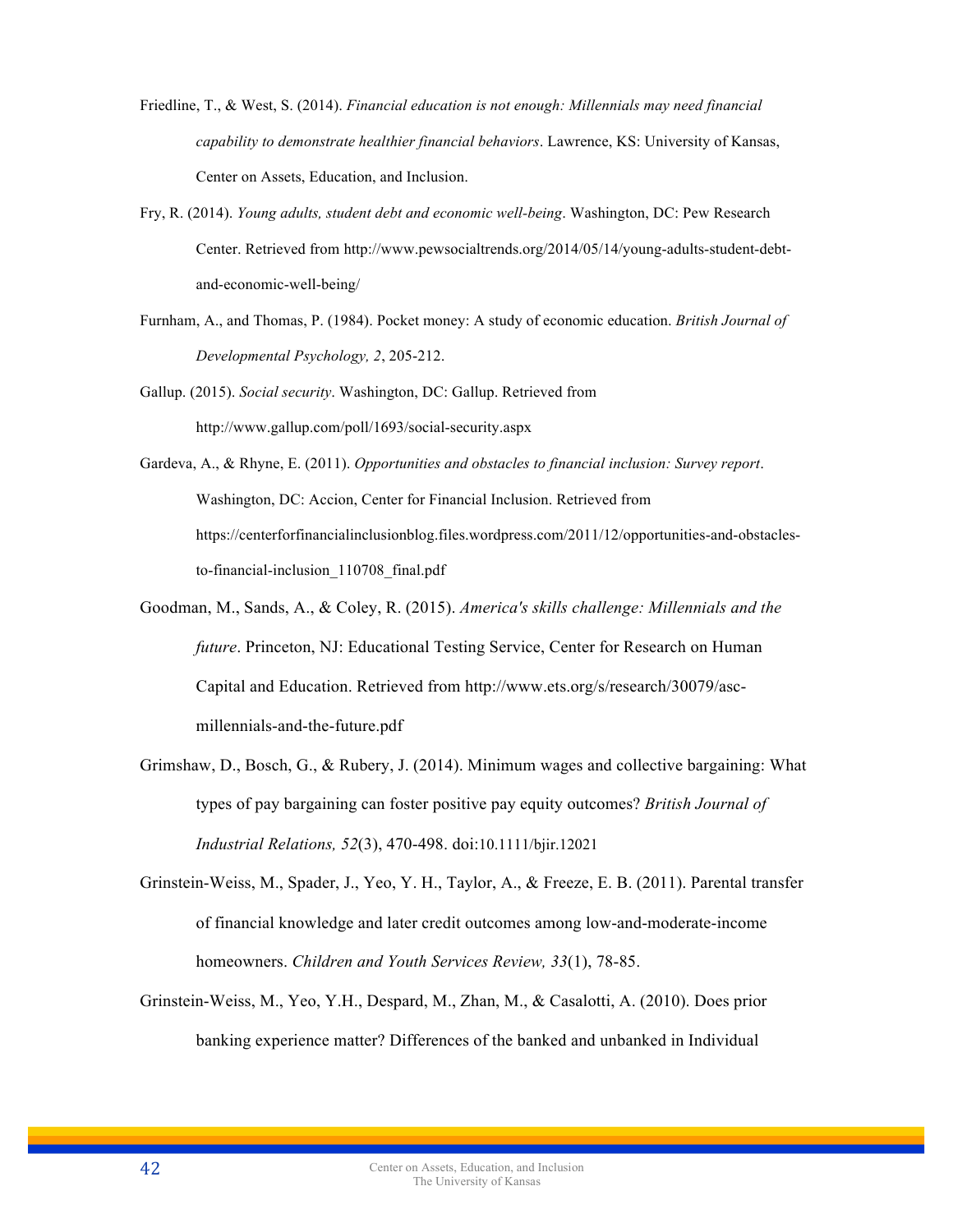Development Accounts. *Journal of Family and Economic Issues, 31*, 212-227. doi 10.1007/s10834-010-9184-5

- Groupe Speciale Mobile Association. (2015*). 2014 State of the industry: Mobile financial services for the unbanked*. London, United Kingdom: Groupe Speciale Mobile Association. Retrieved from http://www.gsma.com/mobilefordevelopment/wp-content/uploads/2015/03/SOTIR\_2014.pdf
- Gudmunson, C., & Danes, S. (2011). Family financial socialization: Theory and critical review. *Journal of Family and Economic Issues, 32*(4), 644-667. doi:10.1007/s10834-011-9275-y
- Gutter, M., & Copur, Z. (2011). Financial behaviors and financial well-being of college students: Evidence from a national survey. *Journal of Family and Economic Issues, 32*, 699-714. doi: 10.1007/s10834-011-9255-2
- Halloran, L. (2013, November). Wal-Mart food drive unwittingly fuels talk of minimum wage hike. *NPR*. Retrieved from http://www.npr.org/blogs/itsallpolitics/2013/11/22/246558453/wal-mart-fooddrive-unwittingly-fuels-talk-of-minimum-wage-hike
- Hiltonsmith, R. (2013). *At what cost: How student debt reduces lifetime wealth*. Washington, DC: Demos.
- Huang, J., Sherraden, M., Kim, Y., & Clancy, M. (2014). Effects of Child Development Accounts on early social-emotional development: An experimental test. *JAMA Pediatrics, 168*(3), 265-271. doi:10.1001/jamapediatrics.2013.4643
- Hughes, N., & Lonie, S. (2007). M-Pesa: Mobile money for the "unbanked" turning cellphones into 24 hour tellers in Kenya. *Innovations, 2*(1-2), 63-81. doi:10.1162/itgg.2007.2.1-2.63
- Institute for Local Self-Reliance. (2014). *Access to capital for local businesses*. Washington, DC: Institute for Local Self-Reliance. Retrieved from http://ilsr.org/rule/financing-localbusinesses/
- John, D. (1999). Consumer socialization of children: A retrospective look at twenty-five years of research. *The Journal of Consumer Research, 26*(3): 183-213.
- Kalyanwala, S., & Sebstad, J. (2006). *Spending, saving, and borrowing: Perceptions and experiences of girls in Gujarat*. New Delhi: Population Council.
- Kauffman Foundation. (2015). *State of entrepreneurship 2015 address*. Kansas City, MO: Kauffman Foundation. Retrieved from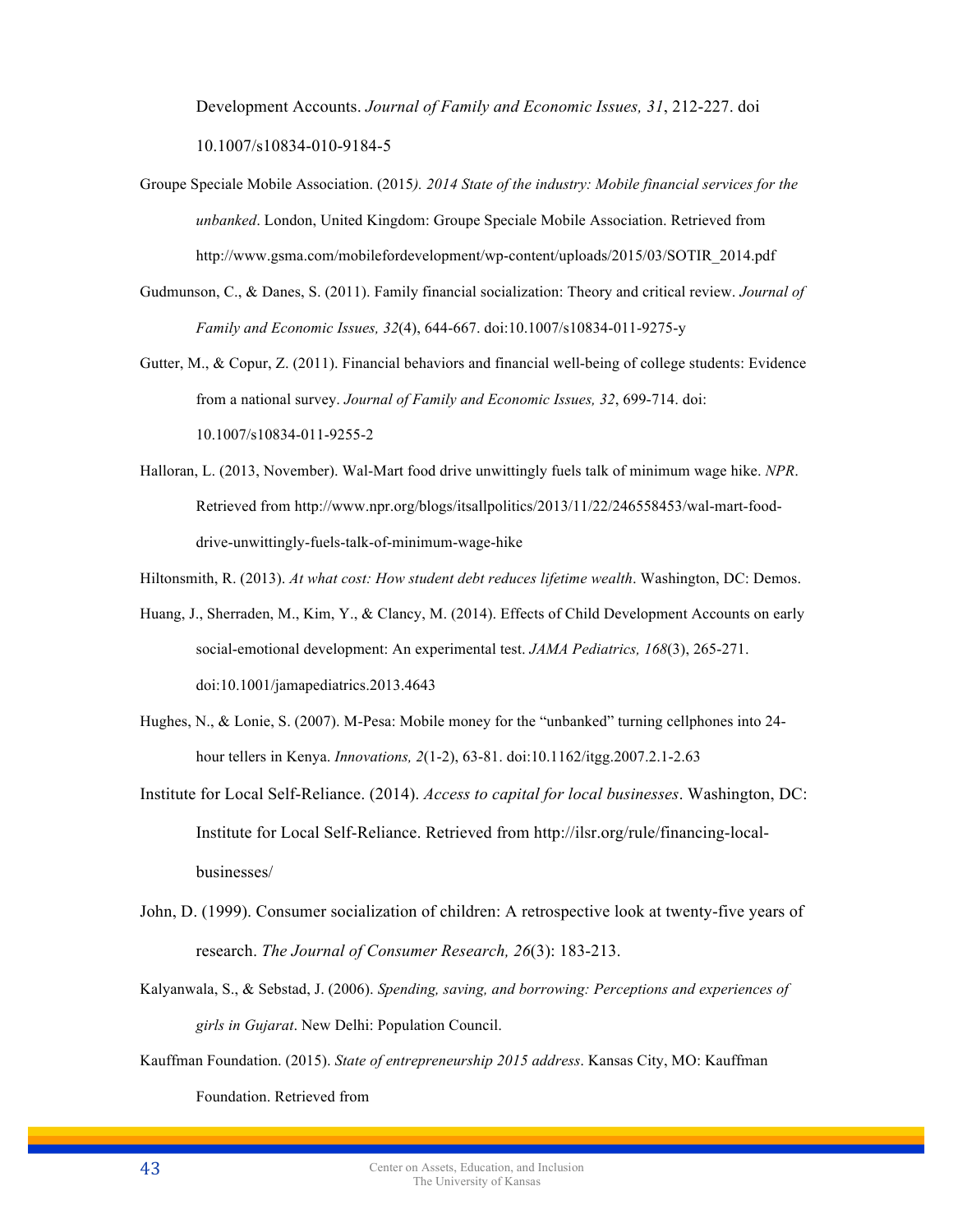http://www.kauffman.org/~/media/kauffman\_org/resources/2015/soe/2015\_state\_of\_entrepreneurs hip\_address.pdf

- Keister, L. (2003). Religion and wealth: The role of religious affiliation and participation in early adult asset accumulation. *Social Forces, 82*(1), 173-205.
- King, M., & Leape, J. (1998). Wealth and portfolio composition: Theory and evidence. *Journal of Public Economics, 69*, 155-193.
- Knoll, M., Tamborini, C., & Whitman, K. (2012). I do...want to save: Marriage and retirement savings in young households. *Journal of Marriage and Family, 74*, 86-100. doi:10.1111/j.1741- 3737.2011.00877.x

Kochan, T., & Shulman, B. (2007). *A new social contract: Restoring dignity and balance to the economy*. Washington, DC: The Economic Policy Institute. Retrieved from http://www.sharedprosperity.org/bp184.html

- Levy, F., & Kochan, T. (2012). Addressing the problem of stagnant wages. *Comparative Economic Studies, 54*, 739-764. doi:10.1057/ces.2012.28
- Lin, K-H., & Tomaskovic-Devey, D. (2013) Financialization and U.S. income inequality, 1970-2008. *American Journal of Sociology, 118*(5), 1284-1329.
- Lind, M. (2012). *The next social contract: An American agenda for reform*. Washington, DC: New America. Retrieved from

http://nsc.newamerica.net/sites/newamerica.net/files/policydocs/Lind\_Michael\_NextSocialContrac t\_2013.pdf

- Loke, V., Choi, L., & Libby, M. (2015). Increasing youth financial capability: An evaluation of the MyPath Savings Initiative. *Journal of Consumer Affairs*. doi:10.1111/joca.12066
- Lunt, P. K., & Furnham, A. (1996). *Economic socialization: The economic beliefs and behaviors of young people*. Cheltenham, UK: Edward Elgar Publishing Limited.
- Lusardi, A., Schneider, D., & Tufano, P. (2011). *Financially fragile households: Evidence and implications* (NBER Working Paper No. 17072). Cambridge, MA: National Bureau of Economic Research.
- Lynn, L., & Salzman, H. (2010). The globalization of technology development: Implications for US skills policy. In D. Finegold, M. Gatta, H. Salzman, & S. Schurman (Eds.), *Transforming the US*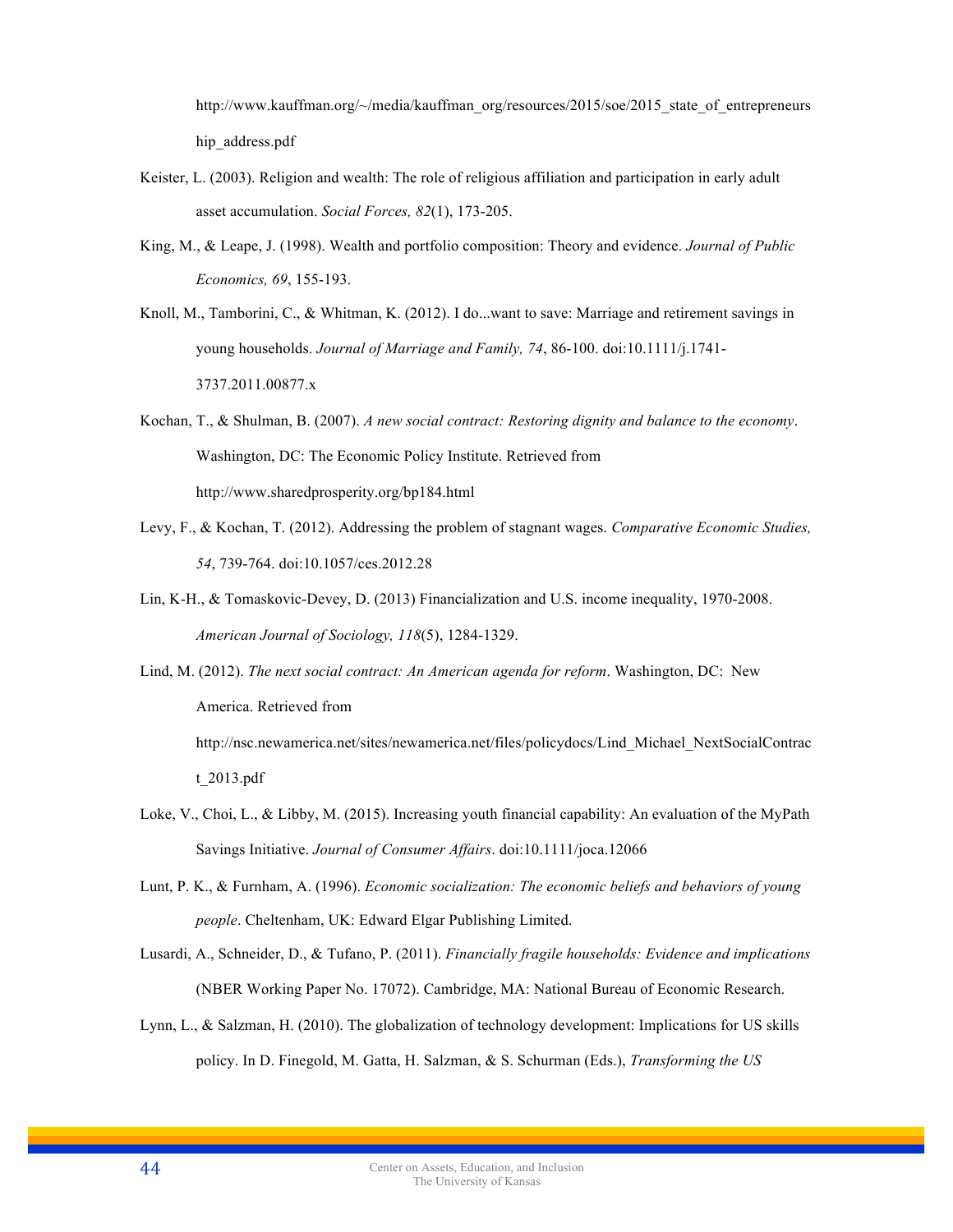*workforce development system: Lessons from research and practice* (pp. 57-86). Ithaca, NY: Cornell University Press / ILR Press Book.

- Lyons, A. (2004). A profile of financially at-risk college students. *Journal of Consumer Affairs, 38*(1), 56- 80.
- Lyons, A., & Scherpf, E. (2004). Moving from unbanked to banked: Evidence from the Money Smart program. *Financial Service Review, 13*(3), 215-231.
- Mandell, L. (2008). *The financial literacy of young American adults: Results of the 2008 National Jump\$tart Coalition Survey of High School Seniors and College Students*. Washington, DC: University of Washington and the Aspen Institute.
- Markowitz, H. (1952). Portfolio selection. *Journal of Finance*, 7(1), 77-91. doi:10.1111/j.1540- 6261.1952.tb01525.x
- Maslow, A. H. (1948). Some theoretical consequences of basic need-gratification. *Journal of Personality, 16*(4), 402-416.
- Maslow, A. H. (1954). *Motivation and personality*. New York, NY: Harper & Row Publishers, Inc.
- Mason, L. R., Nam, Y., Clancy, M., Kim, Y., & Loke, V. (2010). Child development accounts and saving for children's future: Do financial incentives matter? *Children and Youth Services Review, 32*(11), 1570-1576.
- Milkman, R., Luce, S., & Lewis, P. (2013). *Changing the subject: A bottom-up account of Occupy Wall Street in New York City*. New York, NY: The City University of New York, The Murphy Institute. Retrieved from http://ht.ly/he6Ea
- Mishel, L., Bivens, J., Gould, E., & Shierholz, H. (2012). *The state of working America* (12th Ed). Ithaca, NY: Cornell University Press.
- Morse, A. (2011). Payday lenders: Heroes or villains? *Journal of Financial Economics, 102*(1), 28-44. doi:10.1016/j.jfineco.2011.03.022
- Mosle, A., & Patel, N. (2012). *Two generations, one future: Moving parents and children beyond poverty together*. Washington, DC: The Aspen Institute, Ascend Family Economic Security Program.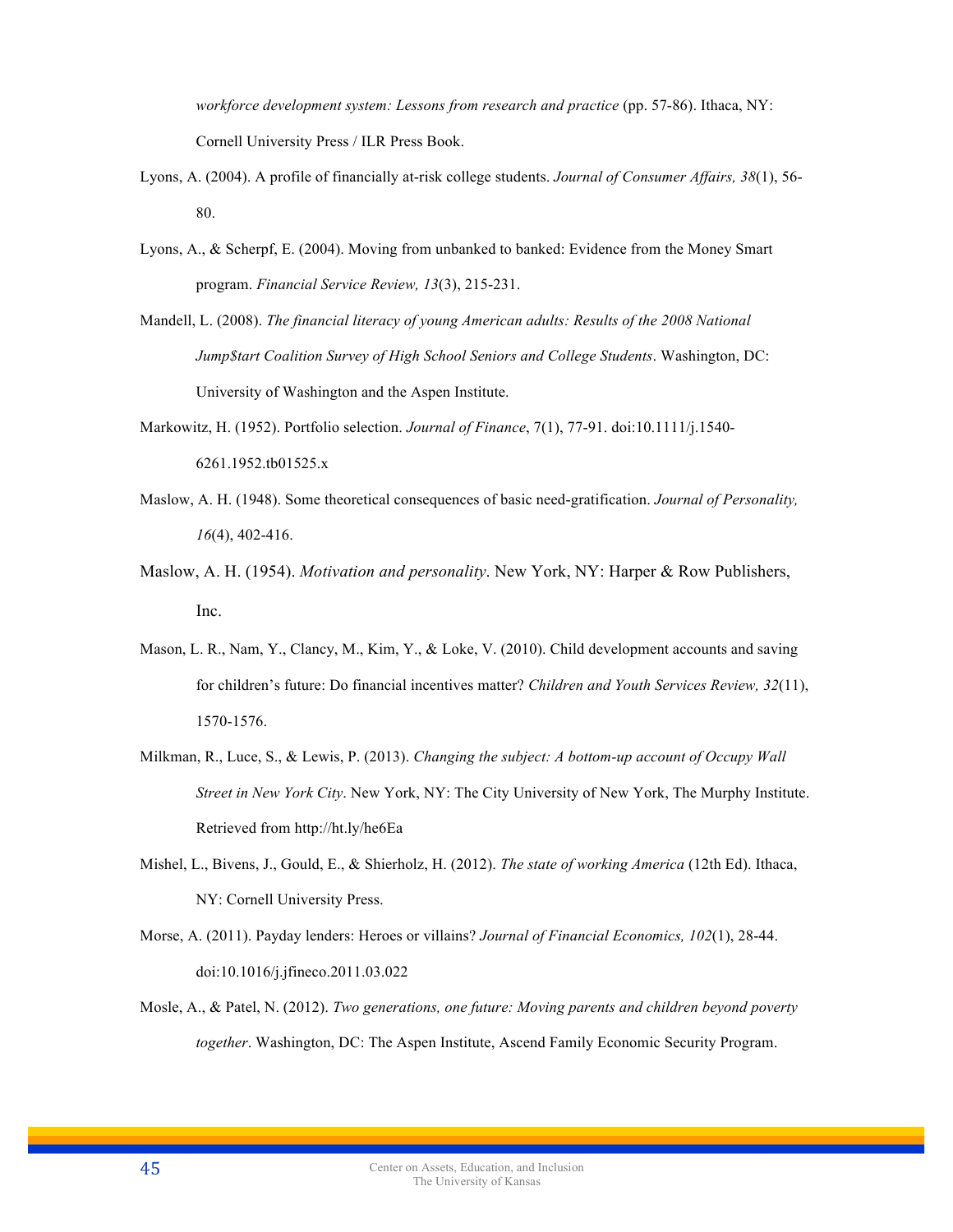Retrieved from http://www.aspeninstitute.org/sites/default/files/content/docs/ascend/Ascend-Report-022012.pdf

- Nam, Y., Kim, Y., Clancy, M., Zager, R., & Sherraden, M. (2013). Do Child Development Accounts promote account holding, saving, and asset accumulation for children's future? Evidence from a statewide randomized experiment. *Journal of Policy Analysis and Management, 32*(1), 6-33. doi:10.1002/pam.21652
- Occupy Wall Street. (2011). *Principles of solidarity: New York General Assembly*. New York, NY: Occupy Wall Street. Retrieved from http://www.nycga.net/resources/documents/principles-of-solidarity/

O'Sullivan, R., Mugglestone, K., & Allison, T. (2014). *In this together: The hidden cost of young adult unemployment*. Washington, DC: Young Invincibles. Retrieved from http://younginvincibles.org/wp-content/uploads/2014/01/In-This-Together-The-Hidden-Cost-of-Young-Adult-Unemployment.pdf

- Ozmete, E. (2009). Parent and adolescent interaction in television advertisements as consumer socialization agents. *Education, 129*(3), 372-381.
- Park, W., & Son, H. (2015). *The impact of college education on labor market outcomes and household savings*. South Korea: Korea Development Institute. Retrieved from http://www.econ.cuhk.edu.hk/dept/seminar/14-15/2nd-term/hyelim.pdf
- Paulsen, D., Platt, M., Huettel, S., & Brannon, E. (2012). From risk-seeking to risk-averse: The development of economic risk preference from childhood to adulthood. *Frontiers in Psychology, 3*(313), 1-6. doi:10.3389/fpsyg.2012.00313
- Pendelton, A. (1997). Characteristics of workplaces with financial participation: Evidence from the Workplace Industrial Relations Survey. *Industrial Relations Journal, 28*(2), 103-119. doi:10.1111/1468-2338.00047

Pew Charitable Trusts. (2013). *Moving on up: Why do some Americans leave the bottom of the economic ladder, but not others*? Washington, DC: Pew Charitable Trusts, Economic Mobility Project. Retrieved from http://www.pewtrusts.org/~/media/Assets/2013/11/01/MovingOnUppdf.pdf

Pew Research Center. (2010). *How the Great Recession has changed life in America: A balance sheet at 30 months*. Washington, DC: Pew Research Center, Social & Demographic Trends Project. Retrieved from http://www.pewsocialtrends.org/files/2010/11/759-recession.pdf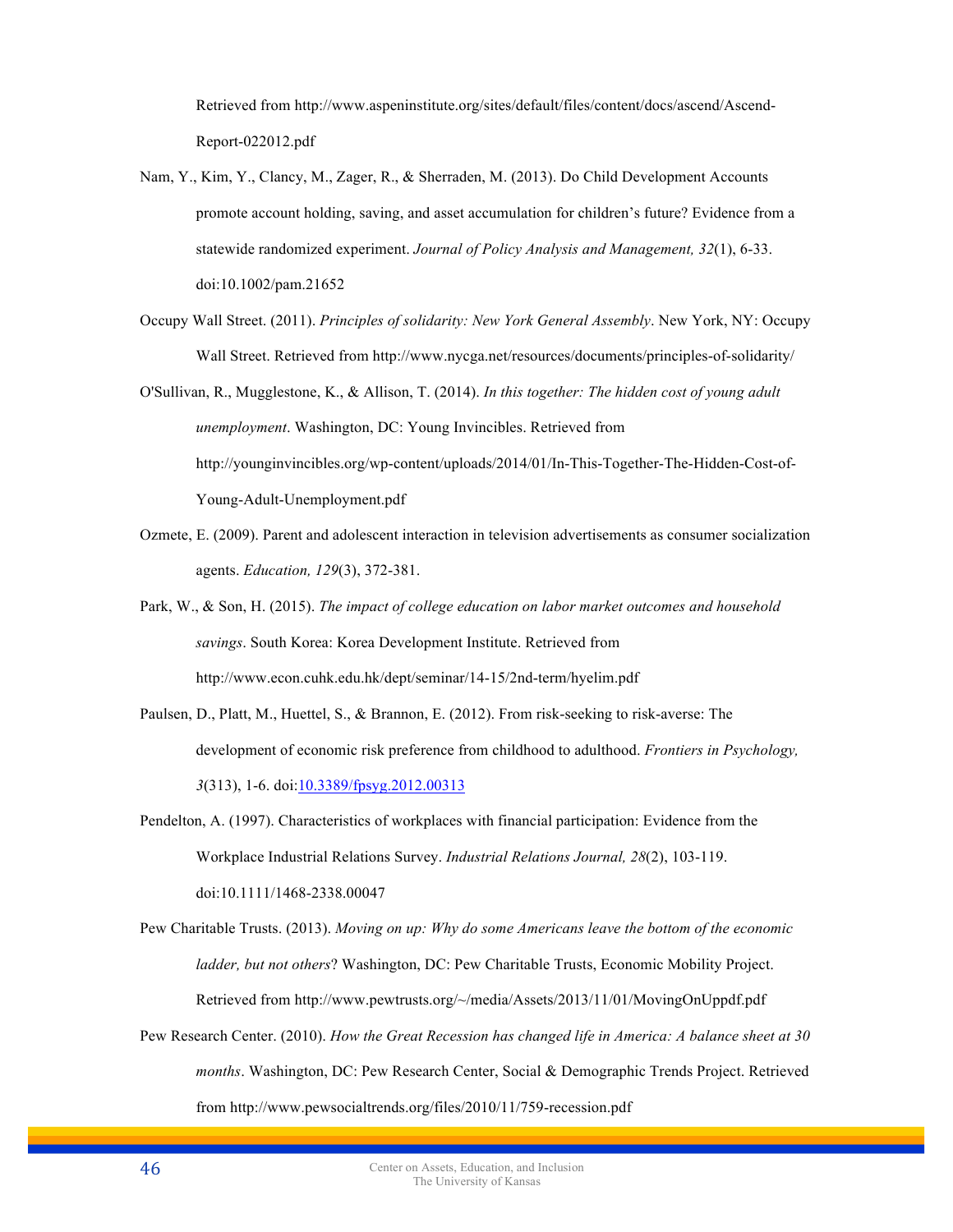Piketty, T. (2014). *Capital in the twenty-first century*. Cambridge, MA: Belknap Press.

Putnam, R. (2015). *Our kids: The American dream in crisis*. New York, NY: Simon & Schuster.

- Rank, M. (2004). *One nation, underprivileged: Why American poverty affects us all*. New York, NY: Oxford University Press.
- Rhine, S. L. W., & Greene, W. H. (2012). Factors that contribute to becoming unbanked. *Journal of Consumer Affairs*. Advance online publication. doi:10.1111/j.1745-6606.2012.01244.x
- Rivlin, G. (2013, May). The long shadow of bad credit in a job search. *The NY Times*. Retrieved from http://www.nytimes.com/2013/05/12/business/employers-pull-applicants-credit-reports.html? $r=0$
- Ryan, B. (2014). *Starved of financing, new businesses are in decline*. Washington, DC: GALLUP. Retrieved from http://www.gallup.com/businessjournal/175499/starved-financing-new-businessesdecline.aspx
- Scanlon, E., Buford, A., & Dawn, K. (2009). Matched savings accounts: A study of youths' perceptions of program and account design. *Children and Youth Services Review, 31*(6), 680-687.
- Schreiner, M., & Sherraden, M. (2007). *Can the poor save?: Saving and asset building in Individual Development Accounts*. New Brunswick, NJ: Transaction Publishers.
- Schreiner, M., Sherraden, M., Clancy, M., Johnson, L., Curley, J., Zhan, M., Beverly, S., & Grinstein-Weiss, M. (2005). Assets and the poor: Evidence from Individual Development Accounts. In M. Sherraden (Ed), *Inclusion in the American dream: Assets, poverty, and public policy* (pp. 185- 215). New York, NY: Oxford University Press.
- Serido, J., Shim, J., Mishra, A., & Tang, C. (2010). Financial parenting, financial coping behaviors, and well-being of emerging adults. *Family Relations, 59*, 453-464. doi:10.1111/j.1741- 3729.2010.00615.x

Sherraden, M. (1991). *Assets and the poor: A new American welfare policy*. Armonk, N.Y.: M.E. Sharpe.

- Sherraden, M., & Stevens, J. (2010). *Lessons from SEED: A national demonstration of Child Development Accounts*. St. Louis, MO: Washington University, Center for Social Development.
- Sherraden, M. S. (2013). Building blocks of financial capability. In J. Birkenmaier, M. S. Sherraden, & J. Curley (Eds.), *Financial education and capability: Research, education, policy, and practice* (pp. 3-43). New York: Oxford University Press.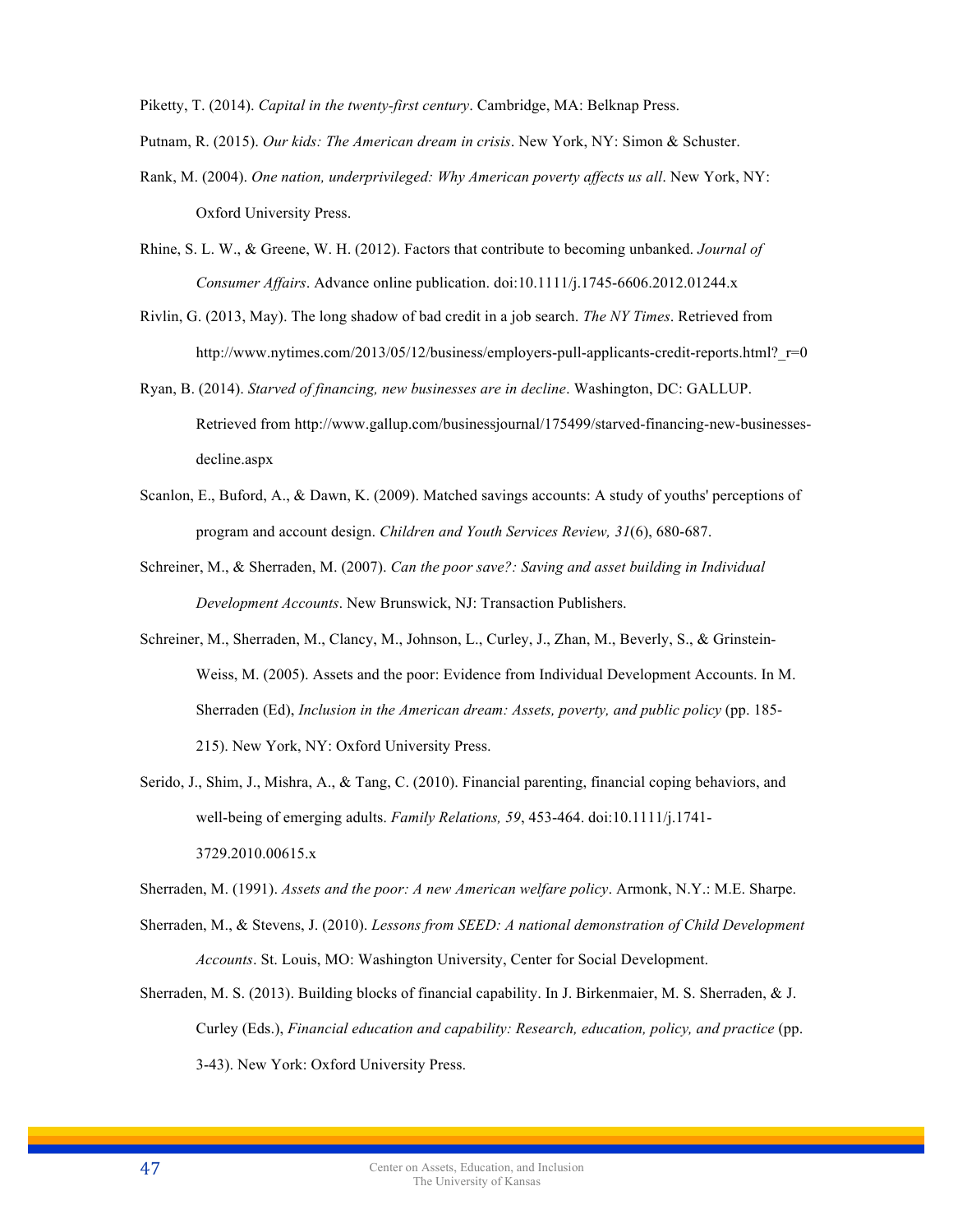- Sherraden, M. S., & Ansong, D. (2013). *Research evidence on the CYFI Model of Children and Youth as Economic Citizens* (CSD Research Report 13-04). St. Louis, MO: Washington University, Center for Social Development.
- Sherraden, M.S., & Grinstein-Weiss, M. (2015). Creating financial capability in the next generation: An introduction to the special issue. *Journal of Consumer Affairs*. doi:10.1111/joca.12067
- Sherraden, M. S., & McBride, A. M. with S. Beverly (2010). *Striving to save: Creating policies for financial security of low-income families*. Ann Arbor, MI: University of Michigan Press.
- Shim, S., Barber, B. L., Card, N. A., Xiao, J. J., & Serido, J. (2010). Financial socialization of first-year college students: The roles of parents, work, and education. *Journal of Youth and Adolescence, 39*(12), 1457-1470.
- Shim, S., Serido, J., Bosch, L., & Tang, C. (2013). Financial identity-processing styles among young adults: A longitudinal study of socialization factors and consequences for financial capabilities. *Journal of Consumer Affairs*, *47*(1), 128-152.
- Shim, S., Serido, J., & Tang, C. (2013). After the global financial crash: Individual factors differentiating young adult consumers' trust in banks and financial institutions. *Journal of Retailing and Consumer Services, 20*(1), 26-33. doi:10.1016/j.jretconser.2012.10.001
- Sironi, M., & Furstenberg, F. (2012). Trends in the economic independence of young adults in the United States: 1973-2007. *Population and Development Review, 38*(4), 609-630.
- Sonuga-Barke, E. J. S., & Webley, P. (1993). *Children's saving: A study in the development of economic behavior*. Hillsdale, NJ: Lawrence Erlbaum Associates, Ltd.
- Sullivan, J. (2008). Borrowing during unemployment: Unsecured debt as a safety net. *The Journal of Human Resources, 43*(2), 383-412. doi:10.3368/jhr.43.2.383

Sullivan, L., Meschede, T., Dietrich, L., Shapiro, T., Traub, A., Reutschlin, C., & Draut, T. (2015). *The racial wealth gap: Why policy matters*. Washington, DC: Dēmos, Institute for Assets & Social Policy. Retrieved from

http://www.demos.org/sites/default/files/publications/RacialWealthGap\_1.pdf

Urban, C., Schmeiser, M., Collins, J. M., & Brown, A. (2015). *State financial education mandates: It's all in the implementation*. Washington, DC: FINRA Investor Financial Education Foundation. Retrieved from http://www.finra.org/sites/default/files/investoreducationfoundation.pdf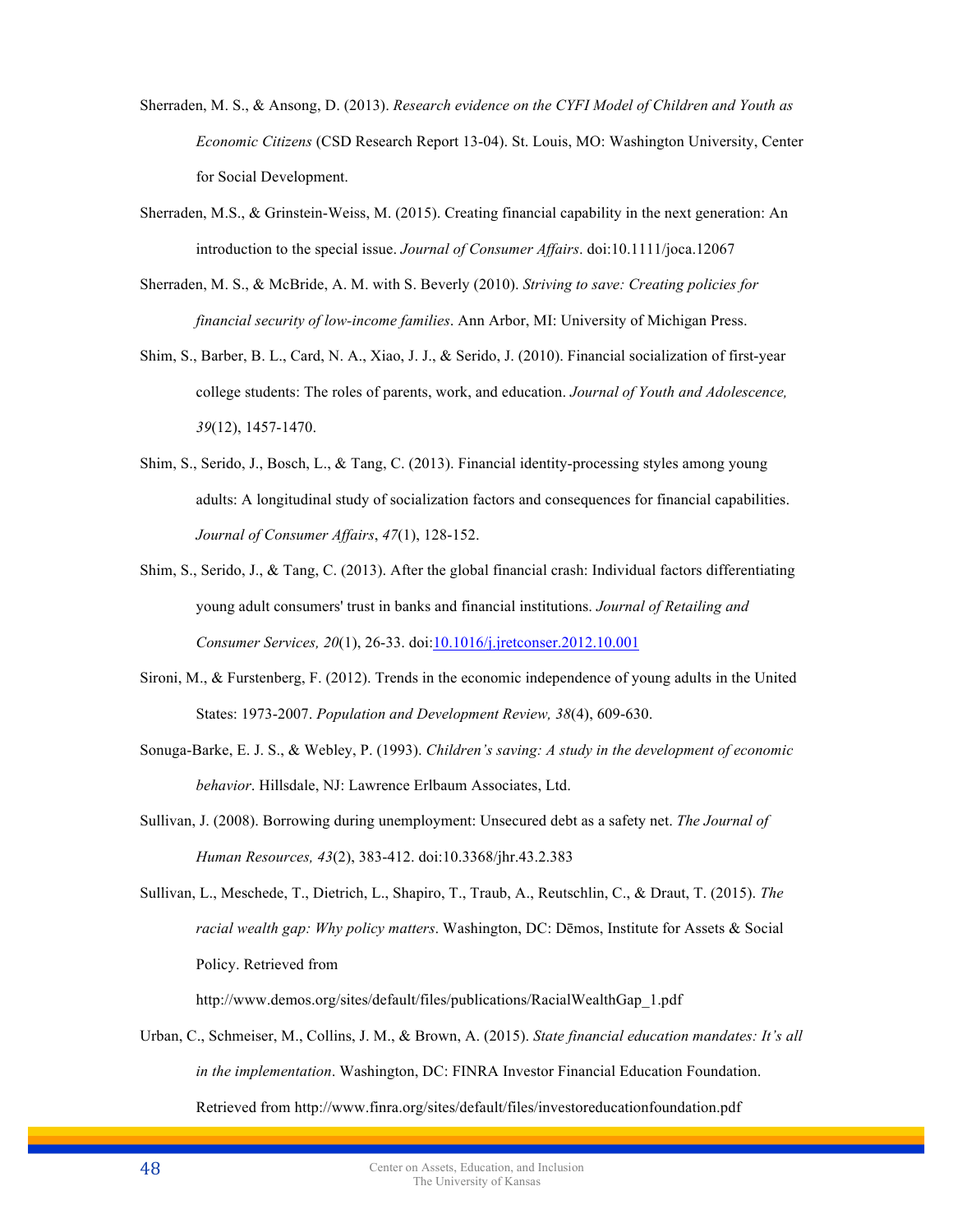- US Department of Labor. (2014). *Employment and unemployment among youth summary*. Washington, DC: US Department of Labor, Bureau of Labor Statistics. Retrieved from http://www.bls.gov/news.release/youth.nr0.htm
- US Small Business Administration. (2012). *Small business lending in the United States, 2012*. Washington, DC: US Small Business Administration, Office of Advocacy. Retrieved from https://www.sba.gov/sites/default/files/files/sbl\_12study.pdf
- Van Campenhout, G. (2015). Revaluing the role of parents as financial socialization agents in youth financial literacy programs. *Journal of Consumer Affairs*. doi:10.1111/joca.12064.
- van Stel, A., Carree, M., & Thurik, R. (2005). The effect of entrepreneurial activity on national economic growth. *Small Business Economics, 24*(3), 311-321. doi:10.1007/s11187-005-1996-6
- Webley, P., Levine, M., & Lewis, A. (1991). A study in economic psychology: Children's saving in a play economy. *Human Relations, 44*(2), 127-146.
- Weissmann, J. (2013, July). McDonald's can't figure out how its workers survive on minimum wage. *The Atlantic*. Retrieved from http://www.theatlantic.com/business/archive/2013/07/mcdonalds-cantfigure-out-how-its-workers-survive-on-minimum-wage/277845/
- West, S., & Friedline, T. (2014). *Coming of age on a shoestring budget: Associations between financial capability and financial behaviors of lower-income Millennials*. Lawrence, KS: Center on Assets, Education, and Inclusion (AEDI).
- Western, B., & Rosenfeld, J. (2011). Unions, norms, and the rise in US wage inequality. *American Sociological Review, 76*(4), 513-537. doi:10.1177/0003122411414817
- Wheeler Brooks, J., & Scanlon, E. (2009). Barriers and facilitators of savings among low income youth. *The Journal of Socio-Economics, 38,* 757-763.

Winograd, M., & Hais, M. (2014). *How Millennials could upend Wall Street and corporate America*. Washington, DC: Brookings Institution, Governance Studies. Retrieved from http://www.brookings.edu/~/media/research/files/papers/2014/05/millennials%20wall%20st/brook ings\_winogradv5.pdf

World Bank. (2014). *Poverty overview*. Washington, DC: World Bank. Retrieved from http://www.worldbank.org/en/topic/poverty/overview#1